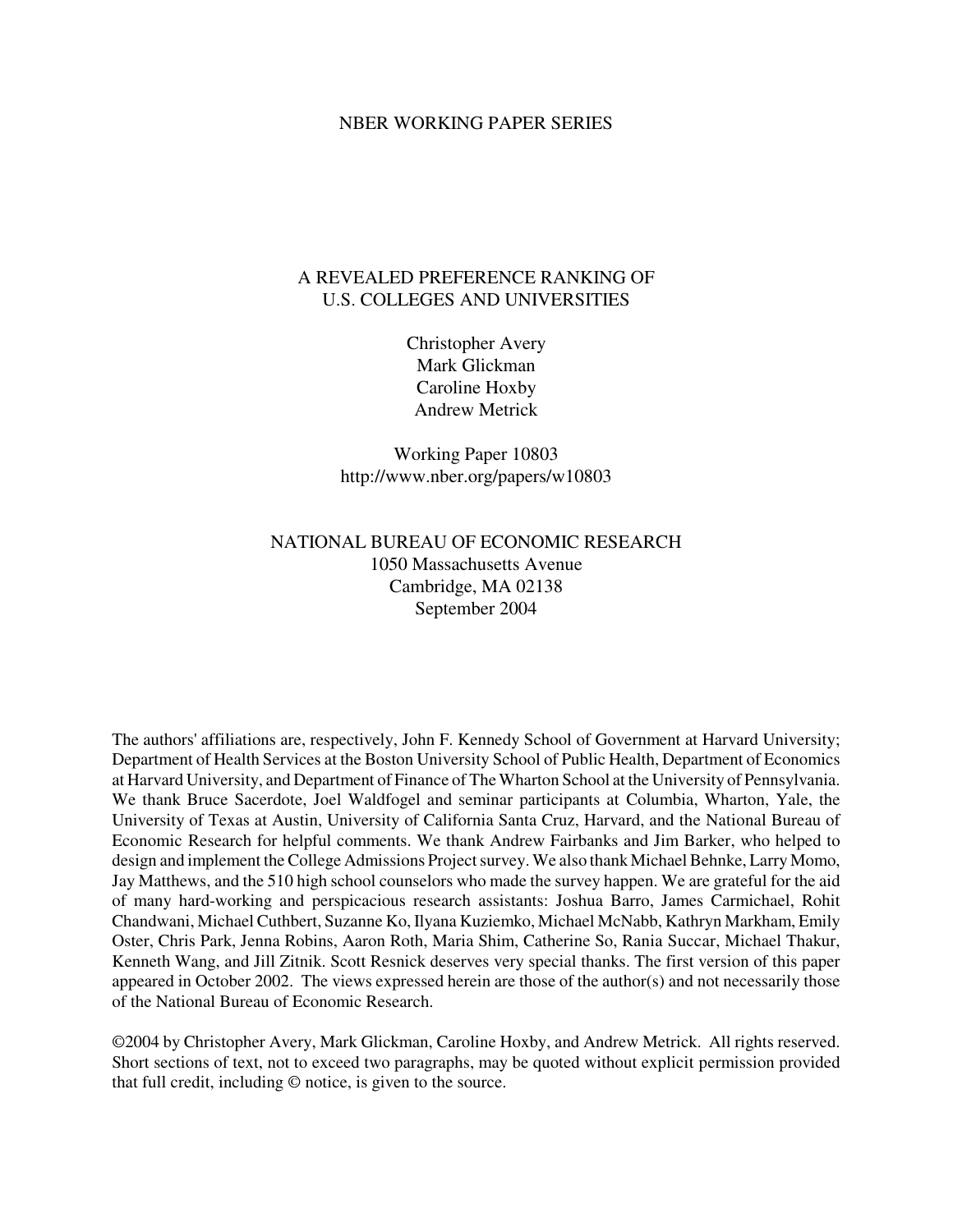A Revealed Preference Ranking of U.S. Colleges and Universities Christopher Avery, Mark Glickman, Caroline Hoxby, and Andrew Metrick NBER Working Paper No. 10803 September 2004 JEL No. I2, C11, C25

# **ABSTRACT**

We show how to construct a ranking of U.S. undergraduate programs based on students' revealed preferences. We construct examples of national and regional rankings, using hand-collected data on 3,240 high- achieving students. Our statistical model extends models used for ranking players in tournaments, such as chess or tennis. When a student makes his matriculation decision among collegesthat have admitted him, he chooses which college "wins" in head-to-head competition. The model exploits the information contained in thousands of these wins and losses. Our method produces a ranking that would be difficult for a college to manipulate. In contrast, it is easy to manipulate the matriculation rate and the admission rate, which are the common measures of preference that receive substantial weight in highly publicized college rating systems. If our ranking were used in place of these measures, the pressure on collegesto practice strategic admissions would be relieved.

Christopher Avery Harvard University John F. Kennedy School of Government 79 John F. Kennedy Street Cambridge, MA 02138 and NBER christopher\_avery@ksg.harvard.edu

Mark Glickman Department of Health Services School of Public Health Boston University mg@math.bu.edu

Caroline Hoxby Department of Economics Harvard University Cambridge, MA 02138 and NBER choxby@harvard.edu

Andrew Metrick The Wharton School University of Pennsylvania 3620 Locust Walk Philadelphia, PA 19104 and NBER metrick@wharton.upenn.edu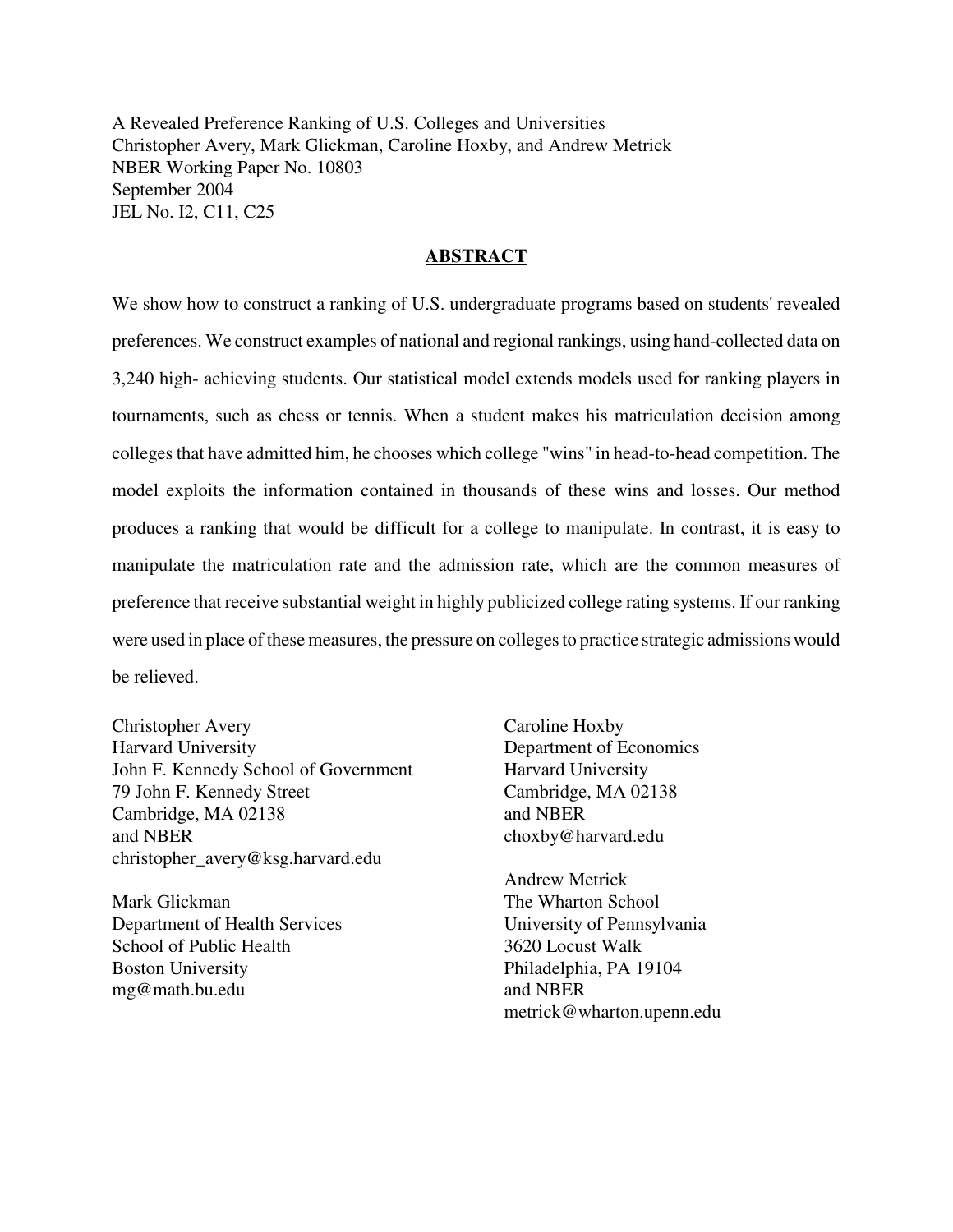# **Executive Summary**

We show how to construct a ranking of U.S. undergraduate programs based on how desirable students find them. We call this the revealed preference ranking of colleges. We construct examples of national and regional rankings, using data we collected on the college applications, admissions, and matriculation of 3,240 high- achieving students.

Our statistical model extends models used for ranking players in tournaments, such as chess or tennis. When a student decides to matriculate at one college, among those that have admitted him, he effectively decides which college "won" in head-to-head competition. The model efficiently combines the information contained in thousands of these wins and losses.

Our method produces a ranking that would be very difficult for a college to manipulate. In contrast, colleges can easily manipulate the matriculation rate and the admission rate, which are the crude proxies commonly used to measure colleges' desirability. Because there is a strong demand for measures of colleges' desirability, colleges are forced to advertise their matriculation and admissions rates. Moreover, college guides like *U.S. News* are forced to give substantial weight to the matriculation and admissions rates. These crude proxies are not only misleading; they induce colleges to engage in distorted conduct that decreases the colleges' *real* selectivity while increasing the colleges' *apparent* desirability. So long as colleges are judged based on their crude admissions and matriculation rates, they are unlikely to eliminate strategic admissions or roll back early decision programs, which are the key methods of manipulating the proxies. Many college administrators correctly perceive that they are in a bad equilibrium. Yet, so long as the crude proxies are used, the bad equilibrium is likely to persist. If our ranking method were used, the pressure on colleges to practice strategic admissions would be relieved.

We rank more than 100 colleges in the national ranking, and we show how each college is likely to fare in a head-to-head match up against specific rival colleges. We also show regional rankings and demonstrate that they combine up to generate a truly national ranking among colleges that are highly preferred. We explain how to think about niche colleges, such as California Institute of Technology, whose applicants are self-selected to an unusual degree; and we propose useful sub-rankings for certain types of colleges.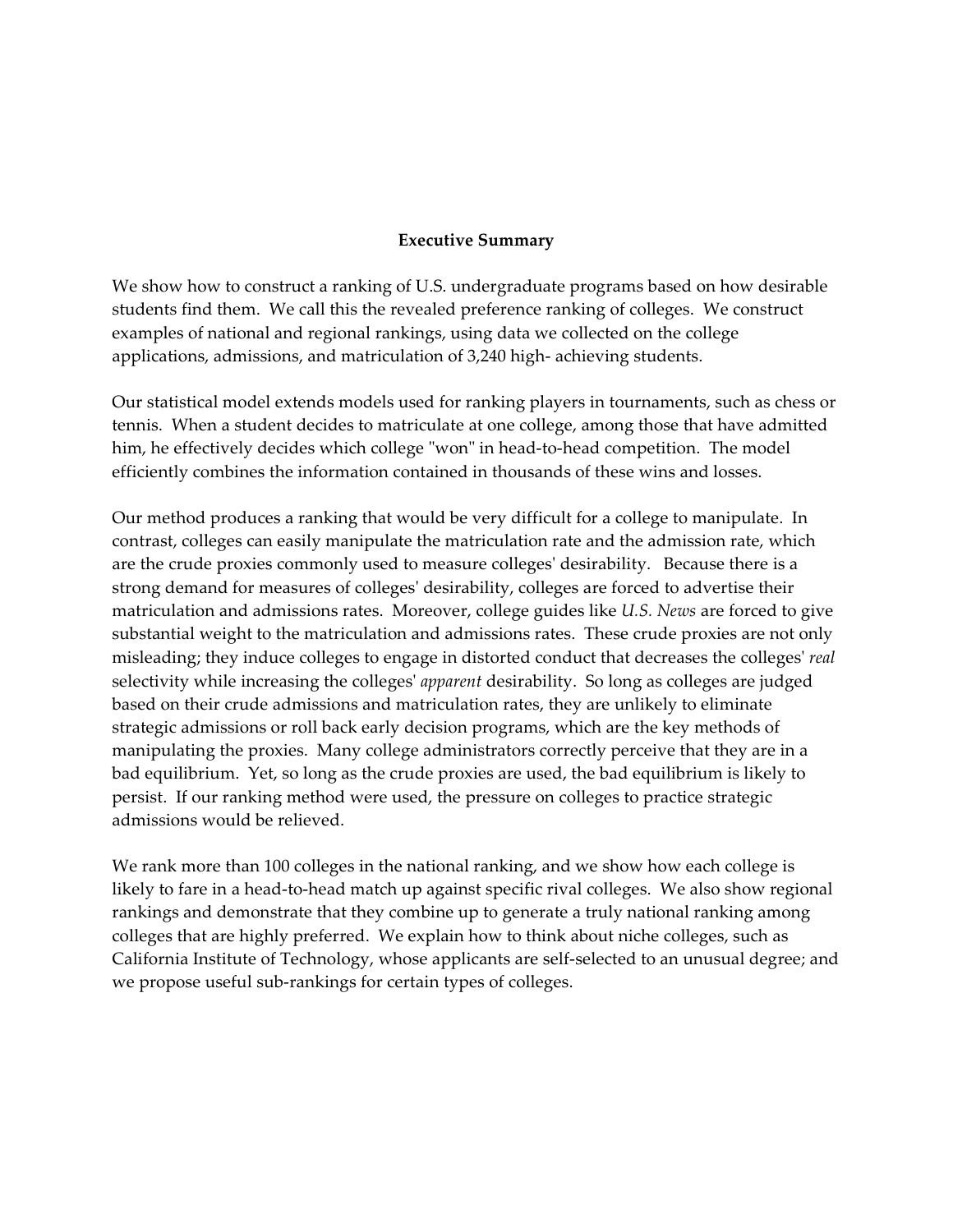#### **I. Why a Revealed Preference Ranking?**

In this study, we show how to construct a ranking of U.S. undergraduate programs based on students' revealed preferences –that is, the colleges students prefer when they can choose among them. The result is a ranking of colleges based on their desirability. We develop a statistical model that logically extends models used for ranking players in tournaments, such as chess and tennis. When a student makes his matriculation decision among colleges that have admitted him, he chooses which college "wins" in head-to-head competition. The model exploits the information contained in thousands of these wins and losses.

We construct an example of our ranking using data from a survey of 3,240 highly meritorious students that was specifically conducted for this study. Because we do not have a fully representative sample of college applicants, we rank only about a hundred undergraduate programs and our ranking is an example, not definitive. Nevertheless, we can show that our ranking has advantages. In particular, it is less manipulable than crude measures of revealed preference, such as the admissions rate and matriculation rate. A ranking constructed according to our method would be a good substitute for the preference indicators that receive substantial weight in formulas of high publicized college rating systems, like that of *U.S. News and World Report*. Many colleges currently feel compelled to engage in strategic admissions behavior in order to maximize their published college ratings. Use of our ranking method would relieve this pressure.

Rankings based on students' revealed preference measure a college's desirability in students' eyes. Such desirability may reflect a college's quality, but it is unlikely to be identical to quality. Indeed, the notion of what constitutes quality in a college is likely to differ from person to person. Faculty, parents, policy makers, and students may all assign different weights to colleges' characteristics. Why then construct a revealed preference ranking at all, which merely shows the value that *students* (in combination with their parents) put on colleges?

The primary reason that we are motivated to construct a revealed preference ranking is a practical one. Parents and students demand revealed preference information and college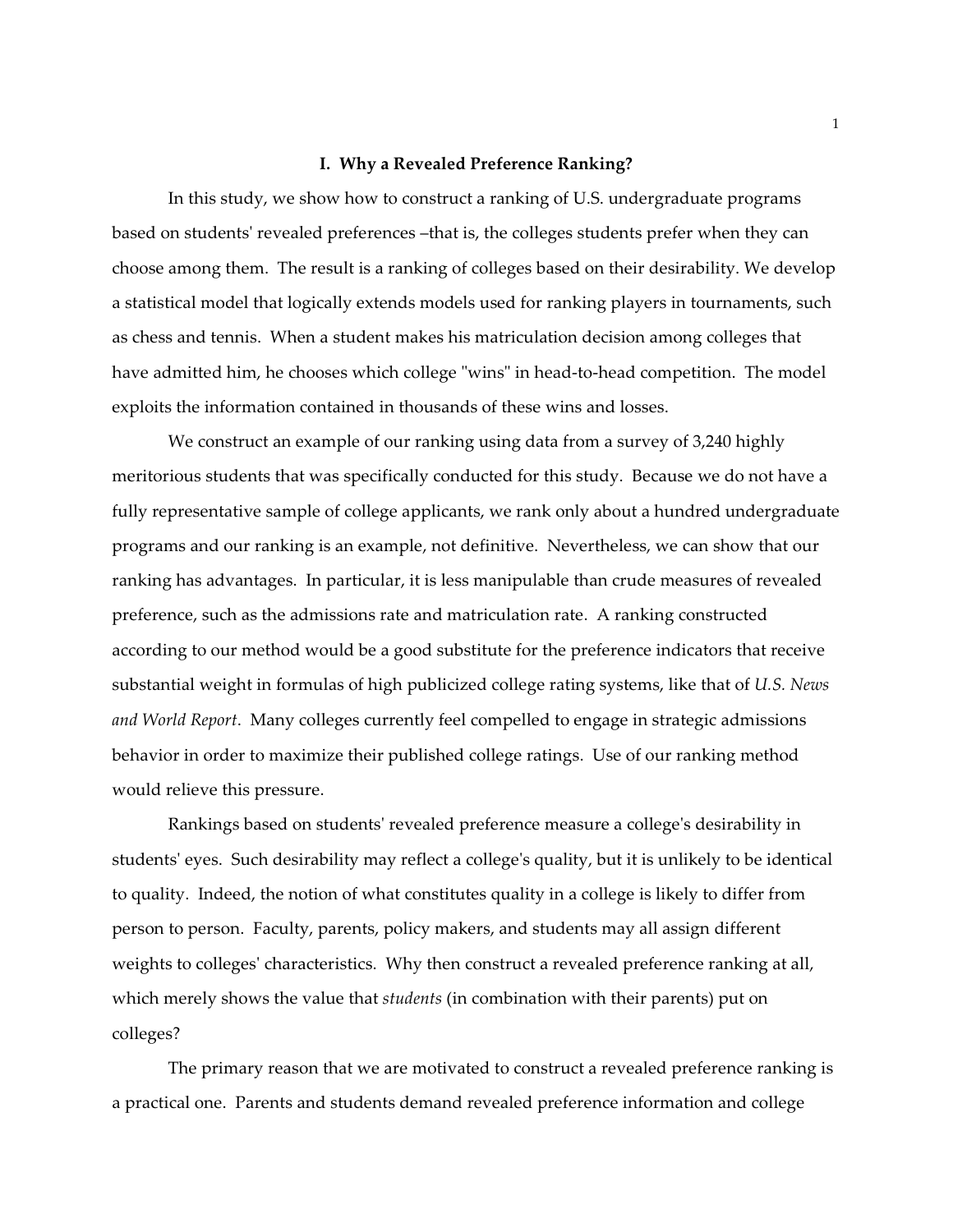guides feel obliged to offer them some. The two measures of preference used by college guides are the crude matriculation rate and crude admissions rate. One objection to these measures is that they are inefficiently coarse. Our revealed preference ranking *efficiently* aggregates the information contained in individual students' decisions. Another serious objection to these measures is that colleges can manipulate them, though at a cost. Colleges do not necessarily want to manipulate their matriculation rate and admissions rate; they feel compelled to do so. A college that does not manipulate these rates, when its competitors do, loses ground in highly publicized college ratings. Such lost ground will eventually have real effects on the college's ability to recruit students, attract donations, and so on.<sup>1</sup> In short, U.S. colleges are in a bad equilibrium: colleges manipulate the rates even though they would all be better off if no college manipulated the rates. If a revealed preference ranking like ours were used, colleges would find it extremely hard to "defect" and the bad equilibrium would not arise. All parties (including the college guides) should be pleased to have a measure of revealed preference that limits or even eliminates manipulation.

We have attempted to justify constructing a good indicator of revealed preference by pointing out that one is demanded. But, why do students and their parents demand such measures? There are a few possible answers.

First, students believe and act as though their peers matter. This may be because peer quality affects the level of teaching that is offered. Alternatively, students may learn directly from their peers. If such channels for peer effects are important, then it is reasonable for students to care about whether they are surrounded by peers with high college aptitude. Students will want to see a revealed preference ranking because it will show them which colleges can offer the highest concentration of desirable peers. A more preferred college wins more often in matriculation tournaments. Thus, it can afford to be more selective and can offer peers with higher aptitude.

Second, students–especially the high achieving students on whom we focus–are not

 $1$  See evidence on the real effects of the ratings, see Ehrenberg and Monks (1999).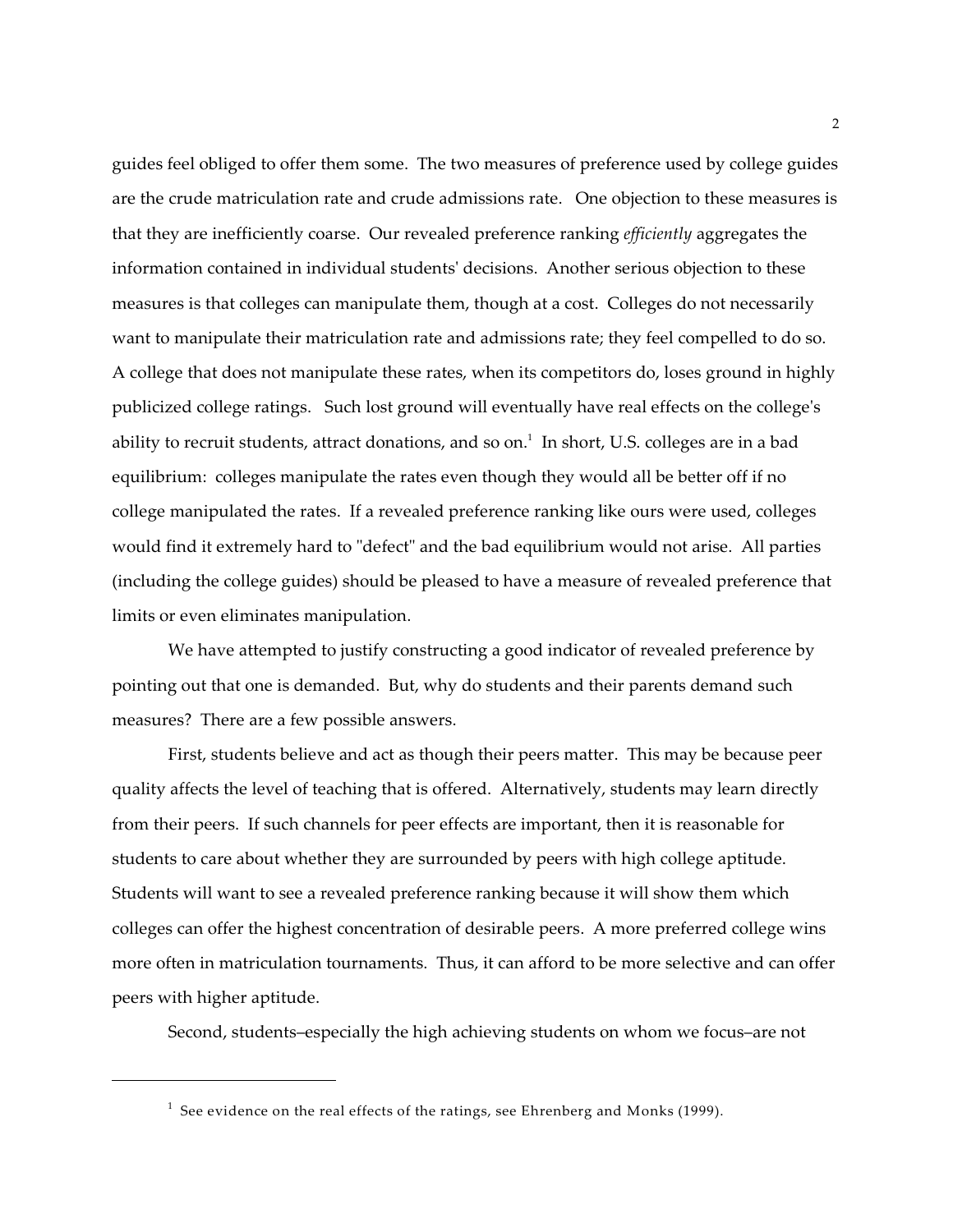ignorant about college quality. They gather information about colleges' quality from publications, older siblings, friends who are attending college, college counselors, and their own visits to colleges. A student may place the greatest weight on his own observations of quality, but he will also put some weight on the observations of other students, simply because his own sample of observations is too small to be representative. A revealed preference ranking efficiently aggregates observations about quality from thousands of students. There are parallels to other industries. For instance, people judge restaurant and hotel quality based partly on their own experiences, but they also want to know about other people's experiences. This is why there is a demand for guides like *Zagat's*, which aggregate people's observations about hotels and restaurants.

Third, it has long been hypothesized that specific colleges' degrees serve as signals of a student's aptitude, which is hard for future employers to observe directly [Spence, 1974]. In equilibrium, a college's degree signals the aptitude of the students who actually attend it. For instance, there will be an equilibrium only if a Princeton degree signals aptitude that is consistent with the actual distribution of aptitude among Princeton students. This is another reason for students to care about the ability of their peers and, thus, their college's tendency to attract students.<sup>2</sup>

In Section II of the paper, we further discuss the weaknesses of using the matriculation rate and the admissions rate as measures of revealed preference, and show how these measures can easily be manipulated. In Section III, we present our statistical model of college choice as a multiple comparison problem. We show how to account for the potentially confounding effects of tuition discounts, financial aid, and other factors that might make a college "win" when it would lose on the basis of its intrinsic desirability.

The data for our study was hand-collected in a survey of 510 high schools, with surveys

 $<sup>2</sup>$  We do not know, however, that such signaling is actually important. Students may be able to</sup> use indicators other than their college degrees to inform future employers about their abilities. For instance, a student whose abilities much exceed those of his college classmates could reveal his very high grades, his leadership, his ability to win national fellowships, and so on.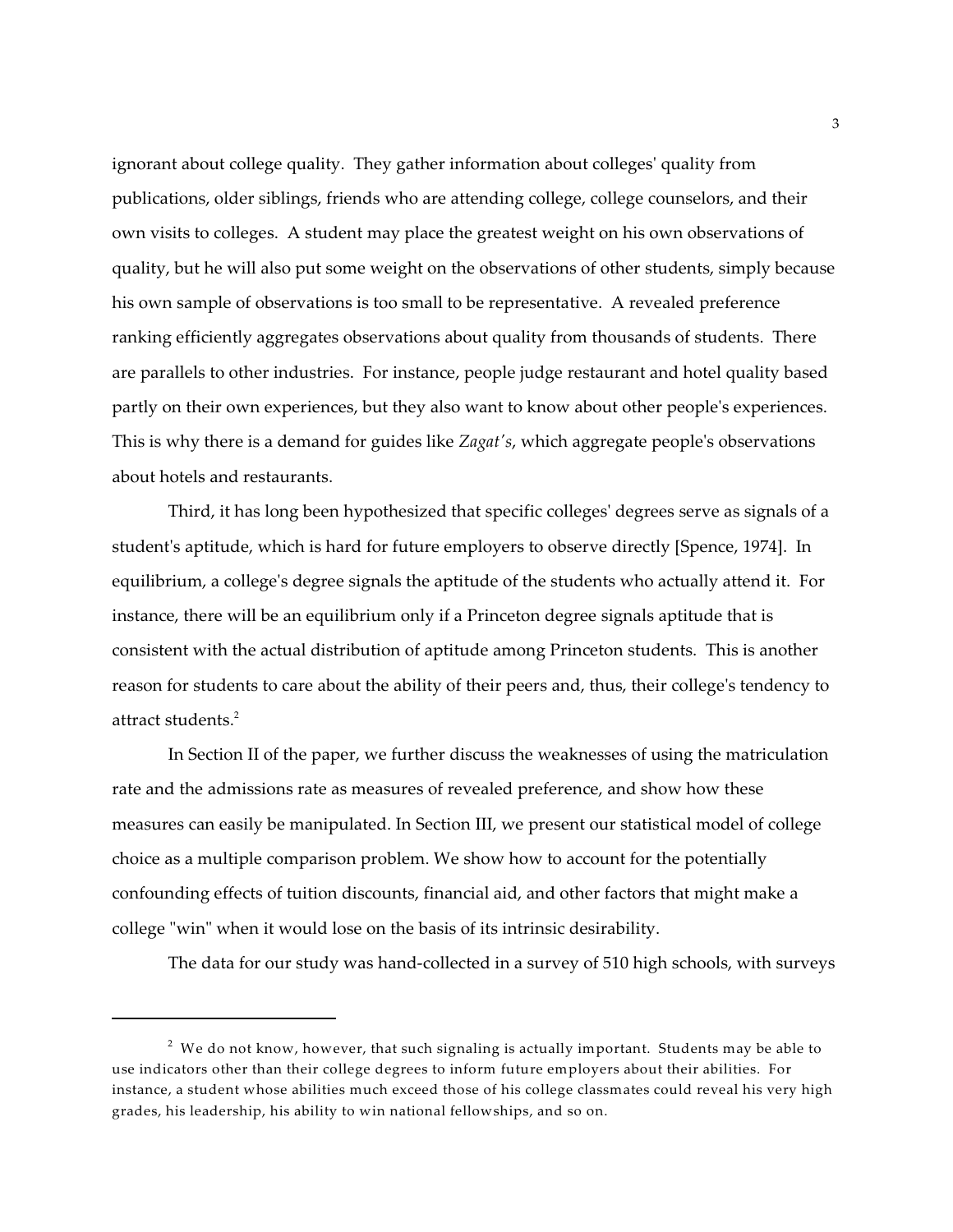returned for 3,240 students. Section IV describes the survey methodology and provides summary statistics for the sample. These data are used to estimate the model, with the results discussed in Section V. Section VI concludes the paper.

#### **II. The Manipulability of Various Measures of Revealed Preference**

One of the two common measures of revealed preference is the matriculation rate–the share of accepted students who matriculate at a college:

number of students who matriculate (1) number of students who are admitted

There are several methods by which a college can manipulate its matriculation rate. The reason that most methods work is that the matriculation rate is just an aggregate statistic and has no way of taking account of the composition of the pool of admittees (higher or lower merit?) and or of *which* students within the pool of admittees are matriculating (those with the best alternative offers or those with worst alternative offers?).

An early decision program is the most dramatic means by which a college can manipulate its matriculation rate. Every early decision admittee has a 100 percent probability of matriculating, so –mechanically– the more students whom a college admits under its early decision program, the higher is its matriculation rate. (It is important to distinguish between early decision, in which a student *commits* to matriculate if admitted, and early action, in which a student is admitted early but can apply to numerous other colleges and turn down the early admission offer.) An early decision program is not without costs for the college. As Avery, Fairbanks, and Zeckhauser (2003) show, college lowers their admissions standards for early decision applicants in order to induce them to pre-commit to matriculating and pre-commit to having no alternative offers when it comes to negotiating over financial aid. As a college admits more and more of its class under early decision, its actual admissions standards fall and students will therefore experience less meritorious peers. Yet, by the standard of the matriculation rate, the college's desirability will have risen.

Another method by which a college can manipulate its matriculation rate is deliberately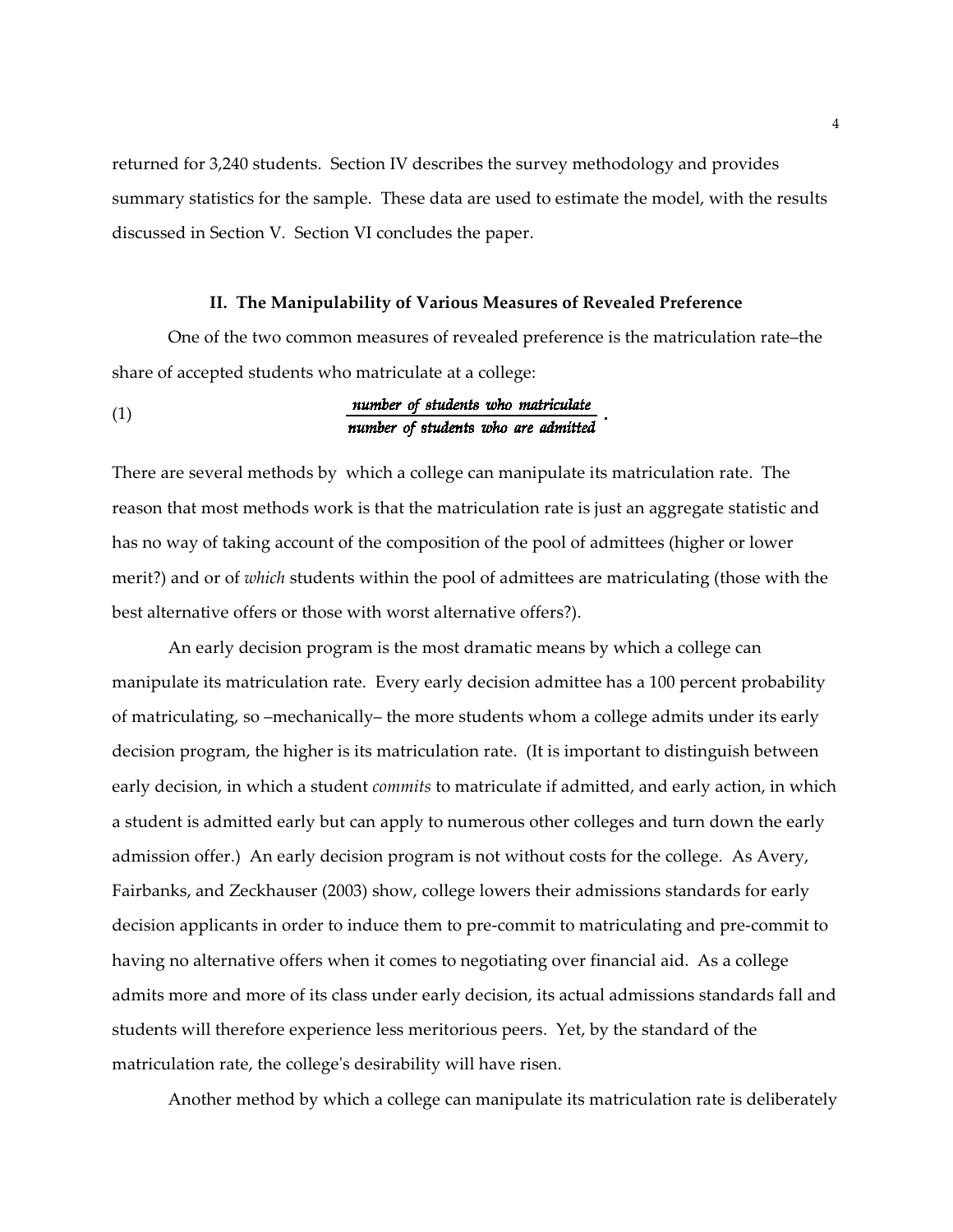not admitting students who are likely to be admitted by close competitors or colleges that are often more highly preferred. A college administrator may say to himself, "My college will ultimately fail to attract good applicants unless I raise its matriculation rate. I can achieve this with a strategic policy that denies admission to students who seem likely to be accepted by colleges more desirable than mine. By systemically denying them admission, my college will of course lose of its some most desirable students (because some percentage of the highly desirable students would have matriculated). However, it is worthwhile to sacrifice the *actual* desirability of my college class in order to *appear* more desirable on a flawed indicator." To make this strategy concrete, suppose that Princeton wanted to raise its matriculation rate. It could decide to admit only students who were very likely to fall just short of the admissions thresholds for Harvard, Yale, Stanford, MIT, and other close competitors. The students admitted would thus have no colleges in their "menus" that were close competitors to Princeton, and they would be likely to matriculate. Students who attend Princeton would almost certainly prefer that the university *not* pursue such a policy because it would reduce the peer quality of their fellow students. Yet, by the standard of the matriculation rate, Princeton's measured appeal would rise just as its actual appeal fell.

We have not arbitrarily selected Princeton for our example. It is by no means alone in appearing to practice somewhat strategic admissions (for other examples, see "Glass Floor: How Colleges Reject the Top Applicants and Boost Their Status," 2001), but it makes for a particularly clear example in our data. $3$  Consider Figure 1, which shows admissions at Harvard, MIT, and Princeton. If a college is not practicing strategic admissions, then the probability that a student is admitted ought to rise monotonically in his or her merit. In contrast, a college that is strategic will have non-monotonic admissions probabilities. A student's probability of admission will first rise in his or her merit and then *fall* as his or her merit moves into the range in which the strategic college faces stiff competition. In other

 $^3$  As described below, we have the most ample data on the colleges that are the most selective. Princeton provides the clearest example among the top several such colleges.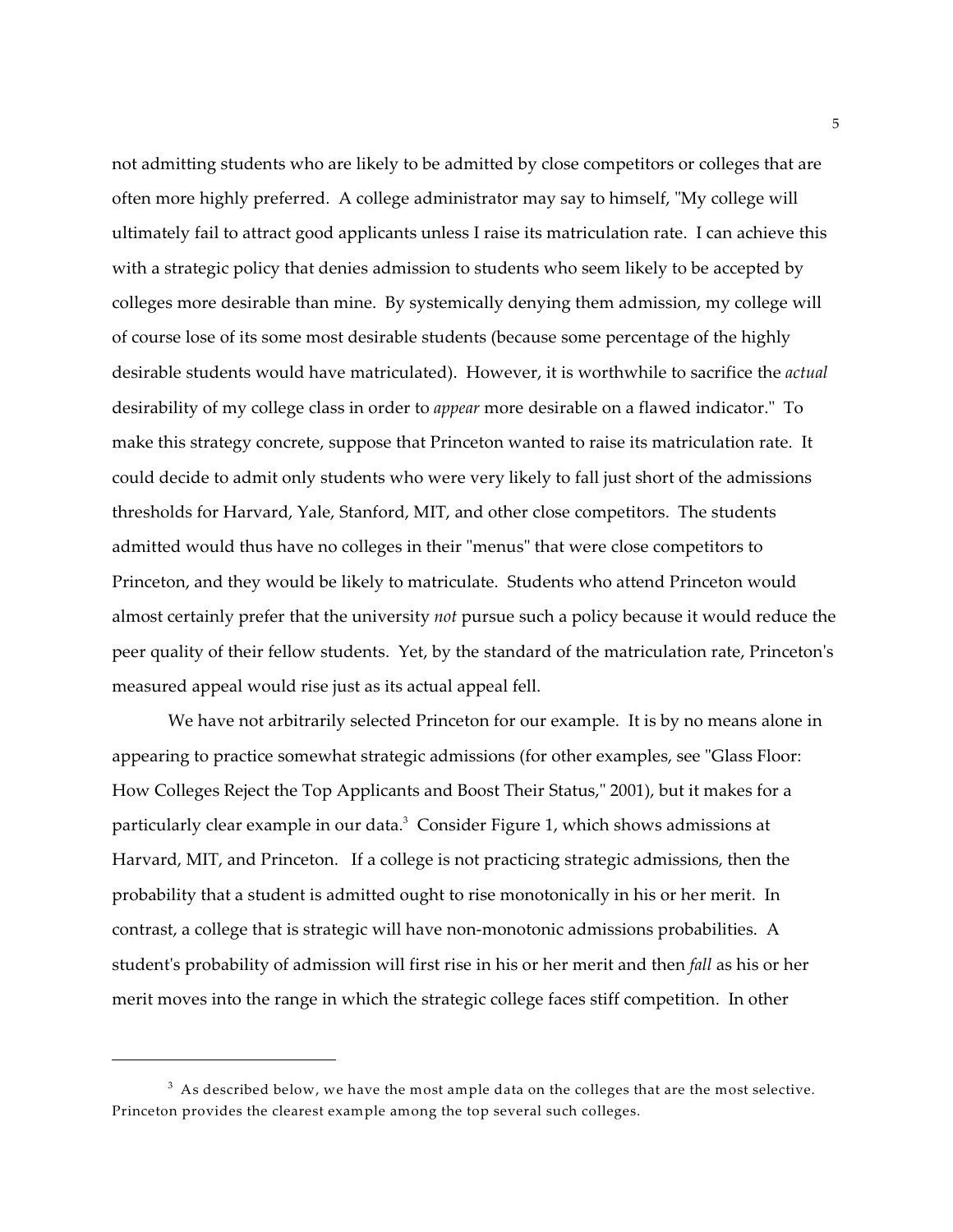words, the college will avoid admitting students in the range in which it is likely to lose in a matriculation tournament. Finally, if the student's merit is high enough, a strategic college will probably admit the student even if the competition will be stiff. This is because the prospective gains from enrolling a "star" will more than make up for the prospective losses from a higher





admissions rate and lower matriculation rate. (Recall that the crude admissions rate and matriculation rate do not record *who* is admitted or matriculates.)

Although we realize that it is not a definitive measure of a student's merit, for the sake of these purely illustrative figures, we use a student's combined SAT I score, measured in national percentiles. This measure is at least readily understood and reasonably continuous. It is also wholly unrelated to our ranking method.

Examine MIT admissions in Figure 1. The probability of a student's being admitted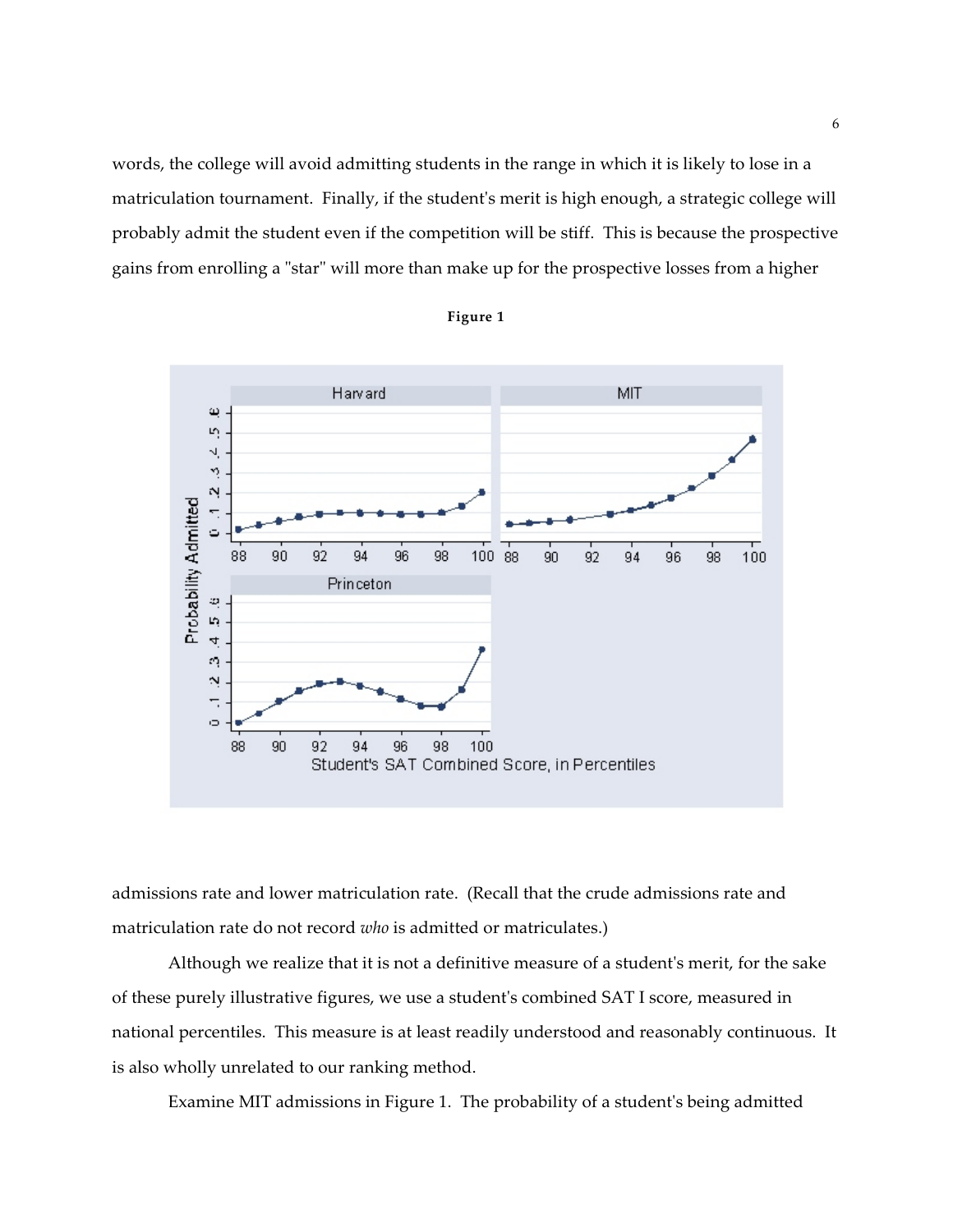rises steeply and monotonically in his or her combined SAT score, suggesting that MIT is not engaging in strategic admissions. Now examine Harvard admissions in Figure 1. The line has a flat region that suggests that the probability of a student's being admitted is about 10 percent regardless of where his SAT scores in the range between the 93rd and the 98th percentiles. Above the 98th percentile, a student's probability of admissions rises steeply. Finally, consider Princeton admissions in Figure 1. At Princeton, the admissions probability rises to 20 percent at the 93 percentile, then *falls* to 10 percent at the 98 percentile (precisely the region where competition is toughest), and then rises again for students with SAT scores in the top 2 percentiles.

In short, it appears that Princeton practices more strategic admissions than MIT or Harvard. When we see the revealed preference ranking later in the paper, we will see that Figure 1 makes sense because Harvard and MIT could benefit less from strategic admissions than Princeton could. While Figure 1 is not definitive, it provides suggestive evidence that even a highly prestigious school may practice potentially costly strategic admissions. Such behavior is potentially costly to the actual quality of an admissions class, with no clear benefit beyond a higher reported matriculation rate.

The second of the two common proxies for revealed preference is the admission rate–that is, the share of applicants who are admitted by a college:

(2)

There a several methods by which a college can manipulate its admissions rate. The reason that most methods work is that the admissions rate is just an aggregate statistic. It does not account for the composition of the pool of applicants (are they high or low merit?). It does not account for *which* applicants a college admits.

In forming a class of a given size, a college can admit fewer students if its matriculation rate is higher. Therefore, the methods discussed above for manipulating the matriculation rate are also methods for manipulating the admissions rate. For instance, if a college makes heavy use of an early decision program, it only needs to admit only slightly more students than the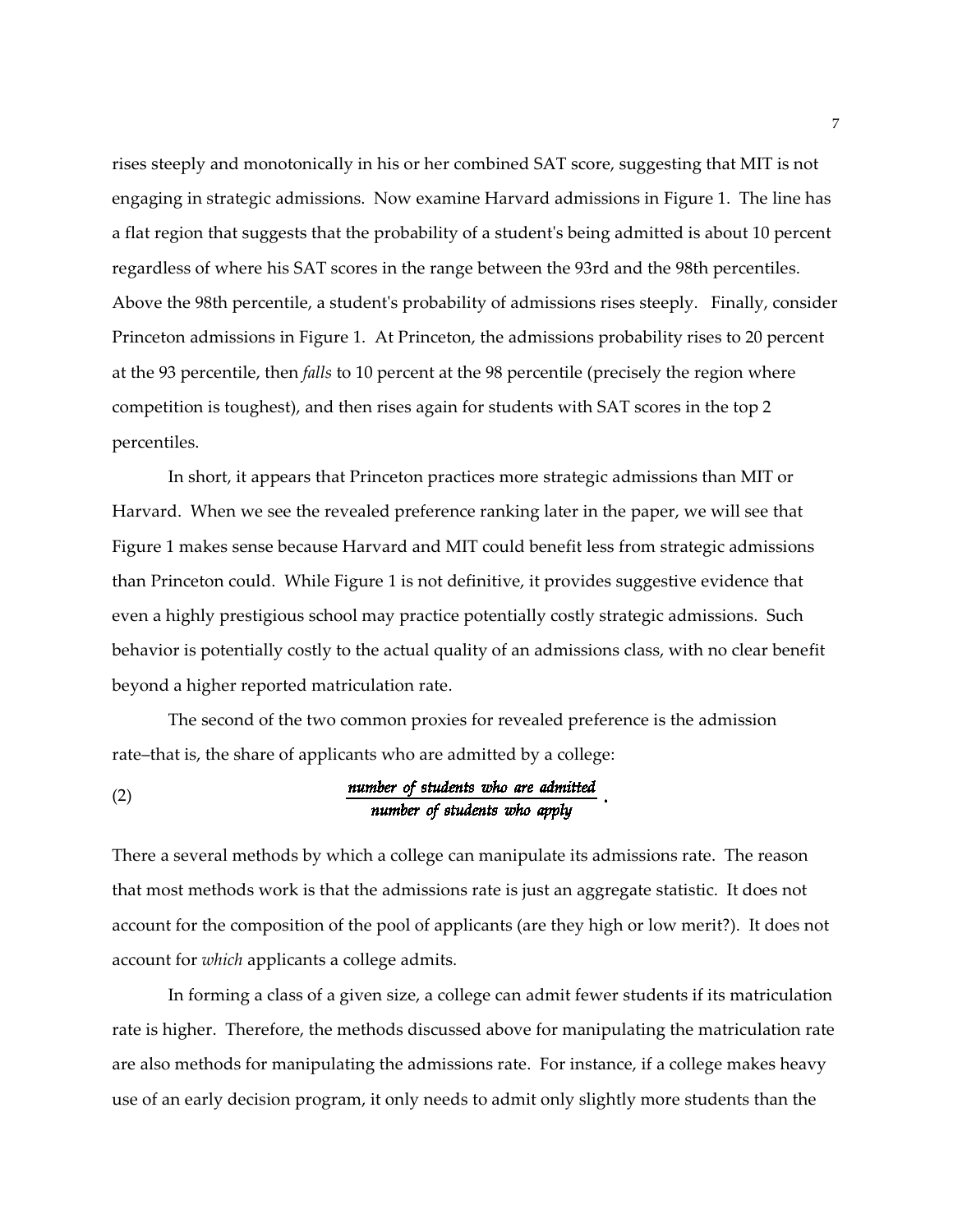number that it actually wishes to enroll. This is because the early decision admittees are precommitted to enrolling. The technique of *not* admitting applicants who are likely to be admitted by close competitors also allows a college to publish a lower (better) admissions rate.

In addition, colleges can manipulate their admissions rate by encouraging applications from students who have little chance of actually gaining admission. A college can advertise less stringent criteria than it actually applies. By doing so, it encourages marginal students to apply, increases its number of applications, decreases its admissions rate, and raises its apparent desirability, even though its real desirability has not changed. For instance, this is how Toor (2000) described her job as an admissions officer at Duke University: "The job of admissions officers is to recruit, to boost application numbers. The more applications, the lower the admit rate, the higher the institutional ranking. Increasing application numbers is usually the No. 1 mandate of the recruiting season. Partly, that means trying to get the very best students to apply. But it also means trying to persuade those regular, old Bright Well-Rounded Kids (B.W.R.K.'s, in admissionese) to apply -- so that the college can reject them and bolster its selectivity rating."

In short, the two conventional measures are manipulable by colleges, though at a cost. If the goal of college admissions is to admit the optimal class, then colleges must systemically deviate from this goal in order to manipulate their matriculation and admissions rates. Colleges must sacrifice actual desirability for apparent desirability. Even if all colleges prefer not to manipulate the crude rates, each college will lose if it refrains from manipulation when other colleges do not refrain.

How might colleges escape this bad equilibrium? If the measure of revealed preference is not manipulable (or manipulable only by very complex, costly means), then all parties could be better off. In the next section, we formally describe the statistical method we use to create a revealed preference ranking of colleges. Here, we can give some intuition into why a ranking based on our method is not prey to simple forms of manipulation. For this exercise, it may be helpful for readers to think of some sport or game familiar to them.

Our method is based on "wins" and "losses" in thousands of "tournaments" in which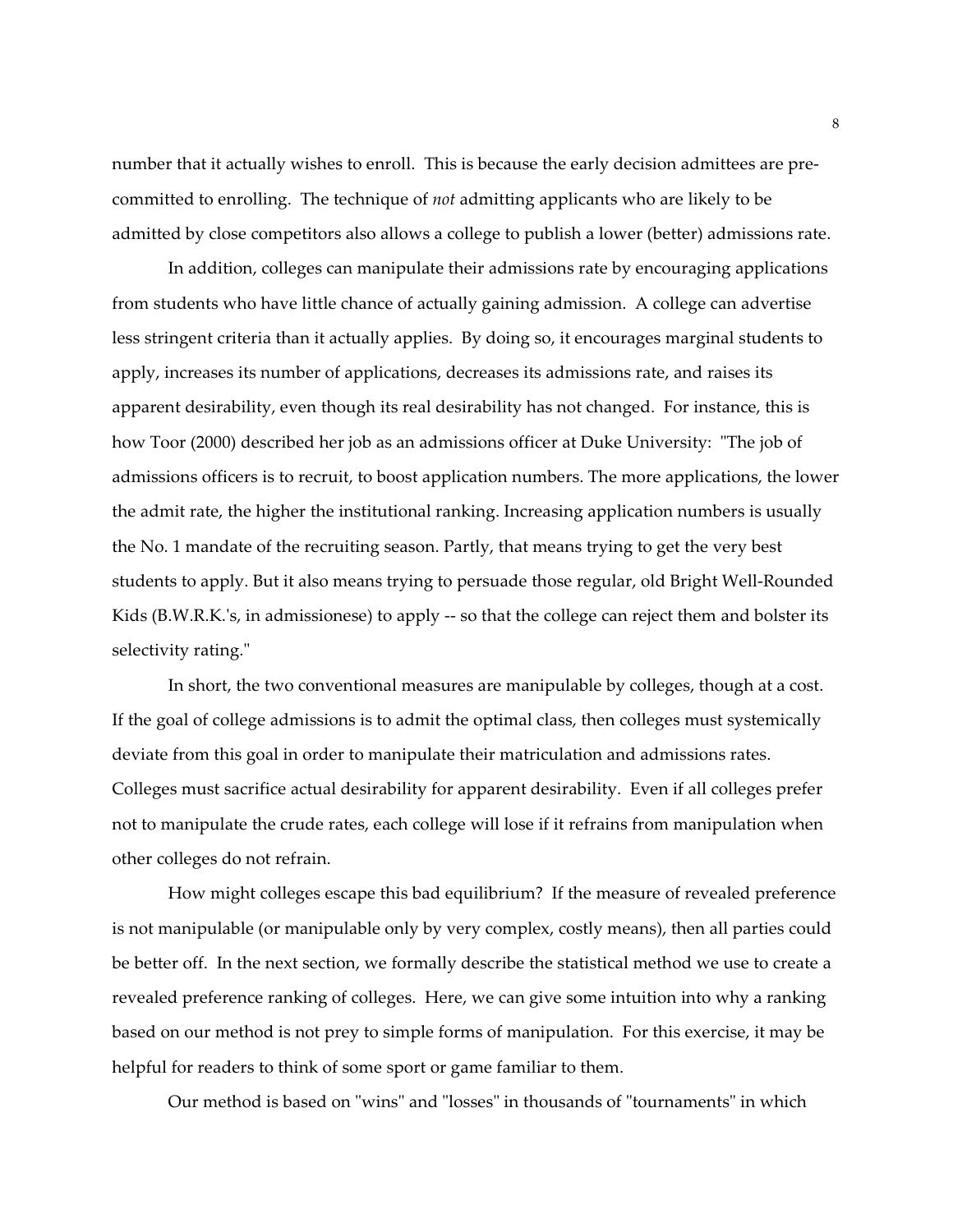students are choosing the college at which to matriculate. Under this method, a college's ranking vis-a-vis a competitor is based on its record of wins and losses. Colleges that rarely compete directly in tournaments (because they are of very different selectivity) are ranked using the win/loss records of intermediate colleges that link them through series of tournaments: A routinely competes with B, B routinely competes with C, C routinely competes with D, etc. Given our methods, there is no easy way for a college to artificially boost its ranking with no true change in its appeal to students. For instance, recall the example in which Princeton alters its acceptance decisions in order to avoid match-ups with Harvard, Yale, Stanford and so on. We would be unable to rank Princeton rank vis-a-vis its close competitors because its match-ups would always be against less selective colleges. That is, our estimates would reflect the fact that Princeton was not admitting the highly meritorious students for whom it should have been competing. We would see that, while it was consistently "winning," it was winning only among students who failed to get admitted to close competitors.

Readers might also find it helpful if we stated what a college would need to do if it were to manipulate our ranking successfully. None of the crude methods of manipulation described above would work. A college would need to do something more subtle. Return to the Princeton example, for concreteness. Princeton would need to find students in its applicant pool who were likely to attend Princeton even if admitted to Harvard, Yale, MIT, Stanford, and so on. Such students would have to exist exogenously; they could not be "created" by Princeton's giving them extra aid to induce them to matriculate. (Giving them extra aid would not work because we can observe and account for aid.) Moreover, Princeton would have to identify these students using characteristics not observable to other colleges. If the trait that Princeton used to pick out likely matriculators was observable (such as being a Princeton alumnus' child), then this trait could be used as a control in any revealed preference ranking, as we will do below with some characteristics collected in our study. Without an early decision program to bind students or "secret" traits that distinguished its likely matriculators, a college could not identify students whose matriculation tournaments it would win.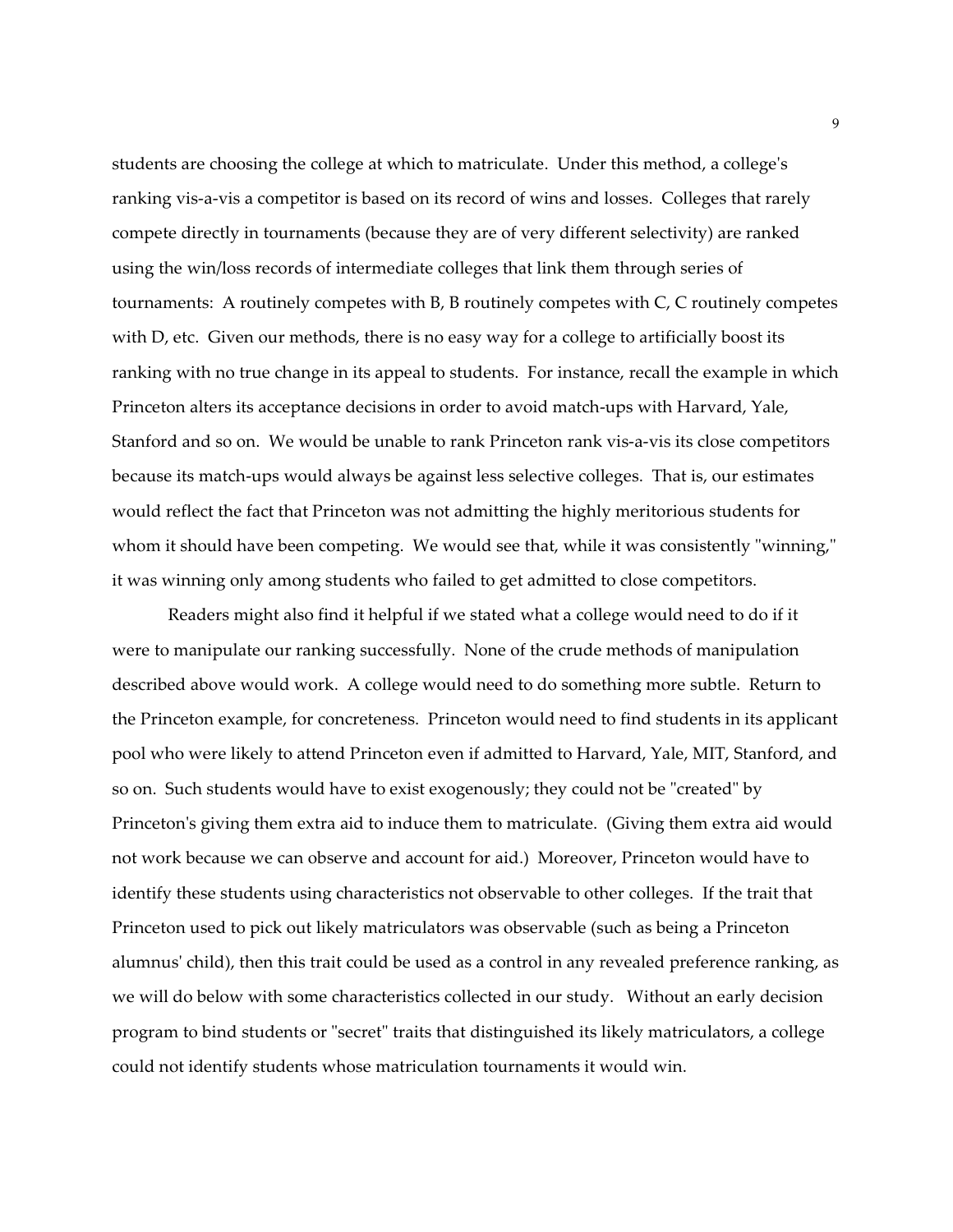## **III. The Model**

### A. The Desirability of Colleges

The exercise of ranking colleges is necessarily predicated on the notion that there are latent indices of desirability on which college *can* be ranked. In the language of econometrics, the exercise is based on the assumption there are latent variables that indicate the desirability of each college (perhaps on multiple dimensions). Our measure of desirability encompasses all characteristics of a school, including (perceived) educational quality, campus location, and tuition. We do not claim to know how latent desirability is constructed. We simply assert that, to the extent that students act in accordance with it, we can construct rankings.

We suspect that latent desirability is well defined on a national basis for the most academically elite colleges in the United States. We also suspect that latent desirability is defined on a national basis for the most elite specialized colleges in the United States: engineering schools, music schools, and so on. We would not be surprised to find, however, that once we move below the most academically elite colleges, latent desirability is only welldefined within regions of the country and perhaps within other dimensions. If we had a very large, random sample of all college applicants, we could construct rankings within regions and specialties and show where they joined up to become a national ranking. Given that the data we use for our exercise is focused on high achieving students who do not apply much outside the group of the most academically elite colleges, we will start by constructing a national ranking of such colleges. We will rank only those that the data suggest have a national draw. Subsequently, we construct regional rankings and discuss specialized rankings. Until then, however, we encourage the reader to think of a college's latent desirability as being unidimensional.

For our exercise, is it necessary that all students identically perceive a college's desirability? No. We will allow students' perception of a college's desirability to be distributed around a mean level. Indeed, if there were no such distributions, all students would make identical matriculation decisions when offered the same choices. We know that this does not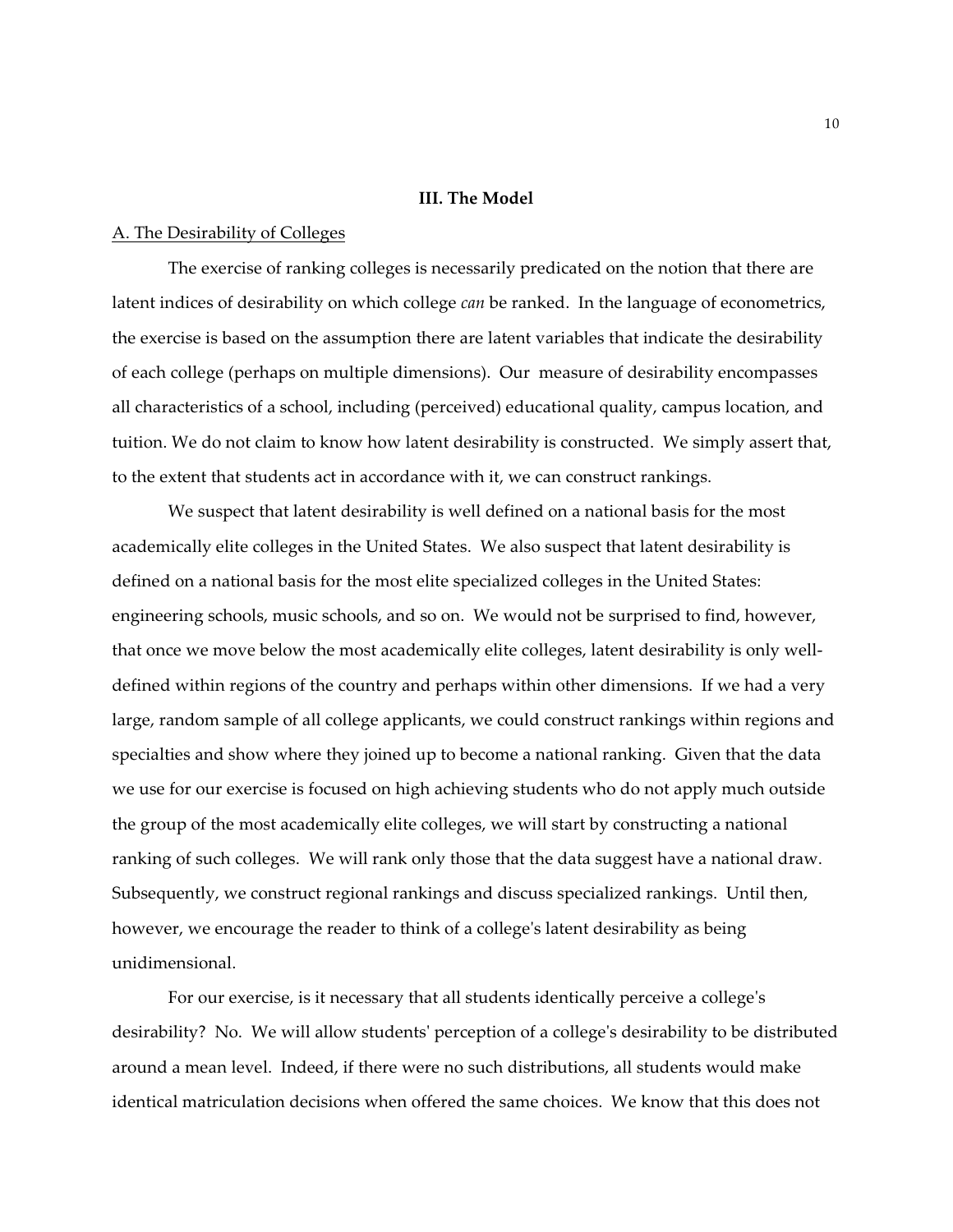occur. What we need for our exercise is a pattern of wins and losses that would arise if colleges had latent desirabilities that were perceived with idiosyncratic noise added in.

Finally, note that our exercise does not *impose* the existence of latent desirability; our method simply will not work if widespread agreement on desirability does not exist. To see this, suppose that there were no uniformity in how students perceived colleges' desirability. Each student would act as though he had been randomly assigned a ranking of colleges, where his ranking was independent of all other students' rankings. We would find no pattern in the "wins" and "losses" because it would be random whether a college won or lost in head-to-head competition for a student. Overall, we can afford to be agnostic about how students develop preferences over colleges. Our data will only reveal such preferences to the extent that they are systematic.

The problem of ranking colleges can be framed as a collection of multiple comparisons. Comparison data come from competitions in which alternatives are compared and an outcome indicates that one alternative has been preferred over the others. Many sports and games fall into this framework because players are compared via competition, and the winner of a competition is deemed the "preferred alternative.'' Also, marketing applications, including experiments in which consumers choose among products or services, are well-suited to multiple comparison models. An important problem addressed by multiple comparison models is how to rank objects when direct comparisons do not take place. For example, in the context of a "Swiss system'' chess tournament, every competitor competes against only a few other individuals rather than against every other competitor. That is, player A competes against B, and B competes against C, but A does not compete against C. Yet, an inference is still desired for the comparison of A versus C. In the context of college choice, every college does not compete directly with every other college, though the goal is to draw conclusions about all colleges' desirability.

#### B. Matriculation Tournaments as a Multiple Comparison Problem

To understand how college choice can be viewed as a multiple comparison problem, suppose that a collection of students has been admitted to a set of schools. Each schools'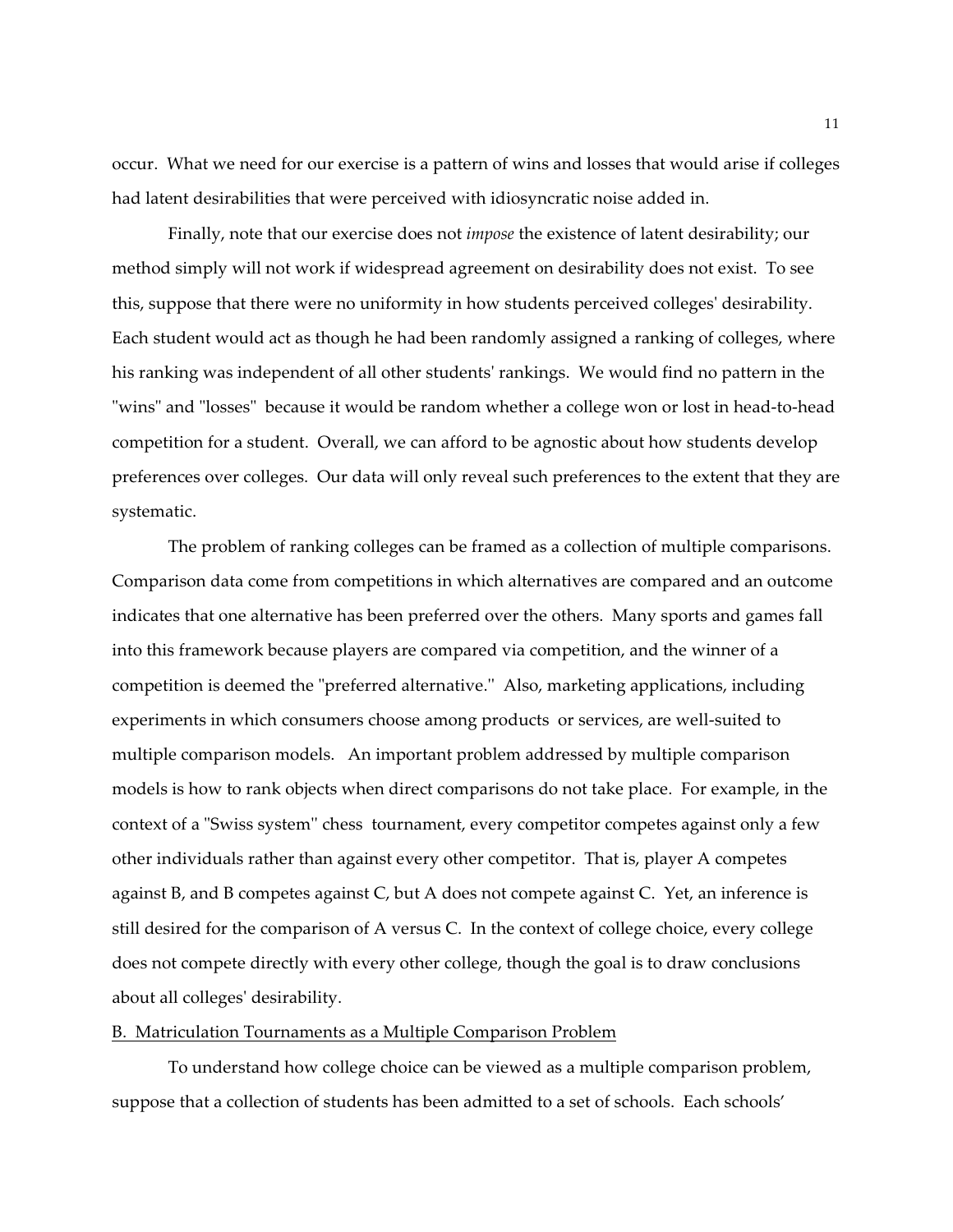desirability is modeled as a latent distribution of values. Each student effectively holds a tournament among the collection of schools that have admitted him; in our model this tournament is played by taking one draw from each school's distribution. The school with the highest draw has "won" the multi-player tournament, and the student matriculates at that school. Assuming that there are no confounding variables, a reasonable inference is that the school that wins the multi-player tournament is preferred to the other schools in that competition. By aggregating the information from all students' tournaments, inferences about the desirability of schools can be constructed.

David (1988) surveys the rich body of work on multiple comparison modeling, which mainly focuses on paired comparison models, where each tournament contains only two players. While no one has previously attempted to rank colleges using comparison models, there are abundant applications for divining chess ability from tournament data-- see, for example, Zermelo (1929), Good (1955), Elo (1978) and Glickman (1993, 1999, 2001). 4

We build on the Bradley-Terry (1952) and the Luce (1959) models in which the distribution of desirability is an extreme value distribution. The assumption of an extreme value distribution for potentially observed desirability leads to a logit model. The main alternative to the assumption of an extreme value distribution for potentially observed desirability is a normal distribution. This leads to a class of models studied by Thurstone (1927) and Mosteller (1951) in the context of paired comparisons. When analyzing paired comparison data in practice, it makes almost no difference whether one assumes that the distribution of potentially observed desirability is extreme value or normal (see Stern, 1992). Models based on extreme value distributions tend to be more tractable and computationally efficient, which guides our choice.

It is worth noting that the extreme-value or normal distribution of potential desirabilities is a probabilistic assumption about the merit of an individual school, not an

 $^4$  Statistical comparison models have also been used to study which college characteristics students like and which student characteristics colleges like. See, for example, Manski and Wise (1983), Long (2003), Avery and Hoxby (2004).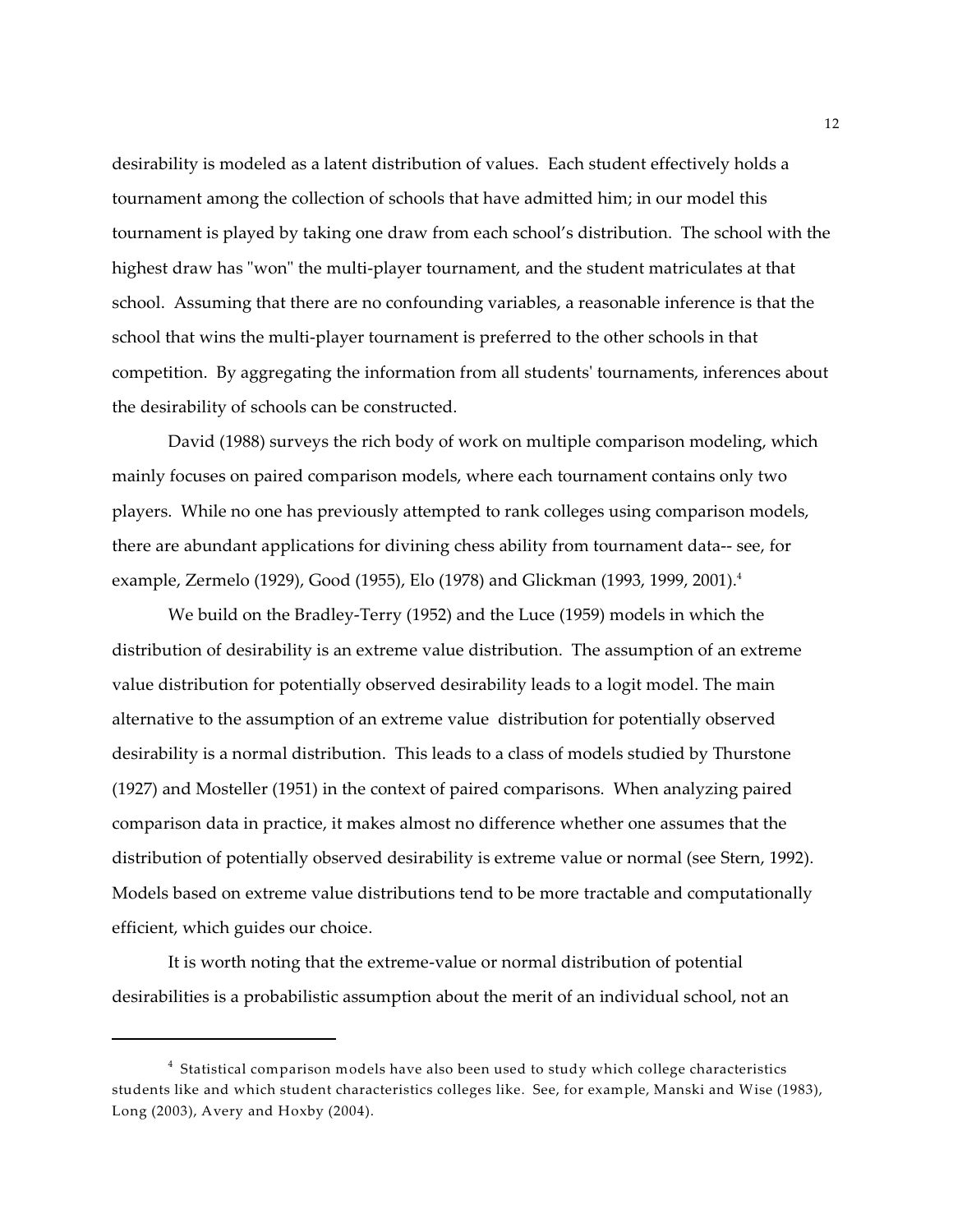assumption about the distribution of mean desirabilities across schools. Because college comparison data can provide strong information about the relative desirabilities of colleges, any assumptions made about the distribution of mean desirabilities should be weak. Our modeling approach allows for the possibility, for example, that a small number of schools are estimated to have mean desirabilities substantially greater than the remaining schools considered.

### C. The Matriculation Model

Assuming that each college's potentially observed desirability follows an extreme value distribution with the same scale and shape, the relevant parameter is the location parameter of the distribution. The latent variable is:

 $\theta_i$  = the desirability parameter of college *i*,

where we index colleges with *i*=1,2,...,*I.*

Students prefer colleges with higher desirability, among those in their choice set. Suppose that student *j* is admitted to a set of colleges  $S_i$ , consisting of  $m_i$ , schools. Let the indicator variable  $Y_{ij}$  tell us which college the student chooses:

(3) 
$$
Y_{ij} = \begin{cases} 1 & \text{if student } j \text{ matriculates at college } i \\ 0 & \text{otherwise} \end{cases}.
$$

The result of the multi-player competition among the  $m<sub>j</sub>$  colleges that admitted student *j* is assumed to follow a multinomial distribution:

(4) 
$$
(Y_{1j},...,Y_{m_jj}) \sim Multinomial(1,(p_{1j},...,p_{m_jj}))
$$

where  $p_{ij}$  is the probability that student *j* chooses to matriculate at college *i* among his  $m_j$ college choices.<sup>5</sup> We assume Luce's choice model, of the form:

(5) 
$$
p_{i^*j} = \frac{\exp(\theta_{i^*})}{\sum\limits_{i \in S_j} \exp(\theta_i)}, \qquad i^* \in S_j.
$$

<sup>&</sup>lt;sup>5</sup> For expositional convenience, we have reindexed the colleges in student *j* set  $S_i$ , so that they can be written  $1, ..., m_j$ .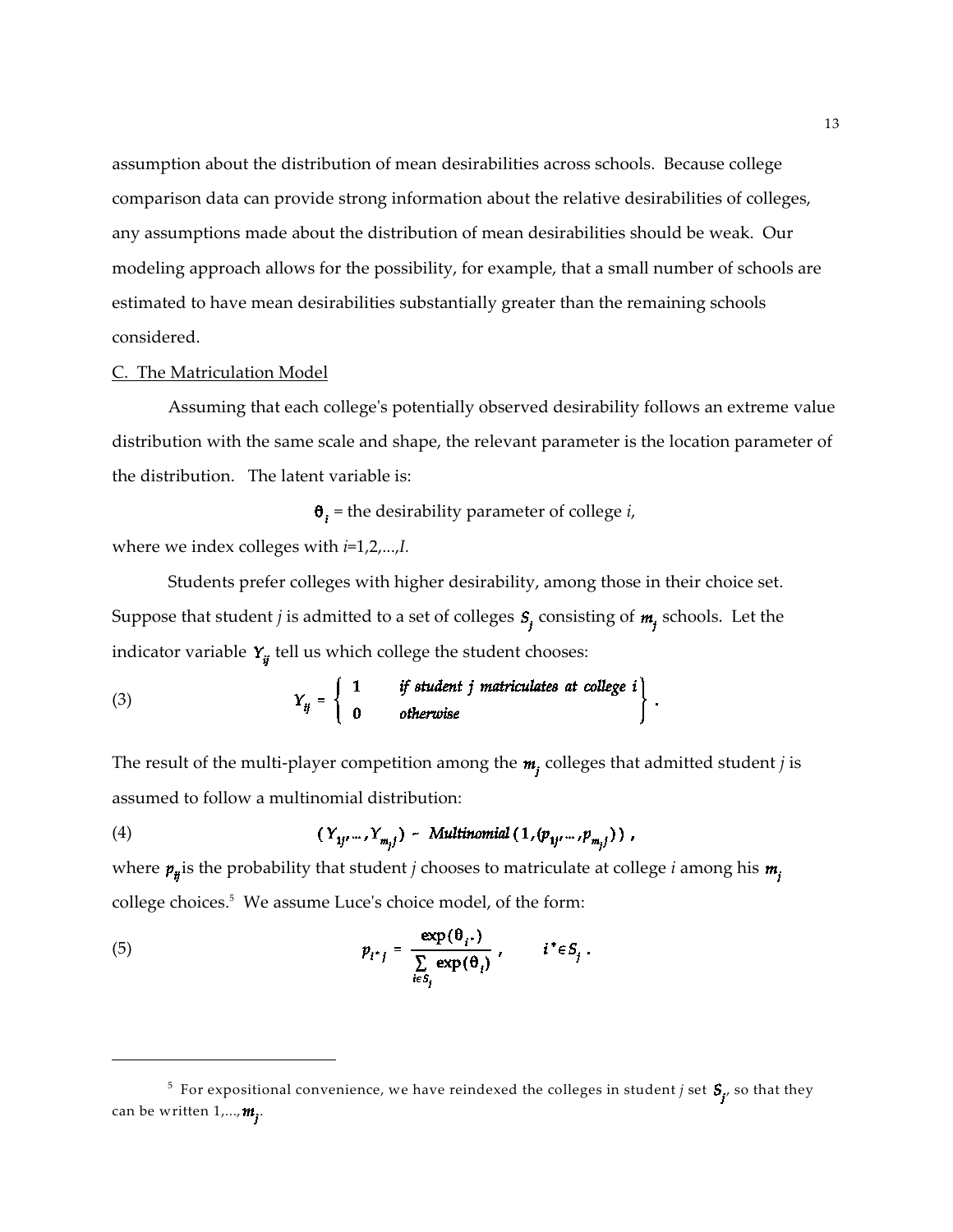This model can be rewritten as a conditional logit model, sometimes called McFadden's choice model.

The  $\theta_i$ s include all characteristics that do not vary within each college: such characteristics include *average* perceptions about the quality of the education and the *average* cost of attendance. For some characteristics, we can measure variation across applicants: tuition, room fees, board fees, grants to the student, the subsidy value of loans to the student, the subsidy value of the work-study it offers the student, the cost associated with its distance from the student's home, its being in-state, its being in-region, and its being the *alma mater* of one or more of the student's parents. We add these characteristics to the model to gain extra explanatory power.<sup>6</sup>

Let the vector  $x_{ii} = (x_{1ii}, x_{2ii}, ..., x_{Ki})$  be the *K* characteristics that can vary among admittees and that are faced by admittee *j* who is considering whether to matriculate at college *i*. Note well that each characteristic is de-meaned so that we obtain the college's desirability at its average level in the data. It is not possible to separately identify the effect of these average characteristics from the  $\theta_i$  for each school. We treat  $x_{ii}$  as a vector of covariates which are allowed to enter the model linearly. Specifically, the probabilities for the matriculation model become:

(6) 
$$
p_{i^*j} = \frac{\exp(\theta_{i^*} + x_{ij}^j \delta)}{\sum\limits_{i \in S_j} \exp(\theta_i + x_{ij}^j \delta)}, \qquad i^* \in S_j.
$$

In fitting the model, not only are the  $\theta_i$  inferred, but so are the  $\delta$ , which are the effects of the characteristics on matriculation.

### D. Self-Selection and the Application Decision

We estimate the  $\theta$ , from matriculation decisions of admitted applicants. Of course, to be admitted, one must first apply, so our underlying data for each school is not a random sample of all students, but rather of all students *conditional* on their application to that school. This is a

 $6\,$  In practice, the covariates have a trivial effect on the rankings. Estimates of the model without covariates are available from the authors.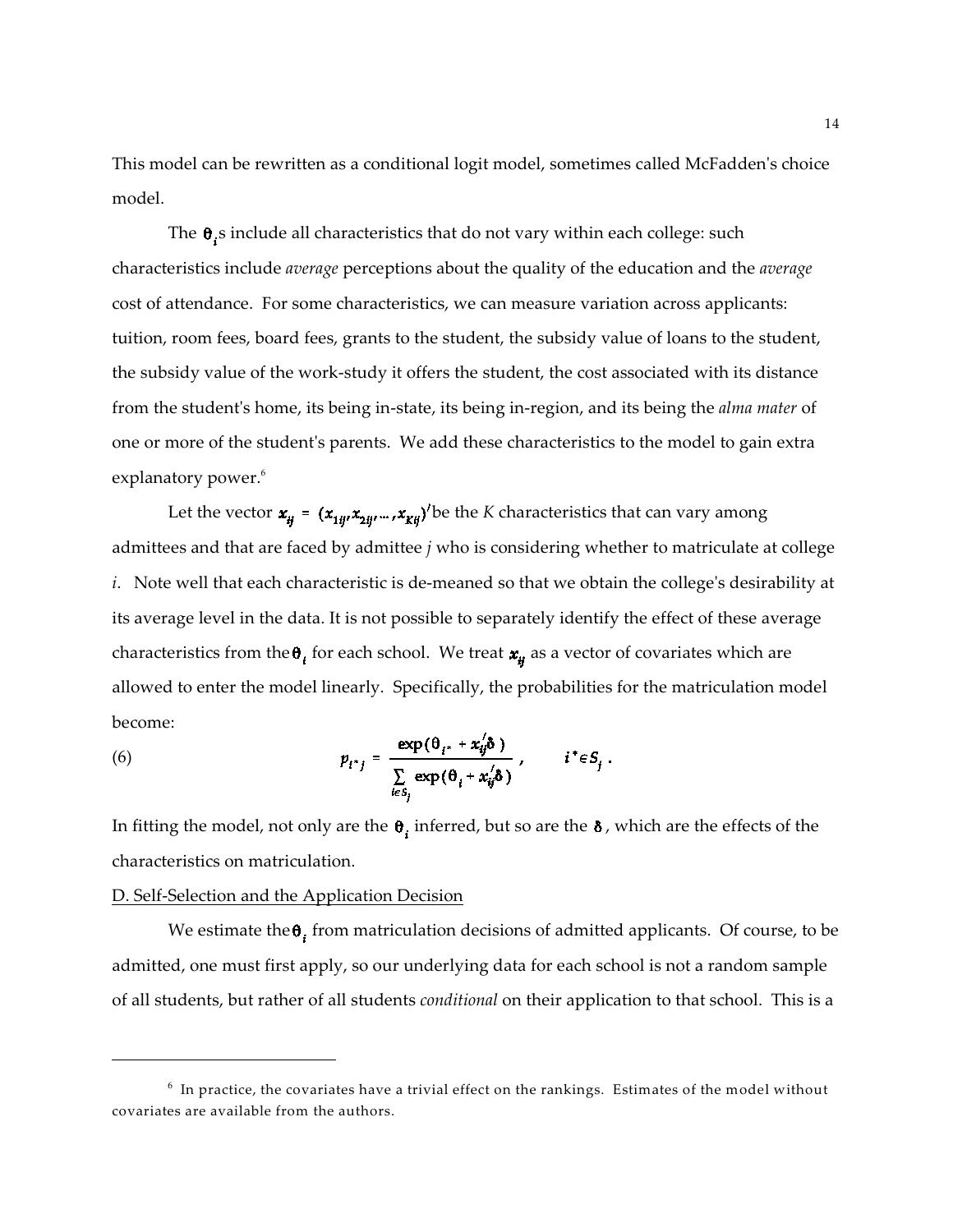self-selected group, and we expect a group of applicants to find a school more desirable than an otherwise identical set of non-applicants. Such self-selection does not induce any bias if the applicant pool for every school is shifted equivalently: that is, if we are estimating a $\theta_i$  for every school based on the applicant pool, but the equivalent parameter for all students (applicants and non-applicants) is  $\theta_i$  -  $\alpha_i$ , and the  $\alpha_i$  is the same for all schools, i. Since our ratings are unique only up to a constant, such a shift would not change the interpretation of our results.

Self-selection would cause a problem if the applicant pools are induced differently across schools. This would appear to be a major issue only for "niche schools" that attract applications from only the most interested students. Any speciality school could fall into this category, with engineering schools, school with a religious affiliation, or single-sex schools being the most likely. These schools might attract applicant pools with stronger preferences – because students who are lukewarm about the speciality don't bother to apply – and effectively have a higher  $\alpha_{i}$ , leading the estimated  $\theta_i$ , to be biased upward.

The ideal way to handle these selection issues would be to explicitly model the application decision, but this is not feasible without many further assumptions. With thousands of schools to choose from, even artificial constraints on the number of applications leads to a complex combinatorial problem. In this case, the modeler – like the applicants themselves – is forced to use shortcuts and assumptions. Since these assumptions would ultimately drive the extent of selection bias, it seems more straightforward to acknowledge this potential bias and discuss its implications where it is appropriate. Thus, we proceed under the baseline assumption that the  $\alpha$ , are identical across schools. In Section V, we discuss the implications of deviations from this assumption, point out specific schools for which these deviations may make a difference, and propose a practical method for dealing with them.

While we do not believe that self-selection is a major issue for the  $\theta_i$  estimates, it is of greater concern for inference on the  $\delta$  coefficients For instance, suppose that price sensitivity is heterogeneous and students who are especially price sensitive seek out colleges that offer them substantial discounts. We might overestimate the effects of prices because the variation in the data comes disproportionately from price-sensitive students. For this reason, we will not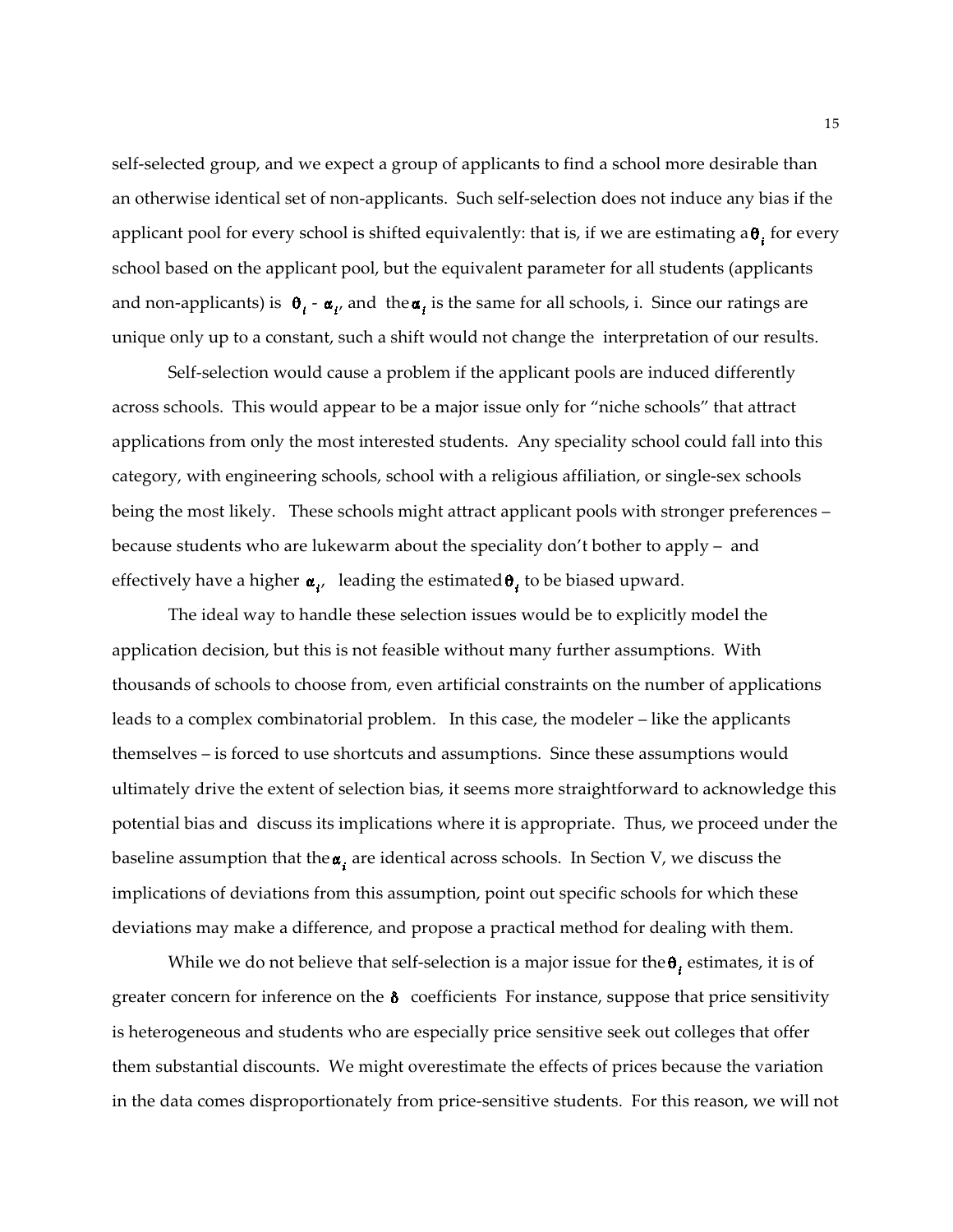give strong interpretations to the coefficients on these characteristics. It is still useful to include these characteristics in the regression, especially because they may proxy for otherwise unobservable variables.

### E. Model Fitting

The complexity of our model lends itself naturally to fitting the model in the Bayesian framework. We fit our model by computing the posterior distribution of model parameters followed by summarizing important features of the distribution. The posterior distribution of parameters is proportional to the product of the likelihood function with a prior distribution. The likelihood can be written as a product of multinomial logit probabilities derived from equation (6). We assume a locally uniform but proper prior distribution that factors into independent densities. The prior distribution consists of the following components:

(7) 
$$
\frac{1}{\sigma^2} \sim N(0, \sigma^2)
$$
  
 $\frac{1}{\sigma^2} \sim \text{Gamma}(0.1, 0.1)$   
 $\delta_k \sim N(0, 100) \quad \text{for } k = 1, 2, ..., K$ 

where  $\delta_k$  indexes the  $k^{th}$  element of the vector delta.

We summarize estimated college desirability by computing the posterior modes of the  $\theta$ . These were carried out using a Newton-Raphson algorithm for multinomial logit models, as implemented in Stata. The posterior modes are presented in Tables 3, 5 and 6. We also fit the model using Markov chain Monte Carlo(MCMC) simulation from the posterior distribution to infer more complex quantities of interest. For example, to answer questions like "is there a meaningful distinction in desirability between the college ranked 15th and the college ranked 20th?" we cannot simply rely on comparing posterior modes. Instead, MCMC produces simulated values from the posterior distribution of model parameters. Thus, using MCMC simulation, pairs of values can be generated from the posterior distribution of  $(\theta_{15}, \theta_{20})$ , and the probability that  $\theta_{15}$  is greater than  $\theta_{20}$  can be evaluated by computing the proportion of pairs in which  $\theta_{15}$  is greater than  $\theta_{20}$ . An answer like 95 percent or more – analogous to a 95%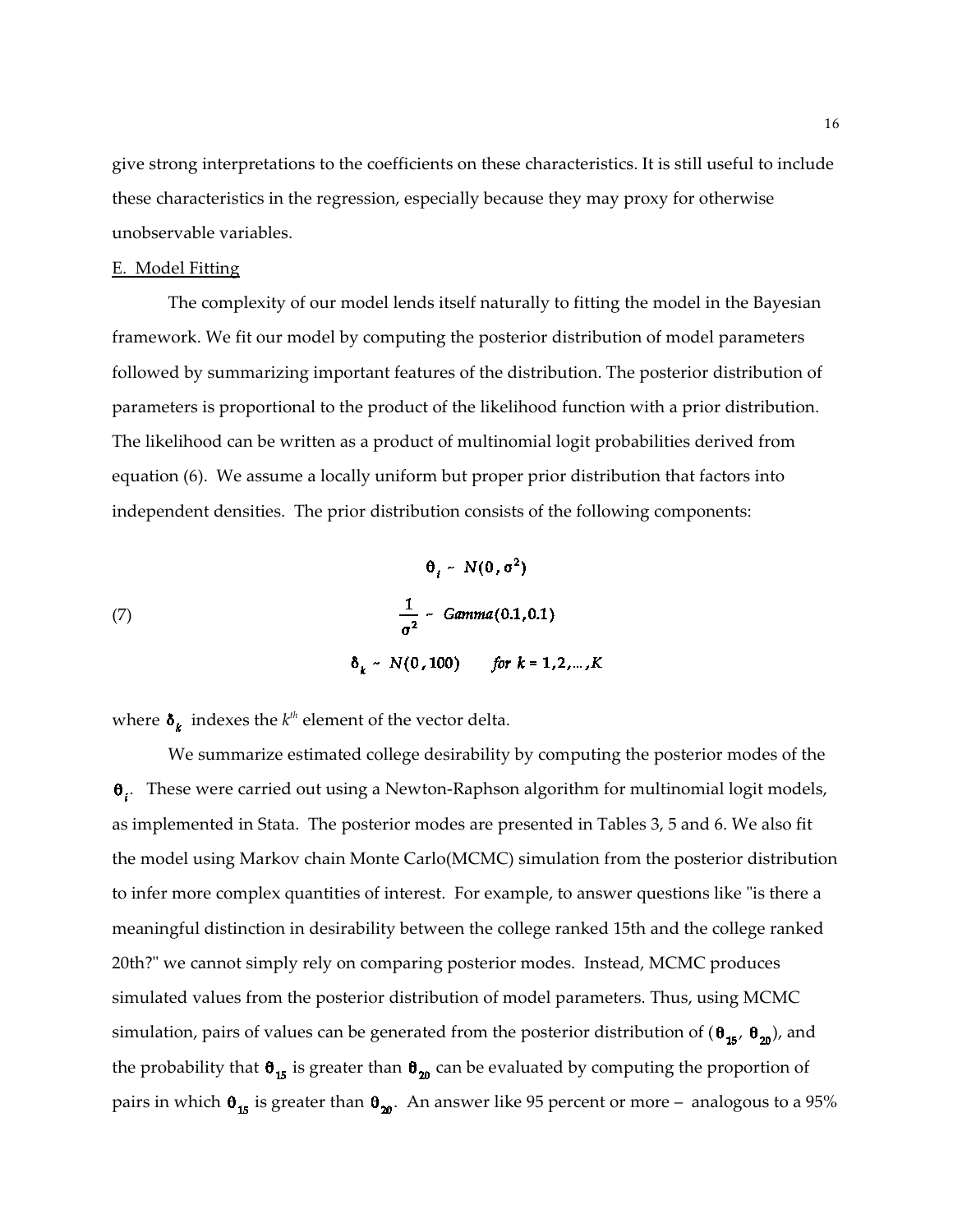significance test – tells us that the colleges are substantially more distinct than an answer like 55 percent.

The MCMC algorithm proceeds as follows. Initial values of all parameters are set to the prior mean values (though the initial values can be set arbitrarily). Then values are simulated from the conditional posterior distributions of each model parameter. This process is repeated until the distributions of values for individual parameters stabilize. The values simulated beyond this point can be viewed as coming from the posterior distribution. A recent example of MCMC methods applied to paired comparison models is Glickman (2001).

We implemented the MCMC algorithm using the program BUGS (Spiegelhalter et al., 1996). For each model, a burn-in period of 10,000 iterations was run, and parameter summaries were based on every 5th iteration of a subsequent 30,000 iterations. Based on trace plots from our data analyses, 10,000 iterations was sufficient to reach the stationary distribution. Every 5th iteration was sampled to reduce the autocorrelation in successive parameter draws. This process produced 6000 values per parameter on which to calculate parameter summaries. In Table 4, which shows pairwise match-ups for each college we rank, we display summaries based on MCMC draws from the posterior distribution.

## **IV. Data**

To construct an example of our revealed preference ranking, we use from the College Admissions Project survey, in which we surveyed high school seniors in the college graduating class of 2004.<sup>7</sup> We designed the survey to gather data on students with very high college aptitude who are likely to gain admission to the colleges with a national or broad regional draw that are most appropriate for ranking. While such students are represented in surveys that attempt to be nationally representative, such as the National Educational Longitudinal Survey, they are a very small share of the population of American students. As a result, the number of such students is so small in typical surveys that their behavior cannot be analyzed,

 $^7$  See Avery and Hoxby [2000] for additional detail.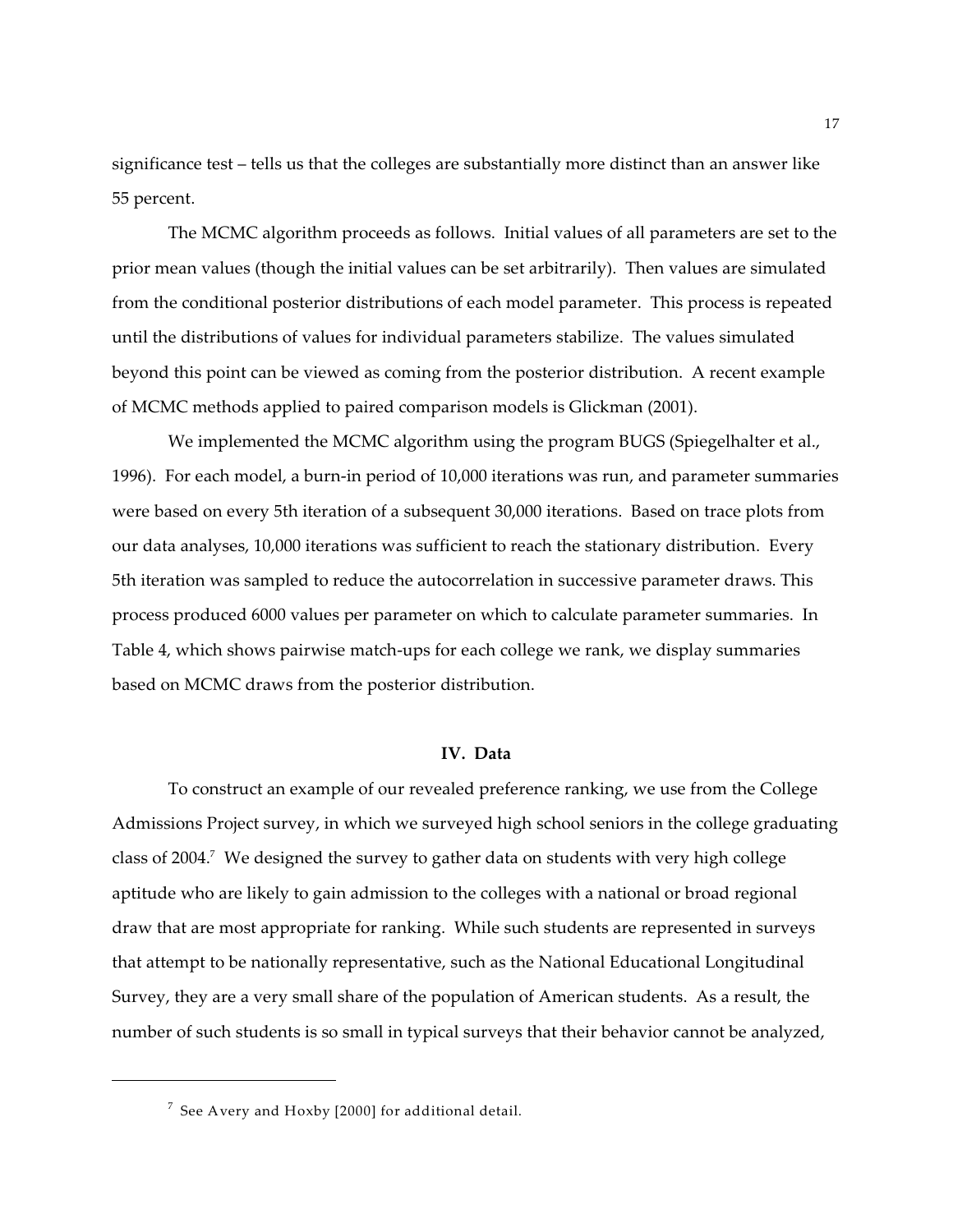even if the survey contains a large number of students. By focusing on students with very strong academic credentials, we end up with a sufficient number of tournaments among colleges with a national draw to construct a revealed preference ranking among them.

We reemphasize that we use the College Admissions Project data to construct an *example* of a revealed preference ranking. If we had had much greater resources, we would have surveyed a more fully representative sample of students in the United States. With more data, our national ranking would be more definitive, and we would be able to rank many more colleges (most of them in regional or specialized rankings, not the national ranking). At the end of this section, we describe the cut-offs we used to determine which colleges we could reasonably rank.

## A. Survey Design

In order to find students who were appropriate candidates for the survey, we worked with counselors from 510 high schools around the United States. The high schools that were selected had a record of sending several students to selective colleges each year, and they were identified using published guides to secondary schools, such as Peterson's and the experience of admissions experts. Each counselor selected ten students at random from the top of his senior class as measured by grade point average. Counselors at public schools selected students at random from the top 10% of the senior class, while counselors at private schools (which tend to be smaller and have higher mean college aptitude) selected students at random from the top 20% of the senior class.<sup>8</sup> The counselors distributed the surveys to students, collected the completed surveys, and returned them to us for coding.<sup>9</sup> Students were tracked

 $8$  The counselors were given detailed instructions for random sampling from the top 20, 30, 40, or 50 students in the senior class depending on the size of the school. For example, a counselor from a public school with 157 students was asked to select 10 students at random from the top 20 students in the senior class, with the suggestion that the counselor select students ranked #1, 3, 5, 7, 9, 11, 13, 15, 17, and 19.

 $9$  The exception was the parent survey, which parents mailed directly to us in an addressed, postage-paid envelope so that they would not have to give possibly sensitive financial information to the high school counselor.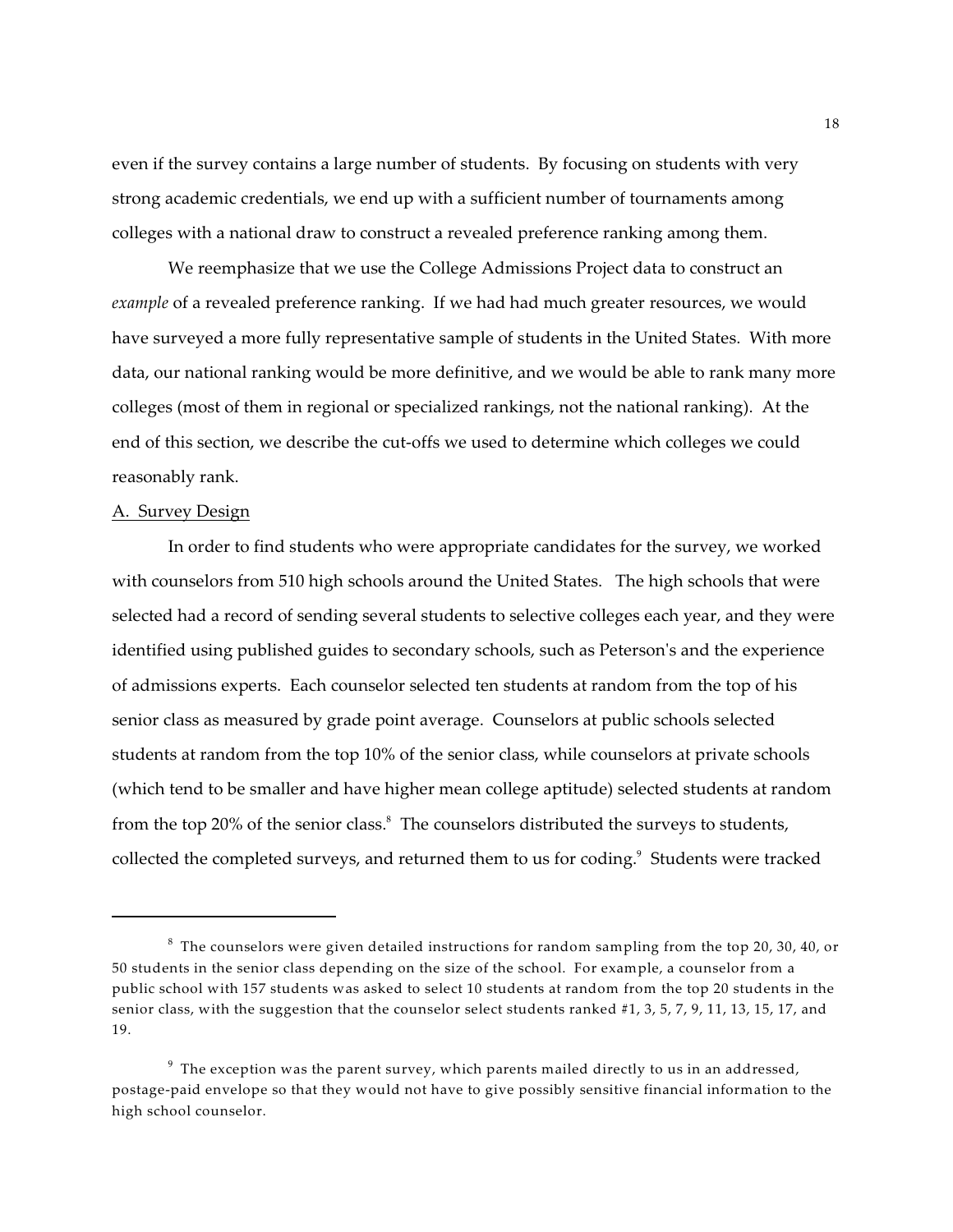using a randomly assigned number; we never learned the names of the students who participated.

Survey participants completed two questionnaires over the course of the academic year. The first questionnaire was administered in January 2000. It asked for information on the student's background and college applications; the majority of these questions were taken directly from the Common Application, which is accepted by many colleges in place of their proprietary application forms. Each student listed up to ten colleges where he had applied, his test scores, and race. In addition, each student listed the colleges and graduate schools (if any) attended by each parent and the colleges (if any) attended by older siblings along with their expected graduation dates.

The second questionnaire was administered in May 2000 and asked for information about the student's admission outcomes, financial aid offers, scholarship offers, and matriculation decision. Each student listed their financial aid packages with the amounts offered in three categories: grants, loans, and Work Study. We obtained detailed information on grants and scholarships. On a third questionnaire distributed to a parent of each survey participant, we collected information on parents' income range (see Table 1 for the income categories.)

We matched the survey to colleges' administrative data on tuition, room and board, location, and other college characteristics. In all cases, the ultimate source for the administrative data was the college itself and the data were for the 2000-01 school year, which corresponds to the survey participants' freshmen year.<sup>10</sup>

The College Admissions Project survey produced a response rate of approximately 65%, including full information for 3,240 students from 396 high schools.<sup>11</sup> The final sample contains

 $^{10}\,$  See Avery and Hoxby [2004] for a complete description of administrative data sources.

 $^{\rm 11}$  The most common reasons for failure to return the survey were changes of high school administration, an illness contracted by the counselor, and other administrative problems that were unrelated to the college admissions outcomes of students who had been selected to participate.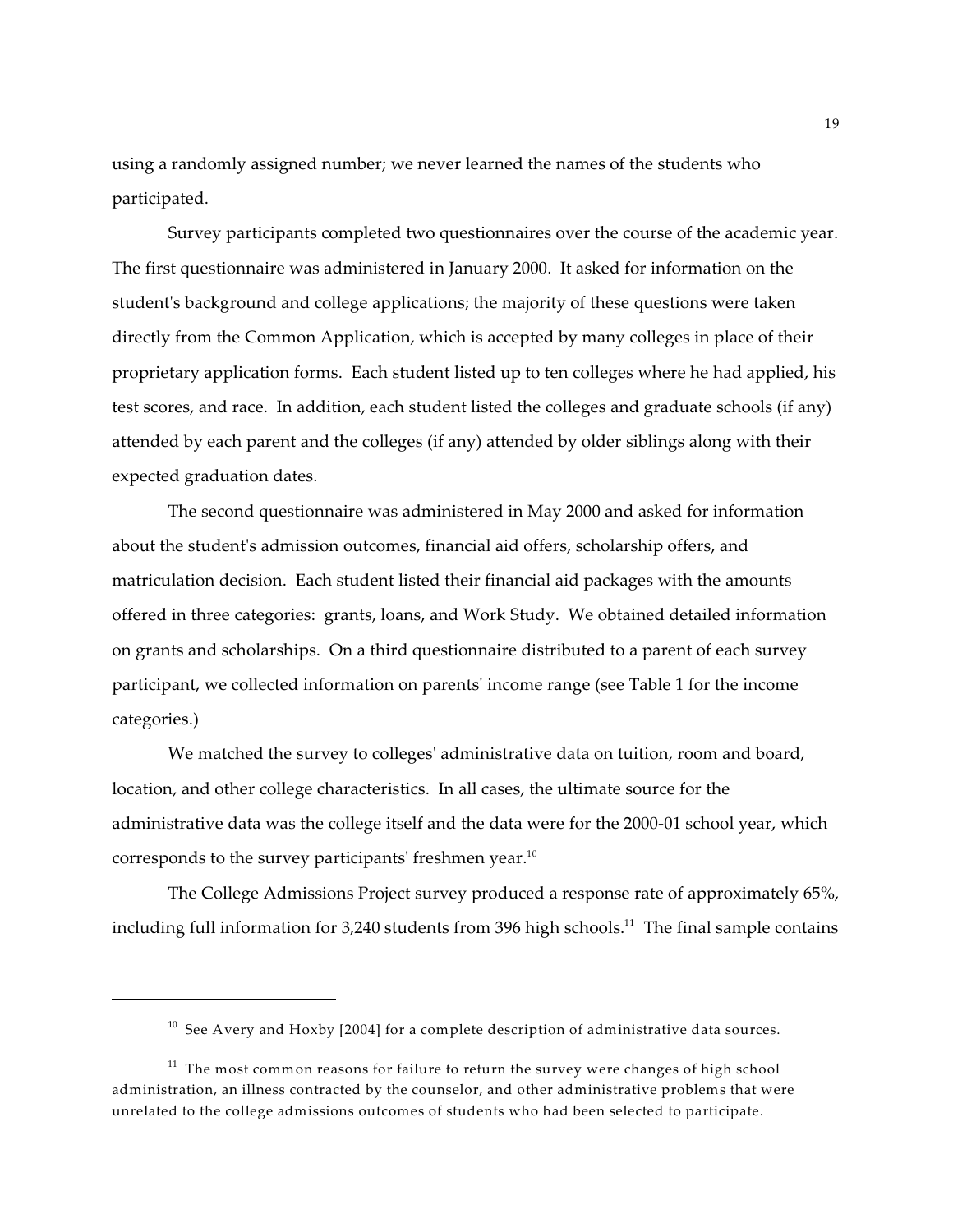students from 43 states plus the District of Columbia.<sup>12</sup> Although the sample was constructed to include students from every region of the country, it is intentionally representative of applicants to highly selective colleges and therefore non-representative of American high school students as a whole. Regions and states that produce a disproportionate share of the students who apply to selective colleges are given a weight in the sample that is approximately proportionate to their weight at very selective colleges, not their weight in the population of American high school students. Of course, all of the students in the sample have very strong academic records.

Because the students are drawn from schools that send several students to selective colleges each year (though not necessarily to *very* selective colleges), the students in the sample are probably slightly better informed than the typical high aptitude applicant. However, in other work [Avery and Hoxby, 2004], we have found that students who make it into the sample act very much like one another when they make college decisions, regardless of whether they come from more or less advantaged backgrounds. This suggests that a revealed preference ranking based on our sample may reflect slightly more information than one based on the typical applicant, but the difference in the information embodied in the ranking is probably small.

#### B. Sample Statistics

The summary statistics shown in Tables 1 and 2 demonstrate show the students in the sample are high achieving. The average (combined verbal and math) SAT score among participants was 1357, which put the average student in the sample at the 90th percentile of all SAT takers.<sup>13</sup> About 5 percent of the students won a National Merit Scholarship; 20 percent of them won a portable outside scholarship; and 46 percent of them won a merit-based grant from

 $^{\text{12}}$  The states missing from the sample are Alaska, Delaware, Iowa, Mississippi, North Dakota, South Dakota, and West Virginia.

 $13$  We converted American College Test (ACT) scores to SAT scores using the cross-walk provided by The College Board. We converted all college admissions scores into national percentile scores using the national distribution of SAT scores for the freshman class of 2000-01.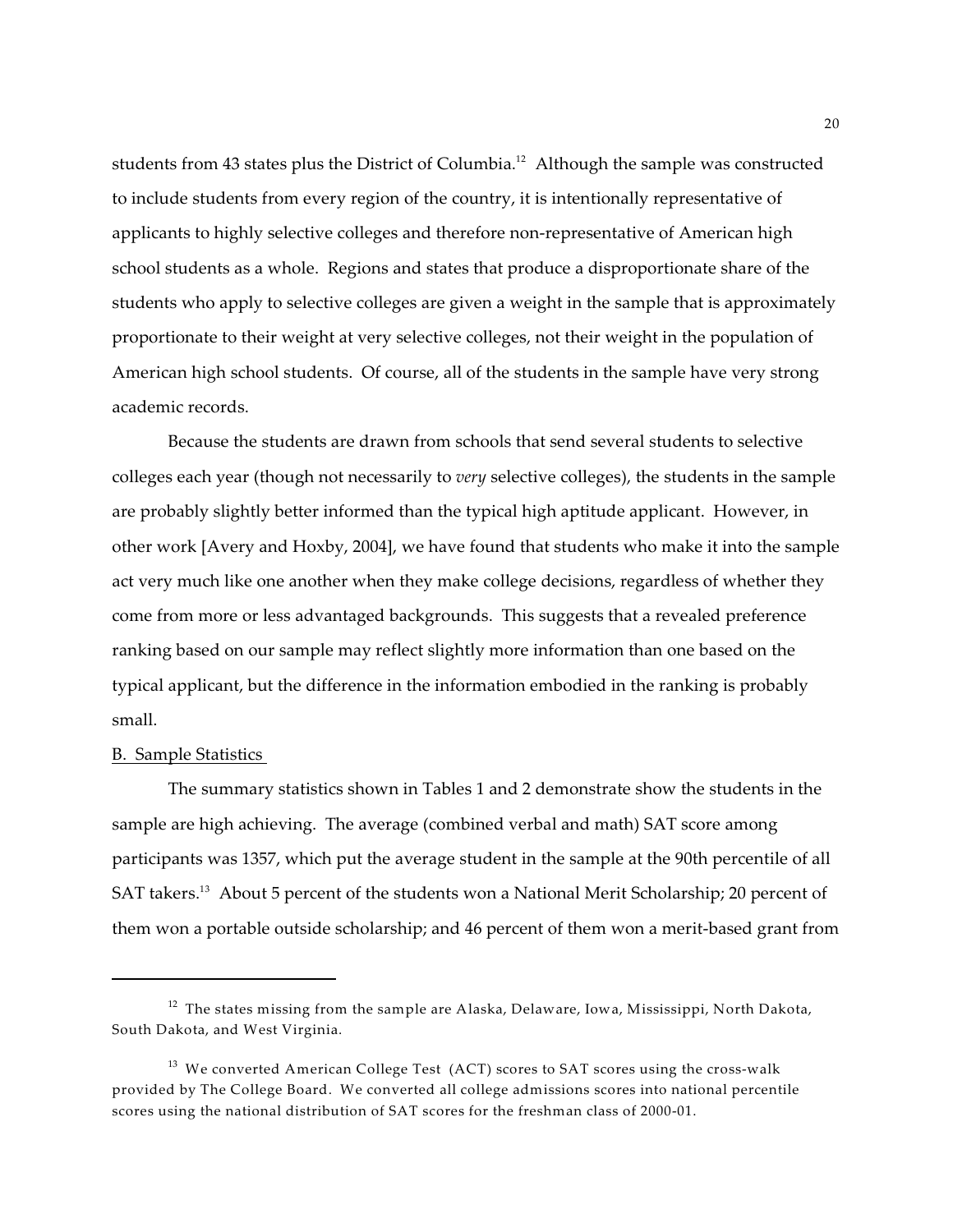at least one college. 45 percent of the students attended private school, and their parents' income averaged \$119,929 in 1999.<sup>14</sup> However, 76 percent of the sample had incomes below the cut-off where a family is considered for aid by selective private colleges, and 59 percent of the students applied for need-based financial aid. $^{15}$ 

| Table 1                                                           |         |        |                           |         |  |  |  |  |  |  |  |  |
|-------------------------------------------------------------------|---------|--------|---------------------------|---------|--|--|--|--|--|--|--|--|
| Description of the Students in the College Admission Project Data |         |        |                           |         |  |  |  |  |  |  |  |  |
| Variable                                                          | Mean    |        | Std. Dev. Minimum Maximum |         |  |  |  |  |  |  |  |  |
| Male                                                              | 0.41    | 0.49   | 0.00                      | 1.00    |  |  |  |  |  |  |  |  |
| White, non-Hispanic                                               | 0.73    | 0.44   | 0.00                      | 1.00    |  |  |  |  |  |  |  |  |
| Black, non-Hispanic                                               | 0.04    | 0.18   | 0.00                      | 1.00    |  |  |  |  |  |  |  |  |
| Asian                                                             | 0.16    | 0.36   | 0.00                      | 1.00    |  |  |  |  |  |  |  |  |
| Hispanic                                                          | 0.04    | 0.19   | 0.00                      | 1.00    |  |  |  |  |  |  |  |  |
| Native American                                                   | 0.00    | 0.03   | 0.00                      | 1.00    |  |  |  |  |  |  |  |  |
| Other race/ethnicity                                              | 0.04    | 0.19   | 0.00                      | 1.00    |  |  |  |  |  |  |  |  |
| Parents are married                                               | 0.83    | 0.38   | 0.00                      | 1.00    |  |  |  |  |  |  |  |  |
| Sibling(s) enrolled in college                                    | 0.23    | 0.42   | 0.00                      | 1.00    |  |  |  |  |  |  |  |  |
| Parents' income                                                   | 119,929 | 65,518 | 9,186                     | 240,000 |  |  |  |  |  |  |  |  |
| Expected family contribution                                      | 27,653  | 16,524 | $\boldsymbol{0}$          | 120,000 |  |  |  |  |  |  |  |  |
| Applied for financial aid?                                        | 0.59    | 0.49   | 0.00                      | 1.00    |  |  |  |  |  |  |  |  |
| National Merit Scholarship winner                                 | 0.05    | 0.22   | 0.00                      | 1.00    |  |  |  |  |  |  |  |  |
| Student's combined SAT score                                      | 1357    | 139    | 780                       | 1600    |  |  |  |  |  |  |  |  |
| Student's SAT score, in national percentiles                      | 90.4    | 12.3   | 12.0                      | 100.0   |  |  |  |  |  |  |  |  |
| Median SAT score at <i>most</i> selective college                 |         |        |                           |         |  |  |  |  |  |  |  |  |
| to which student was admitted                                     | 86.4    | 10.4   | 33.5                      | 98.0    |  |  |  |  |  |  |  |  |
| Median SAT score at least selective college                       |         |        |                           |         |  |  |  |  |  |  |  |  |
| to which student was admitted                                     | 73.8    | 14.6   | 14.3                      | 97.0    |  |  |  |  |  |  |  |  |
| Student's high school was private                                 | 0.45    | 0.50   | 0.00                      | 1.00    |  |  |  |  |  |  |  |  |

 $14$  See Avery and Hoxby [2004] for descriptions of how the aid variables were hand checked and how some parents' income was estimated based on their Expected Family Contribution, a federal financial aid measure.

 $15$  The cut-off was approximately \$160,000, but the actual cut-off depends on family circumstances.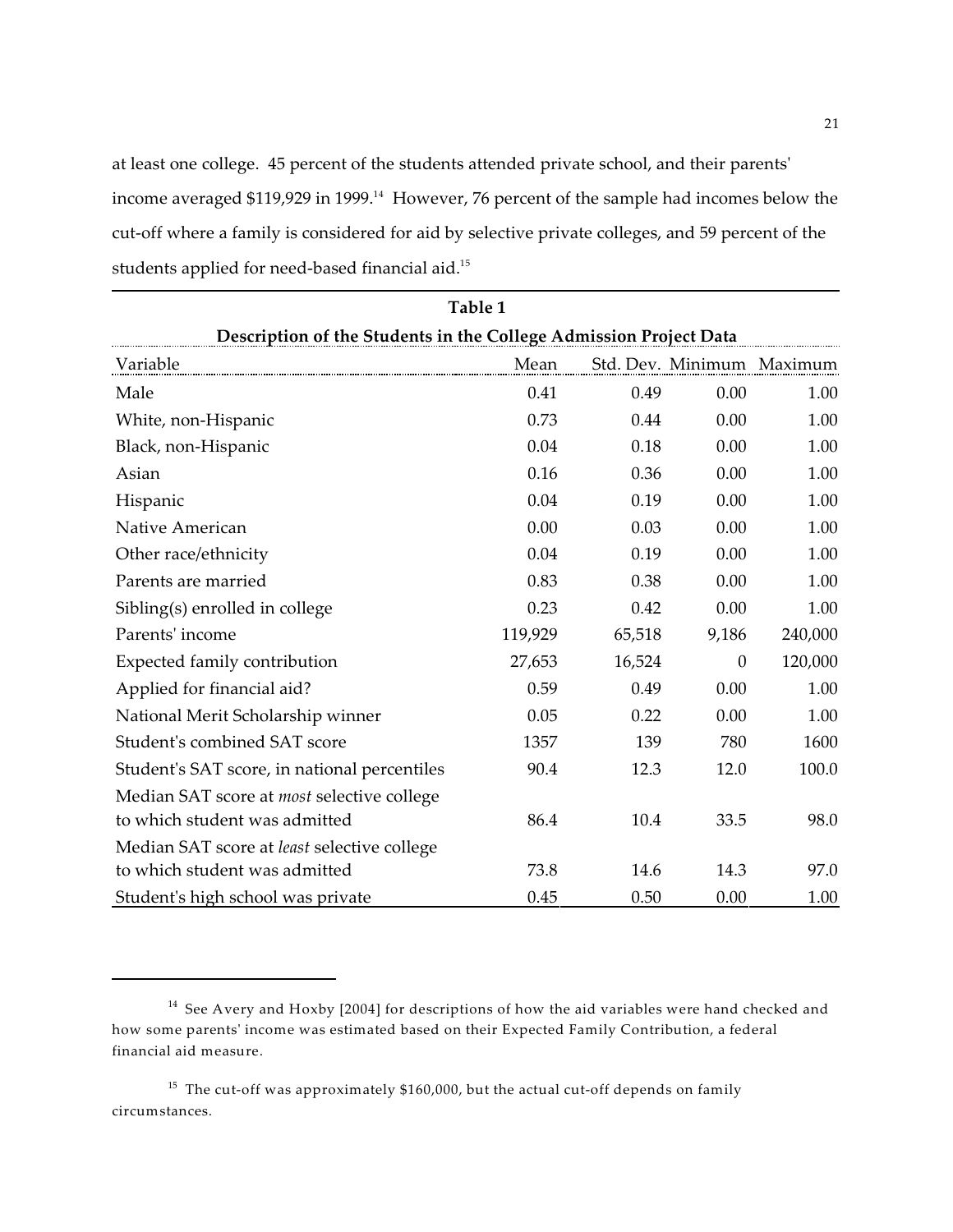83 percent of the student's parents were currently married, and 23 percent of the students had at least one sibling currently enrolled in college. The racial composition of the survey participants was 73 percent white, 16 percent Asian, 3.5 percent black, and 3.8 percent Hispanic.

Looking at Table 2, which shows descriptive statistics on the colleges where the students applied, were admitted, and matriculated; we can see that the survey participants applied to a range of colleges that included "safety schools" (the mean college to which a student applied had a median SAT score 8.5 percentiles below the student's own). However, the participants also made ambitious applications: 47.5 percent of them applied to at least one Ivy League college.

|                                                                   | Table 2 |         |                            |         |              |         |  |  |  |  |  |  |
|-------------------------------------------------------------------|---------|---------|----------------------------|---------|--------------|---------|--|--|--|--|--|--|
| Description of the Colleges in the College Admission Project Data |         |         |                            |         |              |         |  |  |  |  |  |  |
|                                                                   |         |         | Colleges at Which Students |         |              |         |  |  |  |  |  |  |
|                                                                   | Applied |         | Were Admitted              |         | Matricalated |         |  |  |  |  |  |  |
|                                                                   |         | Std.    |                            | Std.    |              | Std.    |  |  |  |  |  |  |
| Variable                                                          | Mean    | Dev.    | Mean                       | Dev.    | Mean         | Dev.    |  |  |  |  |  |  |
| Matriculated at this college                                      | 0.28    | 0.45    | 0.18                       | 0.39    | 1.00         | 0.00    |  |  |  |  |  |  |
| Admitted to this college                                          | 1.00    | 0.00    | 0.66                       | 0.47    | 1.00         | 0.00    |  |  |  |  |  |  |
| Grants from this college                                          | 2720    | 5870    | 1778                       | 4933    | 4029         | 7051    |  |  |  |  |  |  |
| Loans from this college                                           | 641     | 2282    | 413                        | 1856    | 1020         | 2722    |  |  |  |  |  |  |
| Work study amount from this college                               | 172     | 593     | 111                        | 483     | 296          | 768     |  |  |  |  |  |  |
| Father is an alumnus of this college                              | 0.04    | 0.20    | 0.03                       | 0.17    | 0.07         | 0.25    |  |  |  |  |  |  |
| Mother is an alumna of this college                               | 0.03    | 0.17    | 0.02                       | 0.14    | 0.04         | 0.19    |  |  |  |  |  |  |
| Sibling attended or attends this college                          | 0.05    | 0.21    | 0.04                       | 0.19    | 0.08         | 0.28    |  |  |  |  |  |  |
| College is public                                                 | 0.3325  | 0.4711  | 0.2631                     | 0.4403  | 0.2843       | 0.4512  |  |  |  |  |  |  |
| College's median SAT score, in                                    |         |         |                            |         |              |         |  |  |  |  |  |  |
| percentiles                                                       | 80.5947 | 12.5188 | 83.8816                    | 12.0390 | 83.4215      | 12.5494 |  |  |  |  |  |  |
| In-state tuition                                                  | 16435   | 9594    | 18181                      | 9199    | 17432        | 9513    |  |  |  |  |  |  |
| Out-of-state tuition                                              | 19294   | 6191    | 20498                      | 5891    | 19841        | 6371    |  |  |  |  |  |  |
| Tuition that applies to this student                              | 17671   | 8492    | 19277                      | 7965    | 18340        | 8599    |  |  |  |  |  |  |
| College is in-state                                               | 0.3270  | 0.4691  | 0.2666                     | 0.4422  | 0.3368       | 0.4727  |  |  |  |  |  |  |
| Distance between student's high school                            |         |         |                            |         |              |         |  |  |  |  |  |  |
| and this college, in miles                                        | 597     | 809     | 673                        | 873     | 576          | 827     |  |  |  |  |  |  |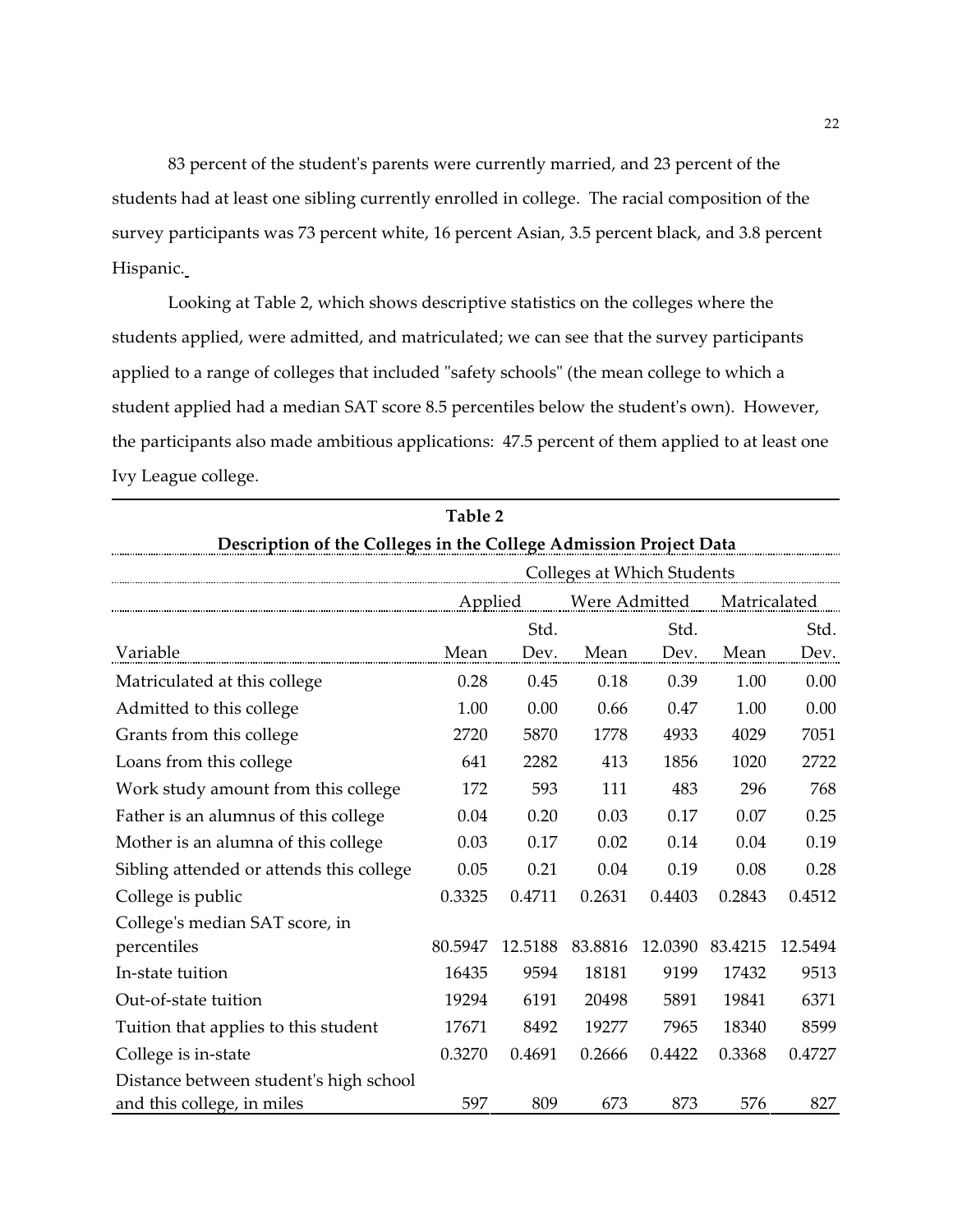We can see that the students made logical application decisions. The mean college to which they *applied* had a median SAT score at the 83<sup>rd</sup> percentile; the mean college to which they were *admitted* had median SAT score at the 81<sup>st</sup> percentile. This small difference suggests that the students aimed a little high in their applications, a procedure that is optimal. 66 percent of the colleges to which students were admitted were private, and their mean tuition was \$17,671. Notice that we show the colleges' in-state tuition, out-of-state tuition, and the tuition that actually applies to the students in the sample (in-state or out-of-state as appropriate).

The final column of Table 2 shows descriptive statistics for the colleges at which the students matriculated. They are more selective, on average, than the colleges to which the students were admitted: their median SAT score is at the  $83.4<sup>th</sup>$  percentile, as opposed to the  $81<sup>st</sup>$  percentile median SAT score of the colleges to which students were admitted. This makes sense because it implies that students included "safety schools" in their choice sets, but often did not matriculate at them. One measure of the unusual college aptitude of the survey participants is the list of colleges at which the largest numbers of participants enrolled. Seventeen institutions enrolled at least 50 students from the sample: Harvard, Yale, University of Pennsylvania, Stanford, Brown, Cornell, University of Virginia, Columbia, University of California–Berkeley, Northwestern, Princeton, Duke, University of Illinois, New York University, University of Michigan, Dartmouth, and Georgetown.

### **V. Results**

We show a college in the national ranking if it was not a military academy and if, in our sample, it competed in matriculation tournaments in at least six of the nine regions of the U.S. 106 colleges met these criteria. The mean college shown in the national ranking competed in 73 matriculation tournaments, and the median college competed in 57. Admittedly, the six region cut-off is somewhat arbitrary, but we show regional rankings after showing the national rankings. The regional rankings pick up extra colleges. Please note that if a small college fails to appear in the rankings, one should not conclude that its ranking is below 106 or that it does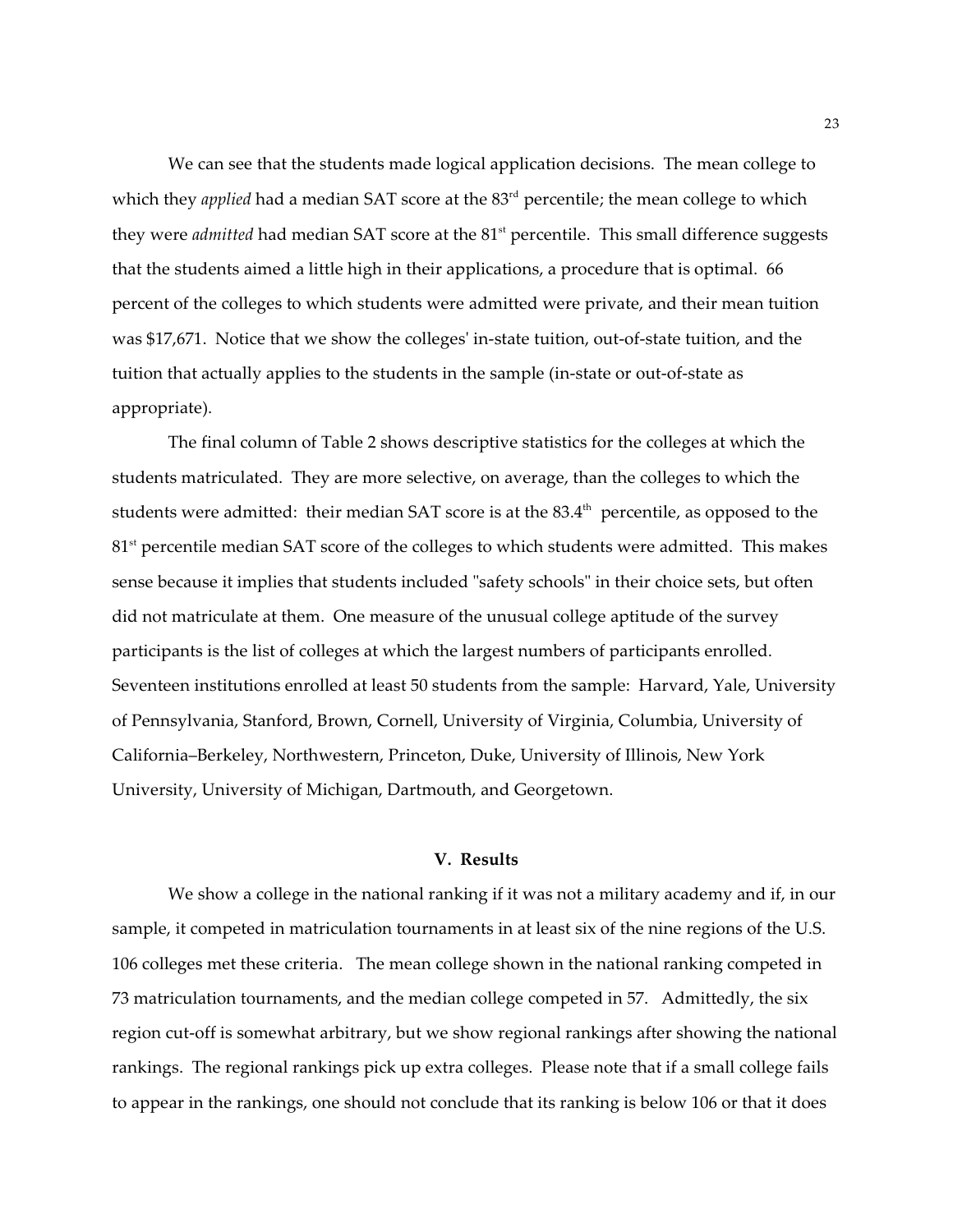not have a national draw. For a small college, our sample might fail to pick up enough applicants to include the college in the national ranking, even if its draw is national in character.

## **A. National Ranking**

Table 3 presents the revealed preference ranking of colleges and universities with a national draw. For each college, we present its mean desirability among students. Keep in mind that Table 3 shows only an example of our ranking method. With more data, we would produce a more definitive ranking. The rankings are on an arbitrary numerical scale of value, Elo points, which are used in chess and other game rankings. The conversion multiplies the  $\theta$ . by 173 and then adds whatever number gives 2800 points to the highest ranked college.<sup>16</sup> The following table contains rule-of-thumb relationships between point differences and probability of winning:

| 400<br>.919<br>300<br>.853<br>200<br>.758<br>100<br>.637<br>50<br>.569<br>$\mathbf{0}$<br>.500<br>$-50$<br>.431<br>$-100$<br>.363<br>$-200$<br>.242<br>$-300$<br>.147<br>$-400$<br>.081 |  |
|-----------------------------------------------------------------------------------------------------------------------------------------------------------------------------------------|--|
|                                                                                                                                                                                         |  |
|                                                                                                                                                                                         |  |
|                                                                                                                                                                                         |  |
|                                                                                                                                                                                         |  |
|                                                                                                                                                                                         |  |
|                                                                                                                                                                                         |  |
|                                                                                                                                                                                         |  |
|                                                                                                                                                                                         |  |
|                                                                                                                                                                                         |  |
|                                                                                                                                                                                         |  |
|                                                                                                                                                                                         |  |

Note that Elo point differences tell us only about the college versus its *mean* competitor.

Put another way, attaching standard errors to the estimates in Table 3 would not be very useful

<sup>&</sup>lt;sup>16</sup>We choose 2800 as the maximum number because this is approximately the rating for the highest-rated chess player in the world. We use the Elo scale because of its familiarity. In addition to serving as the main rating system for chess and many other board games, the Elo scale has also been used in a wide variety of sports. A partial list includes soccer (www.eloratings.net/), college football (www.usatoday.com/sports/sagarin/fbt01.htm), cricket (www.ultra-sports.com/Cricket/UC4/ UC4abselo.html), and racquetball (www.eqp.com/pubs/rb/PlayerRankByELO.asp).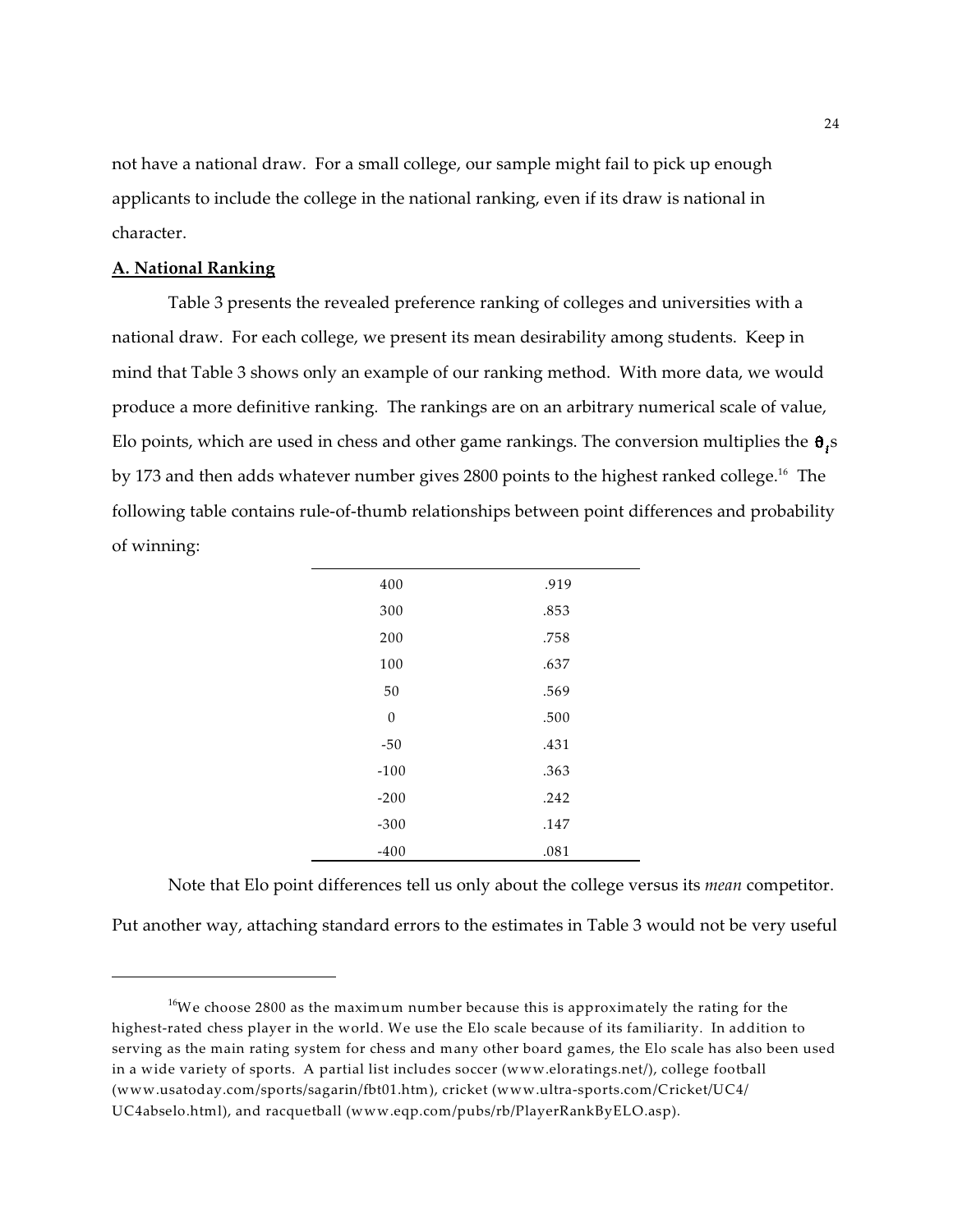because they would not reliably indicate whether any two colleges' rankings were statistically distinct. This is because the statistical significance of the difference between any two colleges' ranks depends on the overlap between their two groups of admittees. For this reason, it is best to use Table 4 for head-to-head comparisons between colleges.

Table 4 summarizes the results of posterior draws: the Bayesian analogue to a set of paired significance tests. For instance, in 96 percent of the draws from the posterior distribution, Harvard's ranking was higher than Yale's, and for 95 percent of the draws Harvard was higher than Cal Tech. For all other colleges, Harvard's ranking was higher in at least 99 percent of the draws. Put another way, we are 96 percent confident that Harvard's ranking is higher than Yale's, 95 percent confident it is higher than Cal Tech, and at least 99 percent confident that it is higher than that of other colleges. For Yale, in turn, we are 88 percent confident that its ranking is higher than Stanford's, 78 percent confident that its ranking is higher than Cal Tech's, and 91 percent confident that its ranking is higher than MIT's.

Table 4 helps us to understand the results for Cal Tech, which are somewhat problematic. Because students self-select into applying to Cal Tech based on an orientation toward math and science, Cal Tech's pool of admittees overlaps only slightly with that of most other institutions, except for MIT, with which Cal Tech has substantial overlap. MIT, on the other hand, does have substantial overlap with other top schools. Unlike the other institutions in the top twenty, Cal Tech appears to draw a more focused group of applicants. In Section III.D, we discussed how such self-selection might bias inference for some speciality schools, with the possibility of some upward bias in the  $\theta$ , estimate.

All of the top twenty are private institutions and four-fifths are universities (the exceptions being Amherst, Wellesley, Williams, and Swarthmore). The next twenty institutions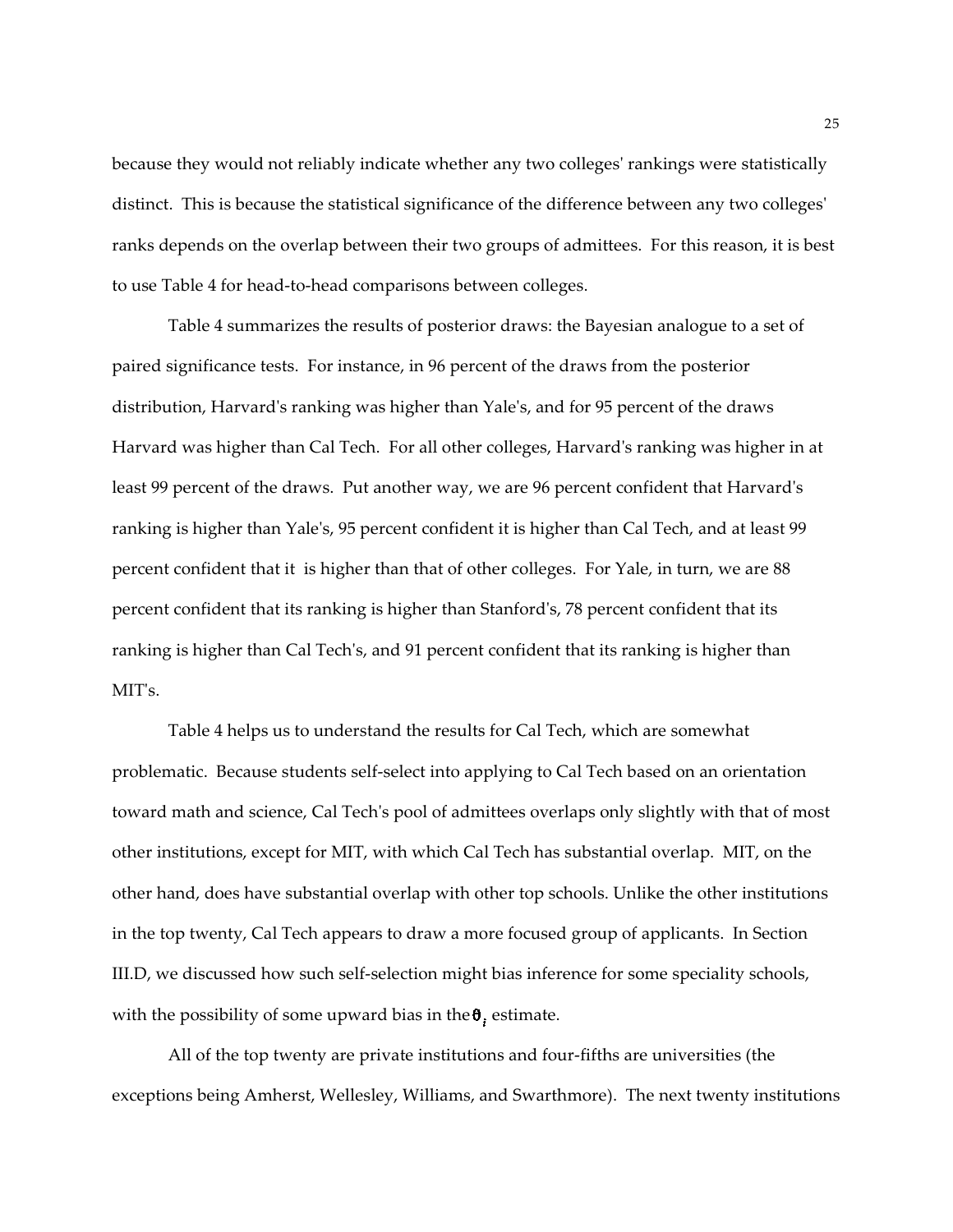|                                           | Table 3          |         |  |  |  |  |  |  |  |  |  |
|-------------------------------------------|------------------|---------|--|--|--|--|--|--|--|--|--|
| A Revealed Preference Ranking of Colleges |                  |         |  |  |  |  |  |  |  |  |  |
| rank                                      | College Name     | Elo pts |  |  |  |  |  |  |  |  |  |
| 1                                         | Harvard          | 2800    |  |  |  |  |  |  |  |  |  |
| 2                                         | Yale             | 2738    |  |  |  |  |  |  |  |  |  |
| 3                                         | Stanford         | 2694    |  |  |  |  |  |  |  |  |  |
| 4                                         | Cal Tech         | 2632    |  |  |  |  |  |  |  |  |  |
| 5                                         | MIT              | 2624    |  |  |  |  |  |  |  |  |  |
| 6                                         | Princeton        | 2608    |  |  |  |  |  |  |  |  |  |
| 7                                         | Brown            | 2433    |  |  |  |  |  |  |  |  |  |
| 8                                         | Columbia         | 2392    |  |  |  |  |  |  |  |  |  |
| 9                                         | Amherst          | 2363    |  |  |  |  |  |  |  |  |  |
| 10                                        | Dartmouth        | 2357    |  |  |  |  |  |  |  |  |  |
| 11                                        | Wellesley        | 2346    |  |  |  |  |  |  |  |  |  |
| 12                                        | U Penn           | 2325    |  |  |  |  |  |  |  |  |  |
| 13                                        | U Notre Dame     | 2279    |  |  |  |  |  |  |  |  |  |
| 14                                        | Swarthmore       | 2270    |  |  |  |  |  |  |  |  |  |
| 15                                        | Cornell          | 2236    |  |  |  |  |  |  |  |  |  |
| 16                                        | Georgetown       | 2218    |  |  |  |  |  |  |  |  |  |
| 17                                        | Rice             | 2214    |  |  |  |  |  |  |  |  |  |
| 18                                        | Williams         | 2213    |  |  |  |  |  |  |  |  |  |
| 19                                        | Duke             | 2209    |  |  |  |  |  |  |  |  |  |
| 20                                        | U Virginia       | 2197    |  |  |  |  |  |  |  |  |  |
| 21                                        | Northwestern     | 2136    |  |  |  |  |  |  |  |  |  |
| 22                                        | Pomona           | 2132    |  |  |  |  |  |  |  |  |  |
| 23                                        | Berkeley         | 2115    |  |  |  |  |  |  |  |  |  |
| 24                                        | Georgia Tech     | 2115    |  |  |  |  |  |  |  |  |  |
| 25                                        | Middlebury       | 2114    |  |  |  |  |  |  |  |  |  |
| 26                                        | Wesleyan         | 2111    |  |  |  |  |  |  |  |  |  |
| 27                                        | U Chicago        | 2104    |  |  |  |  |  |  |  |  |  |
| 28                                        | Johns Hopkins    | 2096    |  |  |  |  |  |  |  |  |  |
| 29                                        | <b>USC</b>       | 2072    |  |  |  |  |  |  |  |  |  |
| 30                                        | Furman           | 2061    |  |  |  |  |  |  |  |  |  |
| 31                                        | <b>UNC</b>       | 2045    |  |  |  |  |  |  |  |  |  |
| 32                                        | Barnard          | 2034    |  |  |  |  |  |  |  |  |  |
| 33                                        | Oberlin          | 2027    |  |  |  |  |  |  |  |  |  |
| 34                                        | Carleton         | 2022    |  |  |  |  |  |  |  |  |  |
| 35                                        | Vanderbilt       | 2016    |  |  |  |  |  |  |  |  |  |
| 36                                        | <b>UCLA</b>      | 2012    |  |  |  |  |  |  |  |  |  |
| 37                                        | Davidson         | 2010    |  |  |  |  |  |  |  |  |  |
| 38                                        | U Texas          | 2008    |  |  |  |  |  |  |  |  |  |
| 39                                        | <b>NYU</b>       | 1992    |  |  |  |  |  |  |  |  |  |
| $40\,$                                    | Tufts            | 1986    |  |  |  |  |  |  |  |  |  |
| $41\,$                                    | Washington & Lee | 1983    |  |  |  |  |  |  |  |  |  |
| 42                                        | U Michigan       | 1978    |  |  |  |  |  |  |  |  |  |
| $43\,$                                    | Vassar           | 1978    |  |  |  |  |  |  |  |  |  |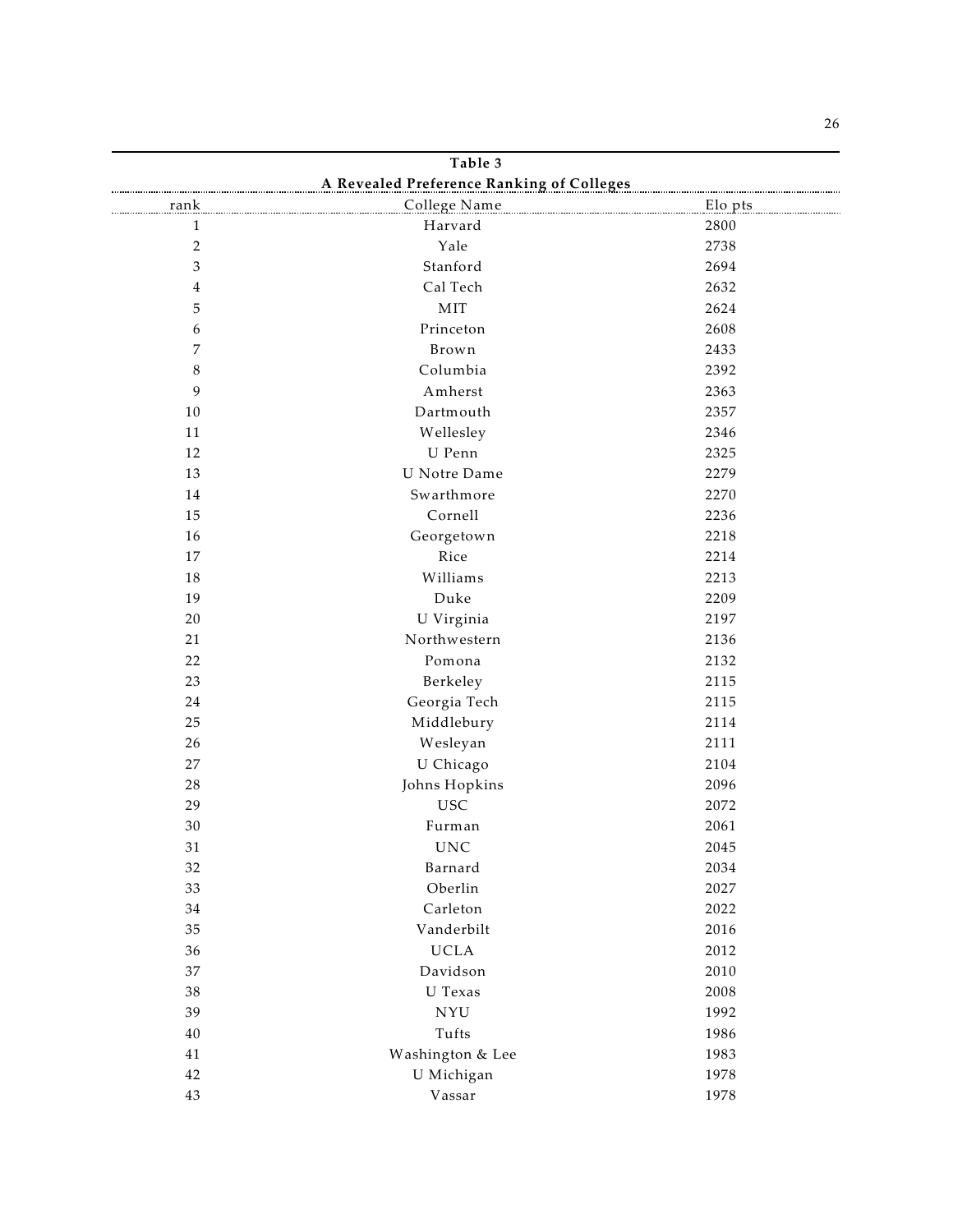|                                           | Table 3             |         |  |  |  |  |  |  |  |  |  |
|-------------------------------------------|---------------------|---------|--|--|--|--|--|--|--|--|--|
| A Revealed Preference Ranking of Colleges |                     |         |  |  |  |  |  |  |  |  |  |
| rank                                      | College Name        | Elo pts |  |  |  |  |  |  |  |  |  |
| 44                                        | Grinnell            | 1977    |  |  |  |  |  |  |  |  |  |
| 45                                        | U Illinois          | 1974    |  |  |  |  |  |  |  |  |  |
| 46                                        | Carnegie Mellon     | 1957    |  |  |  |  |  |  |  |  |  |
| 47                                        | U Maryland          | 1956    |  |  |  |  |  |  |  |  |  |
| 48                                        | William & Mary      | 1954    |  |  |  |  |  |  |  |  |  |
| 49                                        | Bowdoin             | 1953    |  |  |  |  |  |  |  |  |  |
| 50                                        | Wake Forest         | 1940    |  |  |  |  |  |  |  |  |  |
| 51                                        | Claremont           | 1936    |  |  |  |  |  |  |  |  |  |
| 52                                        | Macalester          | 1926    |  |  |  |  |  |  |  |  |  |
| 53                                        | Colgate             | 1925    |  |  |  |  |  |  |  |  |  |
| 54                                        | Smith               | 1921    |  |  |  |  |  |  |  |  |  |
| 55                                        | U Miami             | 1914    |  |  |  |  |  |  |  |  |  |
| 56                                        | Haverford           | 1910    |  |  |  |  |  |  |  |  |  |
| 57                                        | Mt Holyoke          | 1909    |  |  |  |  |  |  |  |  |  |
| 58                                        | Connecticut College | 1906    |  |  |  |  |  |  |  |  |  |
| 59                                        | <b>Bates</b>        | 1903    |  |  |  |  |  |  |  |  |  |
| 60                                        | Kenyon              | 1903    |  |  |  |  |  |  |  |  |  |
| 61                                        | Emory               | 1888    |  |  |  |  |  |  |  |  |  |
| 62                                        | Washington U        | 1887    |  |  |  |  |  |  |  |  |  |
| 63                                        | Occidental          | 1883    |  |  |  |  |  |  |  |  |  |
| 64                                        | Bryn Mawr           | 1871    |  |  |  |  |  |  |  |  |  |
| 65                                        | SMU                 | 1860    |  |  |  |  |  |  |  |  |  |
| 66                                        | Lehigh              | 1858    |  |  |  |  |  |  |  |  |  |
| 67                                        | Holy Cross          | 1839    |  |  |  |  |  |  |  |  |  |
| 68                                        | Reed College        | 1837    |  |  |  |  |  |  |  |  |  |
| 69                                        | <b>RPI</b>          | 1835    |  |  |  |  |  |  |  |  |  |
| 70                                        | Florida State       | 1834    |  |  |  |  |  |  |  |  |  |
| 71                                        | Colby               | 1820    |  |  |  |  |  |  |  |  |  |
| 72                                        | <b>UCSB</b>         | 1818    |  |  |  |  |  |  |  |  |  |
| 73                                        | GWU                 | 1798    |  |  |  |  |  |  |  |  |  |
| 74                                        | Fordham             | 1796    |  |  |  |  |  |  |  |  |  |
| 75                                        | Sarah Lawrence      | 1788    |  |  |  |  |  |  |  |  |  |
| 76                                        | Bucknell            | 1784    |  |  |  |  |  |  |  |  |  |
| 77                                        | Catholic U          | 1784    |  |  |  |  |  |  |  |  |  |
| 78                                        | U Colorado          | 1784    |  |  |  |  |  |  |  |  |  |
| 79                                        | U Wisconsin         | 1780    |  |  |  |  |  |  |  |  |  |
| 80                                        | Arizona State       | 1774    |  |  |  |  |  |  |  |  |  |
| 81                                        | Wheaton (Il)        | 1750    |  |  |  |  |  |  |  |  |  |
| 82                                        | Rose Hulman         | 1745    |  |  |  |  |  |  |  |  |  |
| 83                                        | <b>UCSC</b>         | 1736    |  |  |  |  |  |  |  |  |  |
| 84                                        | Boston U            | 1736    |  |  |  |  |  |  |  |  |  |
| 85                                        | <b>UCSD</b>         | 1732    |  |  |  |  |  |  |  |  |  |
| 86                                        | Tulane              | 1727    |  |  |  |  |  |  |  |  |  |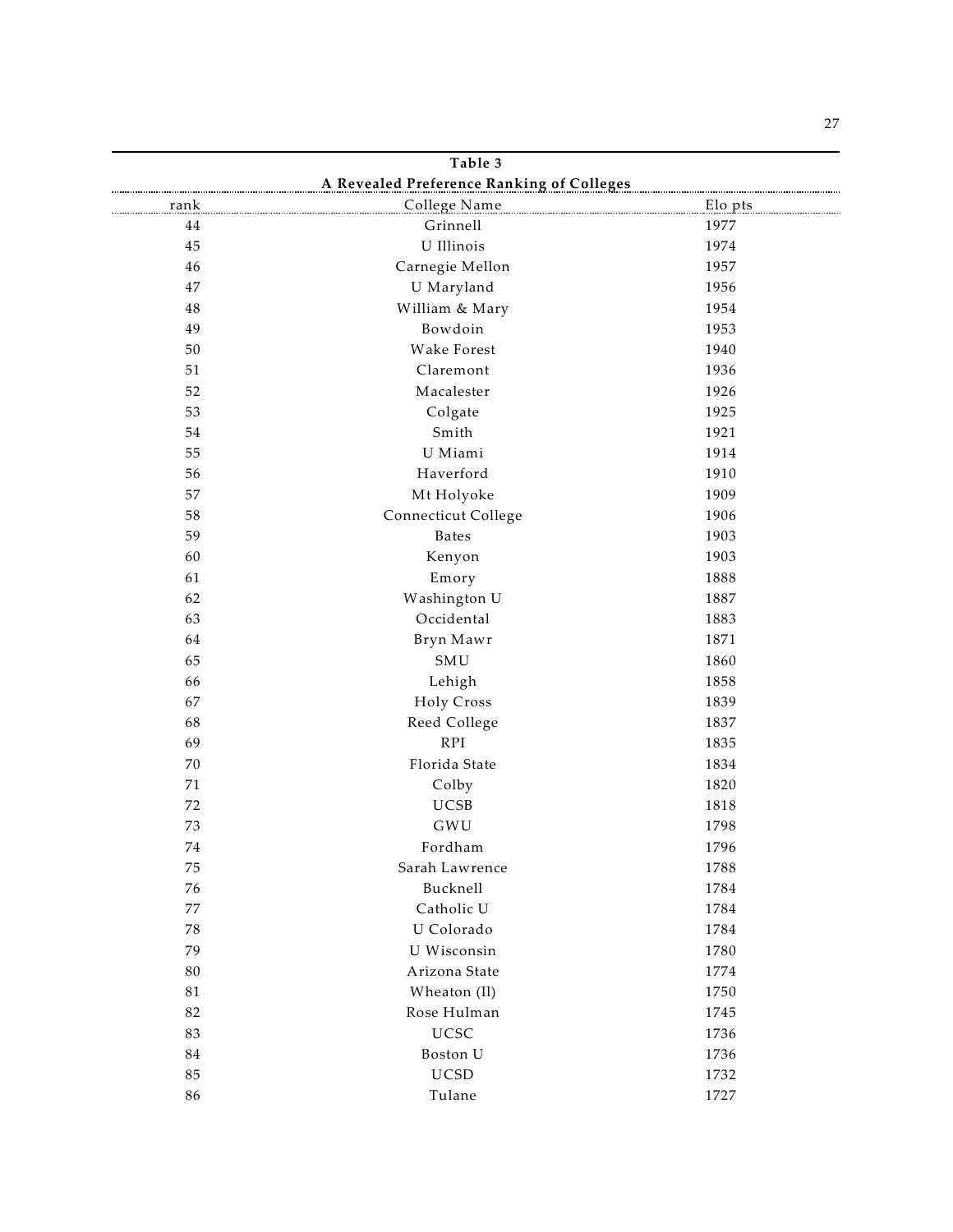|          | A Revealed Preference Ranking of Colleges                           |                    |
|----------|---------------------------------------------------------------------|--------------------|
| rank     | College Name                                                        | $E$ lo pts         |
| 87       | U Richmond<br>CWRU                                                  | 1714               |
| 88       |                                                                     | 1704               |
| 89       | <b>Trinity College</b>                                              | 1703               |
| 90       | Colorado College                                                    | 1698               |
| 91<br>92 | Indiana U<br>Penn State                                             | 1689<br>1686       |
| 93       | American U                                                          | 1681               |
| 94       | Hamilton                                                            | 1674               |
| 95       |                                                                     | 1629               |
| 96       | U Washington<br>U Rochester                                         | 1619               |
|          |                                                                     |                    |
| 97       | Lewis & Clark                                                       | 1593               |
| 98       | Wheaton (MA)                                                        | 1564               |
| 99       | Clark                                                               | 1551               |
| 100      | Skidmore                                                            | 1548               |
| 101      | Purdue<br>Colorado State                                            | 1525               |
| 102      |                                                                     | 1513               |
| 103      | Syracuse                                                            | 1506               |
| 104      | Scripps                                                             | 1479               |
| 105      | Loyola U                                                            | 1221               |
|          | Tuition (In Thousands, In-state or Out-of-state, Whichever Applies) | $-6.443$           |
|          |                                                                     | (3.129)            |
|          | Grants (In Thousands)                                               | 28.156             |
|          |                                                                     | (2.104)            |
|          | Loans (In Thousands)                                                | 12.629             |
|          |                                                                     | (3.018)            |
|          | Work-study                                                          | 3.023              |
|          |                                                                     | (13.091)<br>70.458 |
|          | Indicator: Is Dad's College                                         | (29.450)           |
|          |                                                                     | 34.432             |
|          | Indicator: Is Mom's College                                         | (24.797)           |
|          |                                                                     | 94.743             |
|          | Indicator: Is a Sibling's College                                   |                    |
|          |                                                                     | (25.290)<br>25.646 |
|          | Indicator: College in Home State                                    |                    |
|          |                                                                     | (38.033)           |
|          | Indicator: College in Home Region                                   | 15.191             |
|          |                                                                     | (20.533)           |
|          | Distance from Home (Hundreds of Miles)                              | 4.276              |
|          |                                                                     | (2.137)            |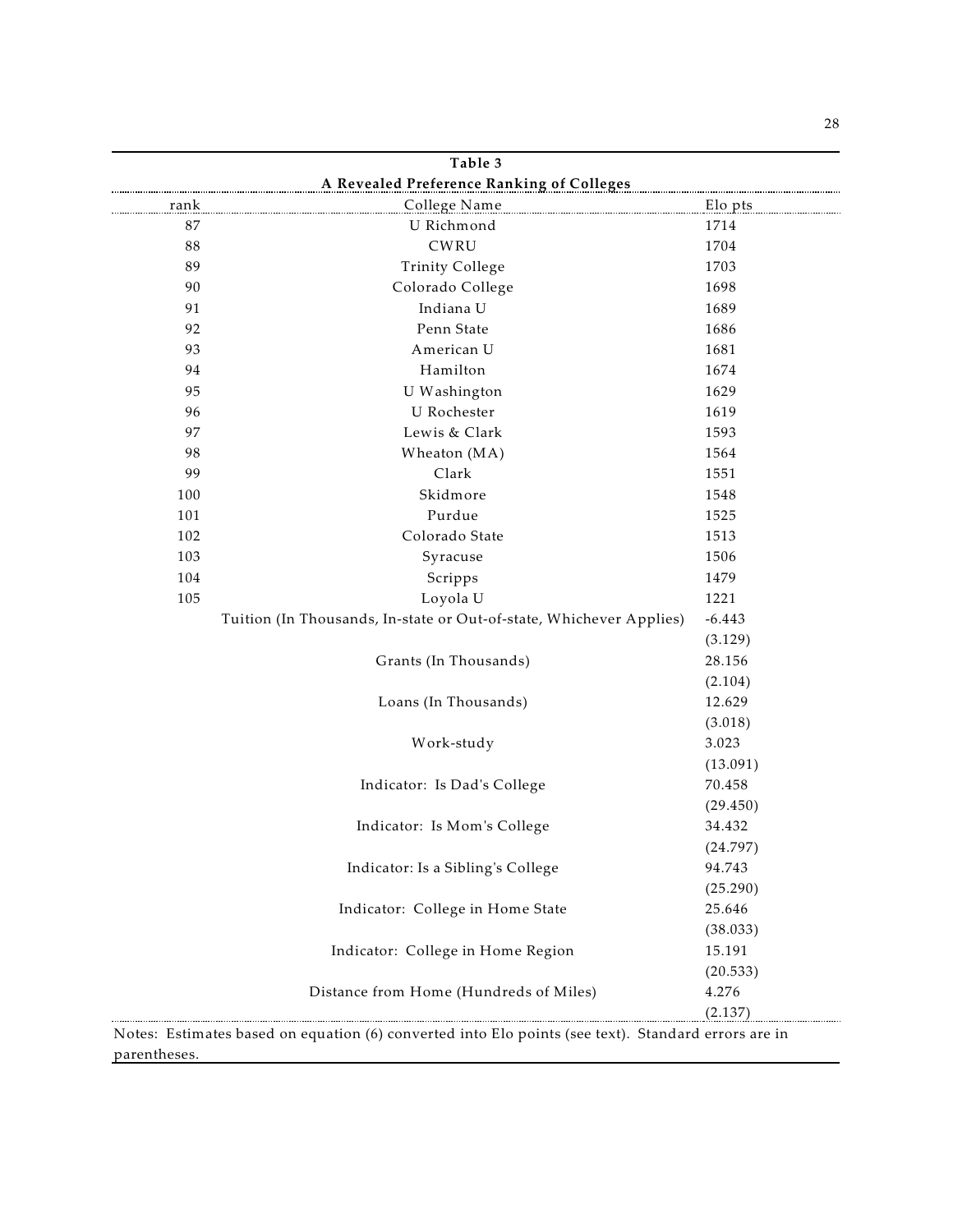|               | Table 4: Share of Draws in Which College in the Row is Ranked Higher than the College Various Places Below It |                        |     |     |     |     |     |     |     |                |     |     |                |     |     |     |     |     |     |     |
|---------------|---------------------------------------------------------------------------------------------------------------|------------------------|-----|-----|-----|-----|-----|-----|-----|----------------|-----|-----|----------------|-----|-----|-----|-----|-----|-----|-----|
|               |                                                                                                               | Number of Places Below |     |     |     |     |     |     |     |                |     |     |                |     |     |     |     |     |     |     |
| College       | 1                                                                                                             | $\overline{2}$         | 3   | 4   | 5   | 6   | 7   | 8   | 9   | $\frac{10}{2}$ | 11  | 12  | $\frac{13}{2}$ | 14  | 15  | 16  | 17  | 18  | 19  | 20  |
| Harvard       | 96                                                                                                            | 100                    | 95  | 100 | 100 | 100 | 100 | 100 | 100 | 100            | 100 | 100 | 100            | 100 | 100 | 100 | 100 | 100 | 100 | 100 |
| Yale          | 88                                                                                                            | 78                     | 91  | 95  | 100 | 100 | 100 | 100 | 100 | 100            | 100 | 100 | 100            | 100 | 100 | 100 | 100 | 100 | 100 | 100 |
| Stanford      | 58                                                                                                            | 62                     | 76  | 100 | 100 | 100 | 100 | 100 | 100 | 100            | 100 | 100 | 100            | 100 | 100 | 100 | 100 | 100 | 100 | 100 |
| Cal Tech      | 51                                                                                                            | 57                     | 89  | 94  | 96  | 96  | 96  | 98  | 98  | 99             | 100 | 100 | 100            | 100 | 100 | 100 | 100 | 100 | 100 | 100 |
| MIT           | 63                                                                                                            | 99                     | 100 | 100 | 100 | 99  | 100 | 100 | 100 | 100            | 100 | 100 | 100            | 100 | 100 | 100 | 100 | 100 | 100 | 100 |
| Princeton     | 96                                                                                                            | 99                     | 99  | 99  | 99  | 100 | 100 | 100 | 100 | 100            | 100 | 100 | 100            | 100 | 100 | 100 | 100 | 100 | 100 | 100 |
| Brown         | 80                                                                                                            | 87                     | 90  | 88  | 97  | 96  | 98  | 100 | 100 | 100            | 100 | 100 | 100            | 100 | 100 | 100 | 100 | 100 | 100 | 100 |
| Columbia      | 65                                                                                                            | 66                     | 72  | 80  | 85  | 92  | 99  | 99  | 99  | 98             | 100 | 100 | 100            | 100 | 100 | 100 | 100 | 100 | 100 | 100 |
| Amherst       | 50                                                                                                            | 59                     | 62  | 74  | 85  | 92  | 95  | 97  | 95  | 98             | 97  | 100 | 99             | 100 | 100 | 99  | 98  | 100 | 100 | 100 |
| Dartmouth     | 60                                                                                                            | 65                     | 76  | 86  | 95  | 97  | 98  | 96  | 99  | 98             | 100 | 100 | 100            | 100 | 100 | 99  | 100 | 100 | 100 | 99  |
| Wellesley     | 50                                                                                                            | 64                     | 75  | 82  | 85  | 93  | 90  | 92  | 90  | 98             | 98  | 98  | 99             | 97  | 94  | 99  | 99  | 99  | 97  | 100 |
| U Penn        | 68                                                                                                            | 81                     | 94  | 96  | 97  | 94  | 99  | 98  | 100 | 99             | 100 | 100 | 100            | 98  | 100 | 100 | 100 | 99  | 100 | 100 |
| Notre Dame    | 65                                                                                                            | 73                     | 78  | 89  | 84  | 88  | 85  | 97  | 96  | 98             | 98  | 95  | 91             | 99  | 99  | 99  | 96  | 100 | 99  | 100 |
| Swarthmore    | 53                                                                                                            | 60                     | 78  | 73  | 74  | 68  | 90  | 90  | 91  | 93             | 87  | 80  | 95             | 94  | 95  | 91  | 97  | 98  | 98  | 98  |
| Cornell       | 61                                                                                                            | 82                     | 75  | 81  | 73  | 97  | 95  | 98  | 97  | 94             | 85  | 99  | 99             | 99  | 94  | 100 | 99  | 100 | 99  | 100 |
| Georgetown    | 77                                                                                                            | 68                     | 71  | 62  | 93  | 91  | 95  | 95  | 89  | 78             | 97  | 97  | 98             | 91  | 99  | 99  | 99  | 99  | 100 | 100 |
| Rice          | 45                                                                                                            | 38                     | 31  | 62  | 68  | 64  | 75  | 60  | 49  | 75             | 75  | 76  | 77             | 86  | 87  | 89  | 89  | 92  | 93  | 92  |
| Williams      | 46                                                                                                            | 39                     | 67  | 73  | 69  | 79  | 66  | 56  | 78  | 79             | 79  | 80  | 89             | 89  | 90  | 91  | 94  | 93  | 94  | 94  |
| Duke          | 40                                                                                                            | 81                     | 82  | 84  | 89  | 77  | 63  | 91  | 91  | 92             | 86  | 97  | 96             | 97  | 96  | 99  | 99  | 98  | 99  | 100 |
| U Virginia    | 88                                                                                                            | 87                     | 90  | 92  | 83  | 70  | 95  | 94  | 96  | 89             | 98  | 98  | 98             | 98  | 100 | 100 | 99  | 99  | 100 | 100 |
| Northwestern  | 62                                                                                                            | 54                     | 71  | 49  | 35  | 72  | 72  | 74  | 74  | 88             | 88  | 90  | 90             | 96  | 96  | 93  | 95  | 99  | 98  | 90  |
| Pomona        | 40                                                                                                            | 58                     | 39  | 28  | 55  | 56  | 55  | 64  | 74  | 75             | 78  | 79  | 83             | 84  | 84  | 85  | 89  | 89  | 83  | 88  |
| Berkeley      | 69                                                                                                            | 47                     | 33  | 69  | 69  | 72  | 73  | 86  | 88  | 89             | 89  | 95  | 98             | 93  | 95  | 99  | 98  | 90  | 99  | 96  |
| Georgia Tech  | 31                                                                                                            | 22                     | 45  | 47  | 45  | 59  | 67  | 70  | 71  | 74             | 78  | 78  | 81             | 82  | 85  | 86  | 79  | 84  | 82  | 80  |
| Middlebury    | 37                                                                                                            | 67                     | 69  | 69  | 72  | 84  | 85  | 88  | 87  | 92             | 92  | 92  | 92             | 96  | 96  | 89  | 96  | 94  | 90  | 97  |
| Wesleyan      | 78                                                                                                            | 79                     | 80  | 79  | 90  | 90  | 91  | 92  | 95  | 96             | 94  | 95  | 98             | 98  | 92  | 97  | 97  | 93  | 98  | 98  |
| UChicago      | 52                                                                                                            | 52                     | 63  | 74  | 76  | 79  | 80  | 85  | 86  | 86             | 87  | 93  | 93             | 83  | 92  | 90  | 85  | 95  | 95  | 91  |
| Johns Hopkins | 49                                                                                                            | 62                     | 72  | 74  | 77  | 78  | 83  | 84  | 84  | 85             | 91  | 91  | 81             | 91  | 88  | 83  | 93  | 94  | 89  | 95  |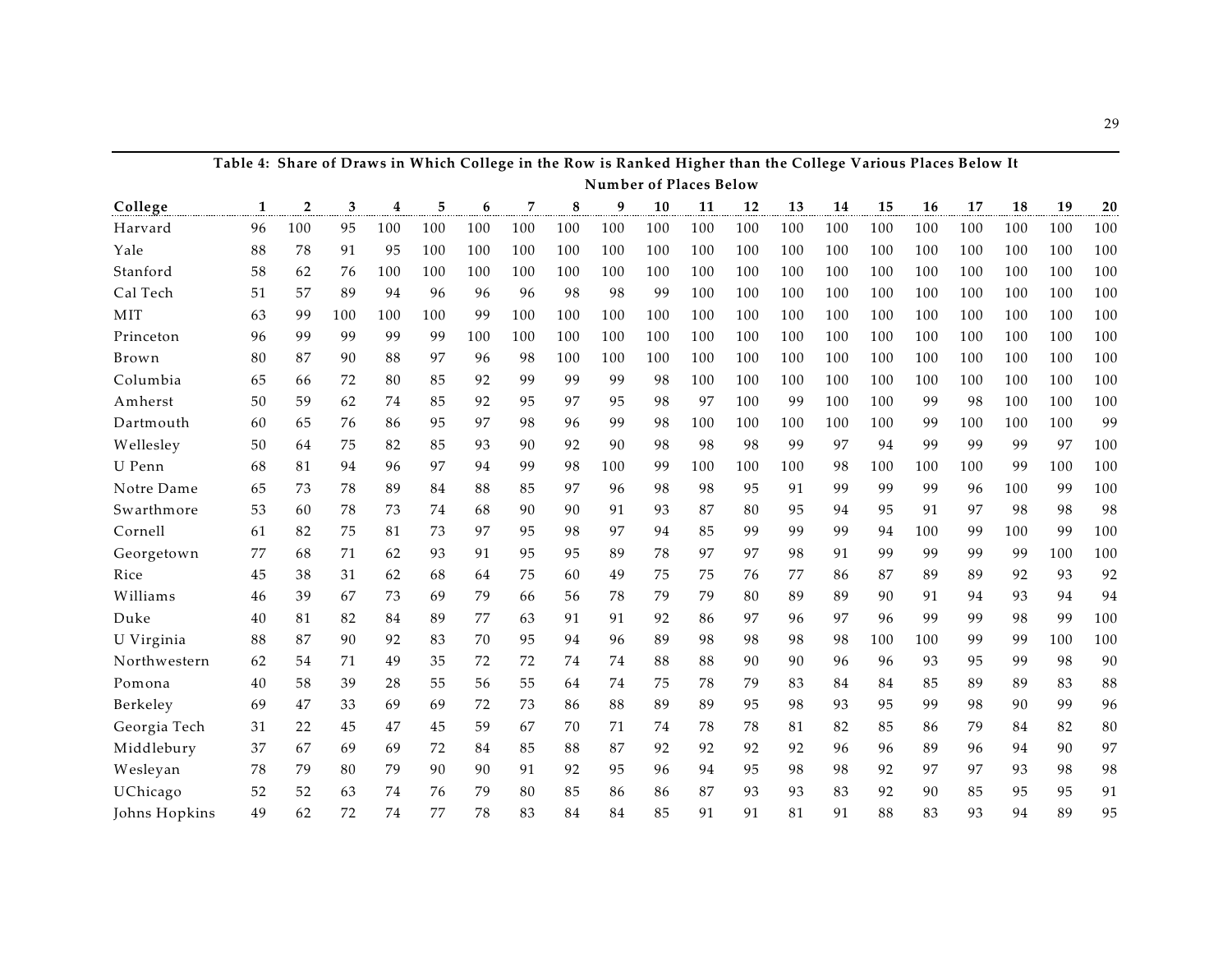|               | Table 4: Share of Draws in Which College in the Row is Ranked Higher than the College Various Places Below It |                        |    |          |    |    |    |    |    |    |    |    |    |    |    |    |    |    |    |    |
|---------------|---------------------------------------------------------------------------------------------------------------|------------------------|----|----------|----|----|----|----|----|----|----|----|----|----|----|----|----|----|----|----|
|               |                                                                                                               | Number of Places Below |    |          |    |    |    |    |    |    |    |    |    |    |    |    |    |    |    |    |
| College       | 1                                                                                                             | $\overline{2}$         | 3  | $\bf{4}$ | 5  | 6  | 7  | 8  | 9  | 10 | 11 | 12 | 13 | 14 | 15 | 16 | 17 | 18 | 19 | 20 |
| <b>USC</b>    | 62                                                                                                            | 73                     | 76 | 79       | 80 | 86 | 89 | 85 | 87 | 94 | 93 | 82 | 94 | 90 | 84 | 96 | 96 | 91 | 96 | 93 |
| Furman        | 54                                                                                                            | 56                     | 59 | 61       | 62 | 61 | 68 | 66 | 68 | 70 | 68 | 67 | 70 | 69 | 70 | 76 | 67 | 78 | 74 | 82 |
| <b>UNC</b>    | 54                                                                                                            | 58                     | 61 | 63       | 61 | 70 | 68 | 73 | 75 | 69 | 71 | 71 | 71 | 76 | 82 | 70 | 84 | 79 | 88 | 72 |
| Barnard       | 54                                                                                                            | 58                     | 59 | 56       | 66 | 64 | 68 | 70 | 65 | 66 | 68 | 68 | 71 | 78 | 66 | 81 | 75 | 84 | 70 | 84 |
| Oberlin       | 54                                                                                                            | 54                     | 51 | 64       | 59 | 62 | 66 | 63 | 61 | 63 | 65 | 66 | 74 | 62 | 77 | 72 | 81 | 68 | 82 | 65 |
| Carleton      | 49                                                                                                            | 47                     | 58 | 55       | 57 | 60 | 59 | 55 | 58 | 62 | 60 | 68 | 55 | 72 | 66 | 75 | 64 | 77 | 59 | 65 |
| Vanderbilt    | 47                                                                                                            | 61                     | 57 | 61       | 64 | 60 | 59 | 61 | 63 | 65 | 74 | 60 | 79 | 70 | 82 | 65 | 81 | 64 | 68 | 81 |
| <b>UCLA</b>   | 64                                                                                                            | 61                     | 65 | 68       | 62 | 62 | 64 | 66 | 70 | 77 | 63 | 81 | 74 | 85 | 68 | 85 | 67 | 70 | 83 | 87 |
| Davidson      | 46                                                                                                            | 45                     | 49 | 50       | 44 | 48 | 53 | 49 | 58 | 46 | 64 | 57 | 66 | 57 | 69 | 50 | 56 | 67 | 74 | 60 |
| U Texas       | 50                                                                                                            | 55                     | 55 | 49       | 53 | 58 | 55 | 65 | 51 | 70 | 63 | 74 | 61 | 75 | 55 | 61 | 74 | 79 | 65 | 66 |
| <b>NYU</b>    | 56                                                                                                            | 56                     | 48 | 54       | 58 | 56 | 68 | 50 | 73 | 65 | 77 | 61 | 79 | 56 | 62 | 76 | 82 | 66 | 69 | 66 |
| Tufts         | 51                                                                                                            | 42                     | 48 | 54       | 49 | 61 | 44 | 68 | 60 | 71 | 58 | 73 | 50 | 57 | 71 | 78 | 62 | 63 | 61 | 83 |
| Wash & Lee    | 44                                                                                                            | 47                     | 52 | 48       | 56 | 45 | 62 | 56 | 64 | 55 | 67 | 48 | 54 | 65 | 71 | 60 | 58 | 57 | 75 | 80 |
| U Michigan    | 54                                                                                                            | 59                     | 58 | 70       | 52 | 74 | 66 | 79 | 62 | 79 | 58 | 63 | 77 | 83 | 68 | 70 | 67 | 87 | 96 | 98 |
| Vassar        | 56                                                                                                            | 51                     | 62 | 47       | 68 | 61 | 71 | 58 | 73 | 51 | 58 | 71 | 78 | 63 | 64 | 62 | 82 | 89 | 90 | 79 |
| Grinnell      | 44                                                                                                            | 53                     | 42 | 59       | 53 | 61 | 53 | 64 | 46 | 53 | 62 | 69 | 57 | 55 | 55 | 72 | 77 | 76 | 68 | 68 |
| U Illinois    | 64                                                                                                            | 45                     | 70 | 61       | 74 | 58 | 75 | 51 | 59 | 74 | 80 | 64 | 65 | 62 | 85 | 94 | 96 | 81 | 76 | 70 |
| Carnegie Mell | 34                                                                                                            | 57                     | 50 | 61       | 51 | 65 | 40 | 49 | 64 | 71 | 55 | 53 | 52 | 75 | 85 | 85 | 71 | 69 | 63 | 76 |
| U Maryland    | 72                                                                                                            | 64                     | 75 | 61       | 76 | 55 | 62 | 74 | 80 | 65 | 67 | 64 | 85 | 93 | 95 | 82 | 78 | 72 | 86 | 79 |
| William Mary  | 44                                                                                                            | 53                     | 46 | 58       | 33 | 43 | 56 | 64 | 49 | 46 | 45 | 69 | 76 | 76 | 64 | 63 | 57 | 69 | 63 | 72 |
| Bowdoin       | 59                                                                                                            | 51                     | 62 | 41       | 49 | 62 | 68 | 54 | 52 | 51 | 73 | 80 | 80 | 69 | 68 | 62 | 74 | 68 | 76 | 79 |
| Wake Forest   | 44                                                                                                            | 55                     | 29 | 40       | 54 | 62 | 46 | 42 | 42 | 67 | 74 | 74 | 62 | 62 | 55 | 68 | 62 | 71 | 75 | 84 |
| Claremont     | 59                                                                                                            | 43                     | 49 | 58       | 64 | 52 | 51 | 50 | 68 | 72 | 71 | 63 | 64 | 59 | 68 | 63 | 71 | 74 | 80 | 74 |
| Macalester    | 28                                                                                                            | 37                     | 50 | 57       | 43 | 38 | 38 | 61 | 67 | 65 | 56 | 58 | 51 | 61 | 56 | 67 | 68 | 78 | 69 | 77 |
| Colgate       | 58                                                                                                            | 71                     | 77 | 62       | 63 | 61 | 82 | 89 | 90 | 78 | 75 | 69 | 83 | 76 | 82 | 87 | 93 | 89 | 95 | 96 |
| Smith         | 62                                                                                                            | 69                     | 55 | 54       | 52 | 73 | 78 | 77 | 68 | 69 | 62 | 73 | 68 | 75 | 78 | 85 | 80 | 85 | 88 | 60 |
| U Miami       | 58                                                                                                            | 44                     | 40 | 40       | 61 | 67 | 65 | 57 | 59 | 52 | 62 | 57 | 66 | 68 | 78 | 69 | 76 | 81 | 49 | 63 |
| Haverford     | 37                                                                                                            | 32                     | 32 | 53       | 57 | 56 | 49 | 52 | 45 | 54 | 49 | 59 | 61 | 71 | 62 | 69 | 72 | 42 | 56 | 66 |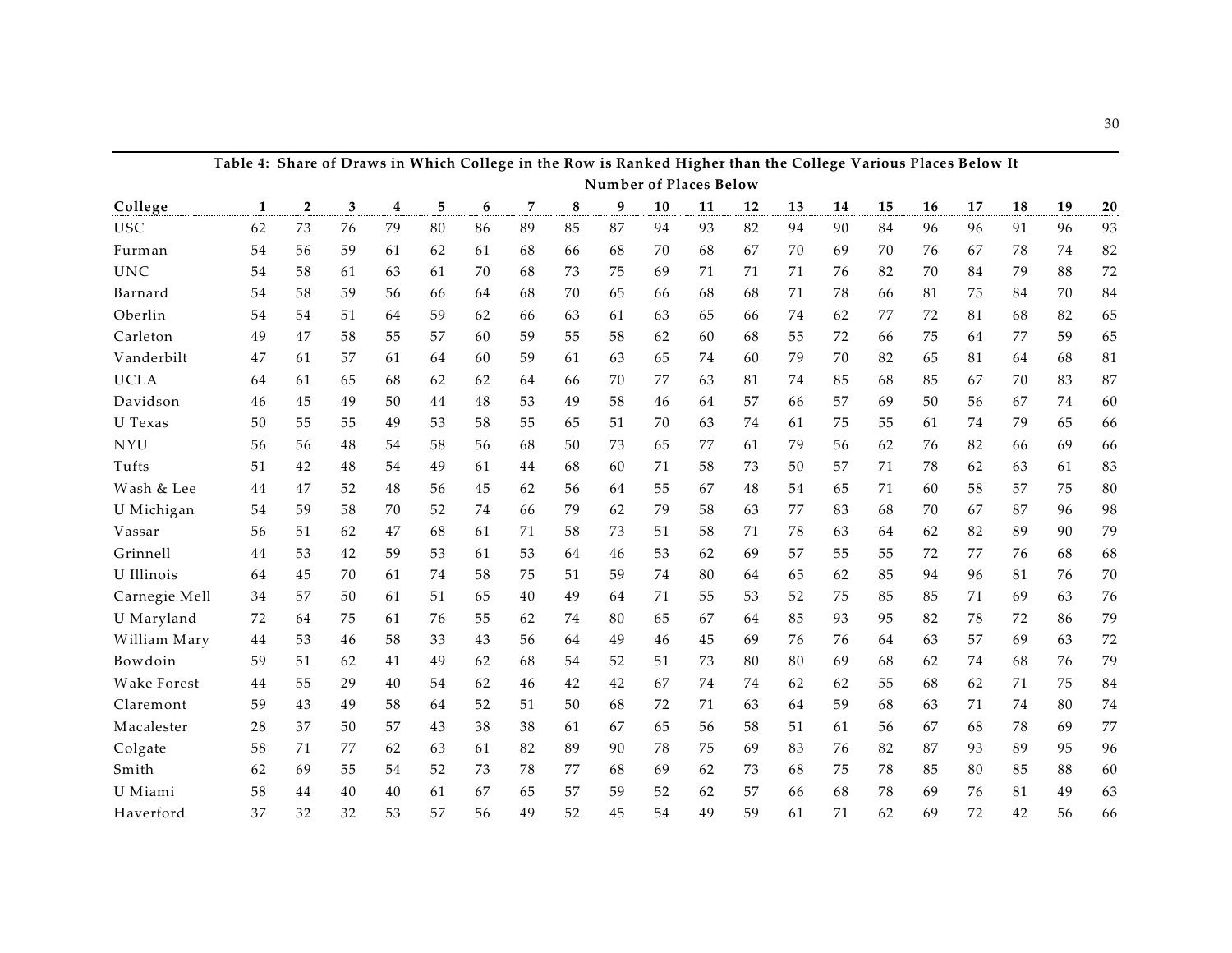|                | Table 4:  Share of Draws in Which College in the Row is Ranked Higher than the College Various Places Below It |                |    |    |    |    |    |    |    |    | Number of Places Below |    |    |    |    |    |    |    |    |    |
|----------------|----------------------------------------------------------------------------------------------------------------|----------------|----|----|----|----|----|----|----|----|------------------------|----|----|----|----|----|----|----|----|----|
| College        | 1                                                                                                              | $\overline{2}$ | 3  | 4  | 5  | 6  | 7  | 8  | 9  | 10 | 11                     | 12 | 13 | 14 | 15 | 16 | 17 | 18 | 19 | 20 |
| Mt Holyoke     | 48                                                                                                             | 47             | 67 | 72 | 70 | 62 | 64 | 57 | 67 | 62 | 70                     | 72 | 80 | 74 | 80 | 83 | 55 | 67 | 77 | 68 |
| Connecticut C. | 48                                                                                                             | 72             | 80 | 79 | 68 | 66 | 60 | 73 | 67 | 74 | 80                     | 86 | 81 | 87 | 90 | 58 | 71 | 85 | 71 | 83 |
| <b>Bates</b>   | 72                                                                                                             | 79             | 79 | 68 | 66 | 61 | 72 | 67 | 74 | 78 | 86                     | 80 | 86 | 88 | 58 | 70 | 83 | 71 | 82 | 90 |
| Kenyon         | 53                                                                                                             | 51             | 44 | 48 | 42 | 49 | 46 | 56 | 56 | 68 | 58                     | 64 | 70 | 39 | 53 | 64 | 56 | 61 | 73 | 76 |
| Emory          | 46                                                                                                             | 40             | 45 | 38 | 46 | 41 | 55 | 54 | 68 | 56 | 65                     | 72 | 34 | 50 | 62 | 55 | 61 | 76 | 76 | 62 |
| Wash. U        | 43                                                                                                             | 47             | 41 | 49 | 44 | 57 | 59 | 73 | 59 | 70 | 77                     | 36 | 53 | 67 | 57 | 65 | 81 | 80 | 65 | 75 |
| Occidental     | 53                                                                                                             | 46             | 55 | 50 | 61 | 62 | 73 | 64 | 72 | 76 | 42                     | 57 | 69 | 60 | 67 | 79 | 80 | 68 | 76 | 81 |
| Bryn Mawr      | 44                                                                                                             | 52             | 48 | 56 | 57 | 66 | 58 | 63 | 67 | 41 | 53                     | 63 | 57 | 60 | 70 | 72 | 62 | 70 | 71 | 78 |
| SMU            | 58                                                                                                             | 54             | 63 | 63 | 72 | 64 | 70 | 74 | 47 | 60 | 69                     | 62 | 67 | 76 | 78 | 69 | 76 | 78 | 85 | 88 |
| Lehigh         | 46                                                                                                             | 57             | 58 | 68 | 58 | 65 | 71 | 38 | 53 | 65 | 57                     | 62 | 75 | 77 | 64 | 73 | 77 | 87 | 90 | 89 |
| Holy Cross     | 60                                                                                                             | 60             | 70 | 62 | 67 | 72 | 42 | 56 | 67 | 59 | 65                     | 76 | 77 | 66 | 74 | 77 | 85 | 89 | 88 | 87 |
| Reed College   | 49                                                                                                             | 58             | 49 | 54 | 59 | 33 | 46 | 54 | 51 | 51 | 61                     | 66 | 55 | 64 | 64 | 71 | 77 | 77 | 77 | 78 |
| <b>RPI</b>     | 62                                                                                                             | 50             | 57 | 63 | 32 | 47 | 57 | 52 | 54 | 68 | 71                     | 58 | 69 | 71 | 81 | 87 | 85 | 83 | 85 | 85 |
| Florida State  | 38                                                                                                             | 43             | 49 | 24 | 37 | 45 | 43 | 41 | 53 | 60 | 47                     | 59 | 58 | 67 | 74 | 74 | 74 | 76 | 75 | 68 |
| Colby          | 57                                                                                                             | 64             | 31 | 47 | 57 | 51 | 54 | 68 | 71 | 57 | 68                     | 70 | 81 | 87 | 86 | 84 | 86 | 86 | 79 | 88 |
| <b>UCSB</b>    | 59                                                                                                             | 25             | 42 | 52 | 48 | 47 | 63 | 68 | 53 | 65 | 68                     | 81 | 88 | 85 | 83 | 85 | 85 | 77 | 88 | 82 |
| GWU            | 22                                                                                                             | 37             | 44 | 43 | 41 | 56 | 62 | 48 | 61 | 60 | 73                     | 81 | 80 | 77 | 80 | 80 | 70 | 82 | 75 | 76 |
| Fordham        | 63                                                                                                             | 73             | 64 | 72 | 81 | 82 | 71 | 78 | 82 | 89 | 92                     | 91 | 90 | 91 | 91 | 87 | 93 | 90 | 89 | 89 |
| Sarah Lawr.    | 59                                                                                                             | 53             | 56 | 66 | 70 | 60 | 68 | 69 | 76 | 81 | 81                     | 81 | 82 | 81 | 76 | 83 | 79 | 79 | 80 | 91 |
| Bucknell       | 47                                                                                                             | 46             | 60 | 65 | 51 | 63 | 63 | 74 | 80 | 80 | 78                     | 81 | 81 | 73 | 82 | 76 | 78 | 78 | 92 | 94 |
| Catholic U     | 51                                                                                                             | 60             | 64 | 54 | 63 | 62 | 67 | 73 | 74 | 73 | 74                     | 73 | 69 | 75 | 70 | 72 | 73 | 84 | 87 | 78 |
| U Colorado     | 64                                                                                                             | 69             | 54 | 66 | 68 | 80 | 86 | 84 | 83 | 84 | 84                     | 77 | 86 | 81 | 81 | 81 | 94 | 97 | 87 | 57 |
| U Wisconsin    | 58                                                                                                             | 44             | 57 | 54 | 67 | 75 | 75 | 73 | 76 | 76 | 67                     | 79 | 70 | 72 | 72 | 90 | 93 | 80 | 48 | 82 |
| Arizona St     | 39                                                                                                             | 51             | 45 | 53 | 63 | 63 | 64 | 65 | 64 | 57 | 66                     | 58 | 61 | 63 | 80 | 85 | 71 | 43 | 74 | 83 |
| Wheaton (IL)   | 60                                                                                                             | 59             | 67 | 73 | 74 | 73 | 75 | 74 | 69 | 76 | 69                     | 72 | 73 | 86 | 89 | 79 | 53 | 82 | 88 | 87 |
| Rose Hulman    | 46                                                                                                             | 52             | 59 | 60 | 61 | 62 | 61 | 56 | 62 | 55 | 58                     | 60 | 75 | 79 | 68 | 42 | 72 | 78 | 77 | 48 |
| <b>UCSC</b>    | 61                                                                                                             | 71             | 69 | 70 | 71 | 71 | 63 | 73 | 65 | 67 | 69                     | 87 | 91 | 77 | 45 | 80 | 89 | 86 | 53 | 94 |
| Boston U       | 64                                                                                                             | 63             | 63 | 66 | 65 | 56 | 68 | 55 | 61 | 62 | 85                     | 91 | 73 | 40 | 77 | 87 | 84 | 45 | 95 | 81 |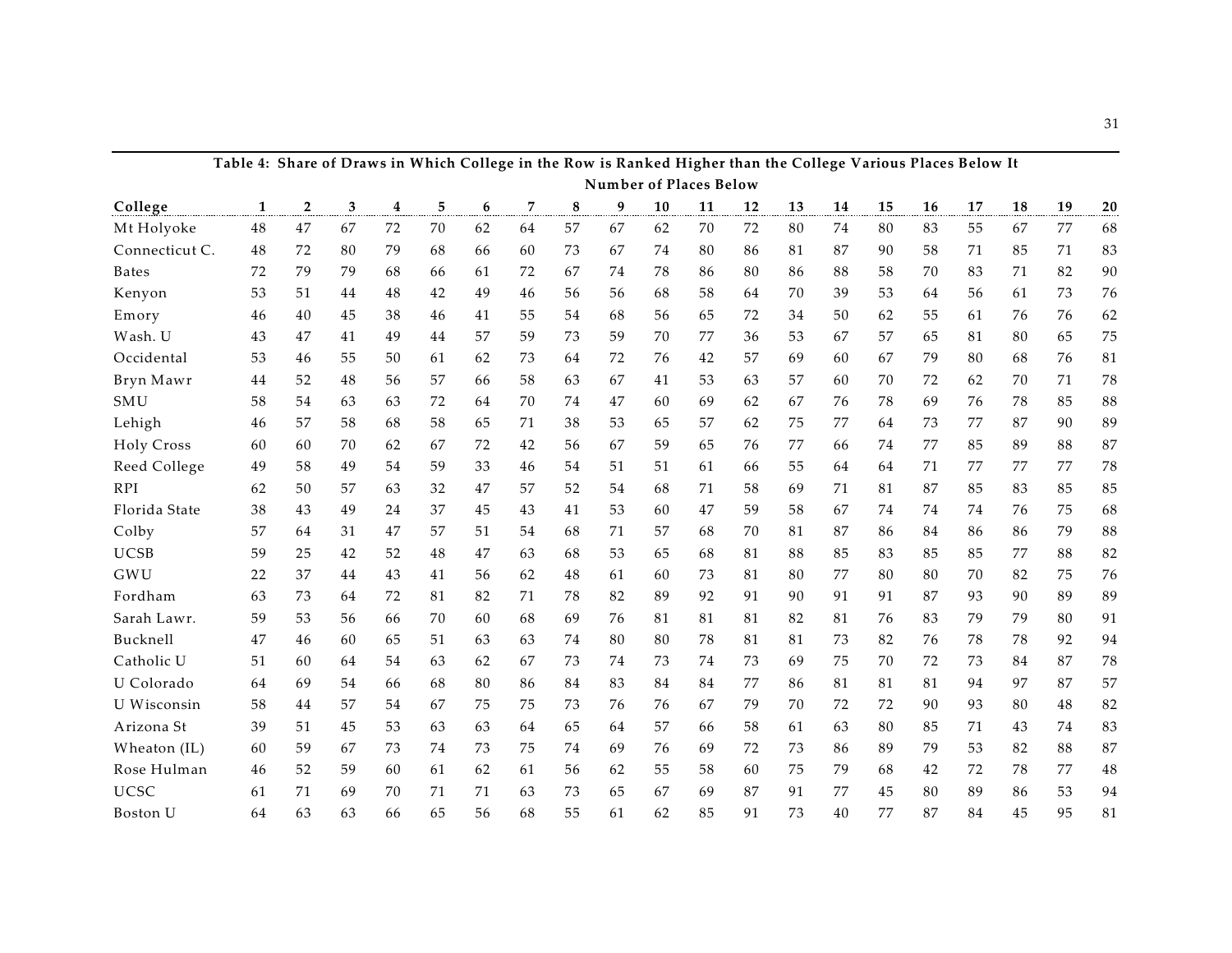|                     | Table 4: Share of Draws in Which College in the Row is Ranked Higher than the College Various Places Below It |                |    |                |    |    |    |    |    |    |    |    |    |    |    |    |    |    |    |    |
|---------------------|---------------------------------------------------------------------------------------------------------------|----------------|----|----------------|----|----|----|----|----|----|----|----|----|----|----|----|----|----|----|----|
|                     | Number of Places Below                                                                                        |                |    |                |    |    |    |    |    |    |    |    |    |    |    |    |    |    |    |    |
| College             | $\mathbf{1}$                                                                                                  | $\overline{2}$ | 3  | $\overline{4}$ | 5  | 6  | 7  | 8  | 9  | 10 | 11 | 12 | 13 | 14 | 15 | 16 | 17 | 18 | 19 | 20 |
| Ucsd                | 51                                                                                                            | 53             | 55 | 53             | 46 | 55 | 43 | 49 | 52 | 77 | 83 | 65 | 34 | 69 | 79 | 78 | 37 | 89 | 74 | 89 |
| Tulane              | 52                                                                                                            | 53             | 52 | 45             | 54 | 42 | 48 | 52 | 73 | 80 | 63 | 33 | 68 | 77 | 76 | 37 | 87 | 73 | 87 | 61 |
| U Richmond          | 50                                                                                                            | 49             | 44 | 51             | 41 | 46 | 49 | 68 | 74 | 59 | 33 | 65 | 73 | 73 | 36 | 82 | 69 | 83 | 60 |    |
| CWRU                | 47                                                                                                            | 43             | 50 | 39             | 45 | 49 | 68 | 75 | 60 | 32 | 65 | 74 | 72 | 35 | 84 | 70 | 85 | 59 |    |    |
| <b>Trinity Coll</b> | 44                                                                                                            | 52             | 40 | 46             | 51 | 72 | 78 | 62 | 33 | 66 | 76 | 74 | 36 | 85 | 71 | 86 | 61 |    |    |    |
| Colorado Coll       | 58                                                                                                            | 48             | 53 | 56             | 75 | 80 | 67 | 37 | 69 | 78 | 77 | 41 | 86 | 74 | 87 | 64 |    |    |    |    |
| Indiana U           | 38                                                                                                            | 45             | 48 | 71             | 77 | 60 | 32 | 66 | 75 | 74 | 34 | 85 | 70 | 86 | 60 |    |    |    |    |    |
| Penn State          | 56                                                                                                            | 59             | 81 | 87             | 69 | 37 | 73 | 83 | 81 | 42 | 92 | 77 | 91 | 66 |    |    |    |    |    |    |
| American U          | 54                                                                                                            | 75             | 80 | 65             | 34 | 69 | 78 | 76 | 39 | 88 | 74 | 87 | 63 |    |    |    |    |    |    |    |
| Hamilton            | 69                                                                                                            | 75             | 61 | 33             | 65 | 73 | 72 | 36 | 82 | 69 | 84 | 60 |    |    |    |    |    |    |    |    |
| U Washington        | 57                                                                                                            | 44             | 21 | 51             | 57 | 59 | 21 | 70 | 55 | 74 | 47 |    |    |    |    |    |    |    |    |    |
| U Rochester         | 38                                                                                                            | 17             | 46 | 51             | 52 | 17 | 64 | 50 | 70 | 43 |    |    |    |    |    |    |    |    |    |    |
| Lewis&Clark         | 26                                                                                                            | 55             | 61 | 61             | 28 | 72 | 59 | 75 | 51 |    |    |    |    |    |    |    |    |    |    |    |
| Wheaton (Ma)        | 77                                                                                                            | 82             | 82 | 56             | 87 | 79 | 88 | 72 |    |    |    |    |    |    |    |    |    |    |    |    |
| Clark               | 55                                                                                                            | 56             | 25 | 64             | 53 | 68 | 47 |    |    |    |    |    |    |    |    |    |    |    |    |    |
| Skidmore            | 52                                                                                                            | 18             | 62 | 49             | 67 | 43 |    |    |    |    |    |    |    |    |    |    |    |    |    |    |
| Purdue              | 19                                                                                                            | 60             | 48 | 64             | 41 |    |    |    |    |    |    |    |    |    |    |    |    |    |    |    |
| Colorado St         | 88                                                                                                            | 78             | 90 | 69             |    |    |    |    |    |    |    |    |    |    |    |    |    |    |    |    |
| Syracuse            | 39                                                                                                            | 58             | 35 |                |    |    |    |    |    |    |    |    |    |    |    |    |    |    |    |    |
| Scripps             | 66                                                                                                            | 44             |    |                |    |    |    |    |    |    |    |    |    |    |    |    |    |    |    |    |
| Loyola U            | 31                                                                                                            |                |    |                |    |    |    |    |    |    |    |    |    |    |    |    |    |    |    |    |

32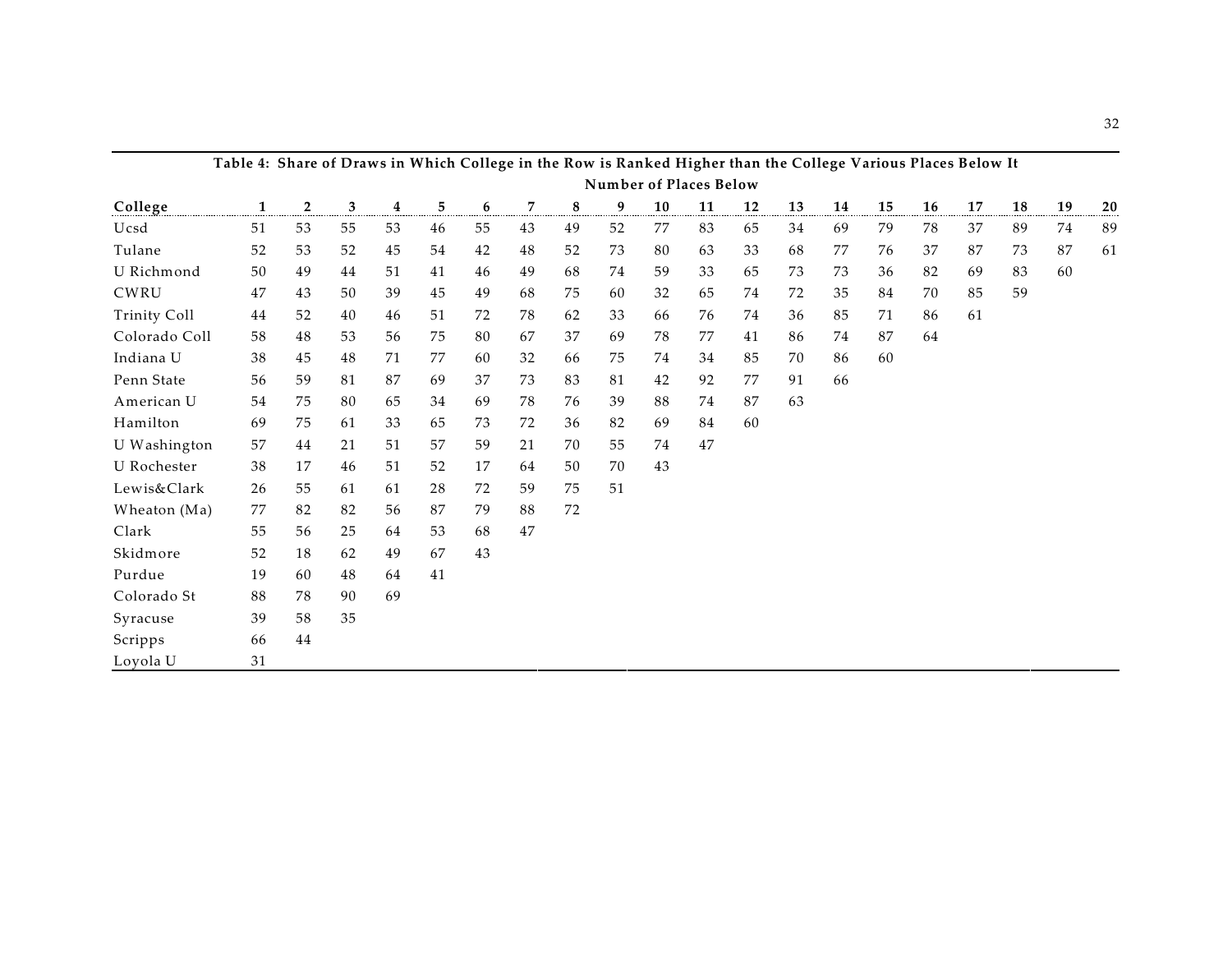are, however, a mix of public and private, small and large, colleges and universities. They are also more geographically diverse. They include private schools from middle and southern states: University of Chicago, Furman, Carleton, Davidson, Northwestern, Oberlin, Vanderbilt. There are also several public universities: UC - Berkeley, UCLA, Georgia Tech, U Texas, North Carolina.

The colleges ranked from 41 to 106 include a good number of states' "flagship" universities, numerous liberal arts colleges, several private universities, and a few more institutes of technology.<sup>17</sup> As a rule, the lower one goes in the revealed preference ranking, the less distinct is a college's desirability from that of its immediate neighbors in the ranking. Among the top ten colleges, we generally enjoy confidence of about 75 percent that a college is ranked higher than the college listed one below it. To achieve the same level of confidence for colleges ranked eleven to twenty, we need to compare a college with one that is about four places below it. To achieve 75 percent confidence with the colleges ranked twenty to 30, we need to compare a college with one that is about six places below it. In short, our confidence about the exact rank order falls with colleges' measured desirability. There are two reasons why our confidence falls. First, there may be less consensus among students about colleges' desirability as we move from the best known colleges to those with less wide reputations. Second, owing to the nature of our sample, our data are thickest for the most selective colleges. We did a simple test to determine whether data thickness was primarily responsible for the fall off in confidence: we randomly selected only 20 observations per college. With these data, we found that about two-thirds of the drop-off in confidence disappeared. That is, if our data were equally representative for all colleges, our confidence about the exact rank order would probably fall only about one third as fast as it does.

 $17$  The students in our sample who had a Florida resident as a parent were the first cohort to receive Florida A-Plus Scholarships, which allowed them to attend public universities in Florida for free. The initiation of the scholarships generated considerable excitement and may have raised the ranking of public universities in Florida, such as Florida State, among students in our sample.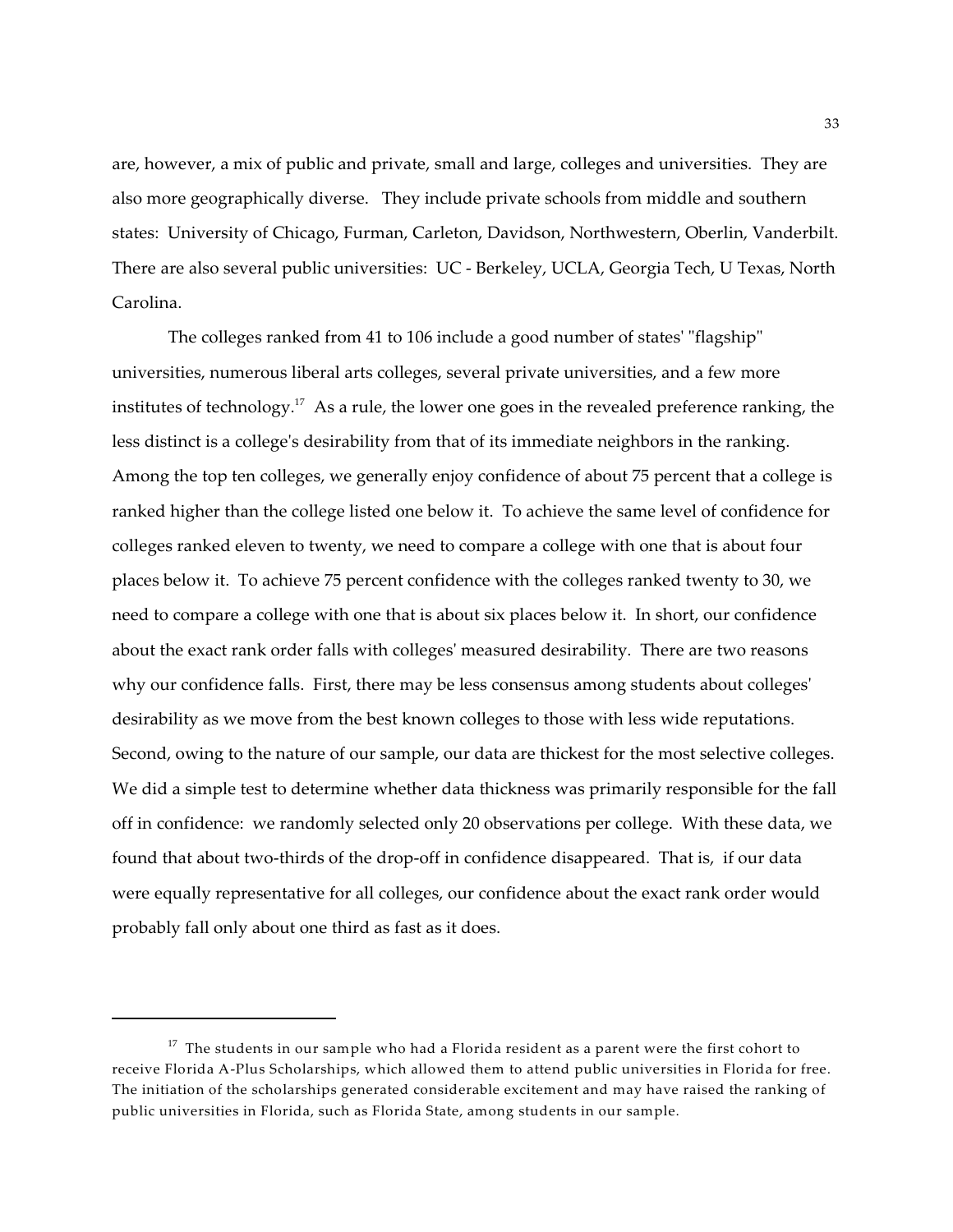## B. Comparing Measures of Revealed Preference

For the colleges that are in the top twenty based on revealed preference, Table 5 shows what their rankings would be if they were based on, respectively, the admissions and matriculation rates. We use crude admissions and matriculation rates from the College Board's Standard Research Complication, the same data as form the "Common Data Set" published on colleges' websites and used by college guides like *U.S. News*.

|                                                                                       | Table 5                                                            |                         |      |
|---------------------------------------------------------------------------------------|--------------------------------------------------------------------|-------------------------|------|
|                                                                                       | A Comparison of the Revealed Preference Ranking of Colleges        |                         |      |
|                                                                                       | and Rankings Based on the Crude Admissions and Matriculation Rates |                         |      |
|                                                                                       |                                                                    | National Rank Based On: |      |
|                                                                                       | Revealed Preference (based on Admissions Rate Matriculation Rate   |                         |      |
|                                                                                       | Matriculation Tournaments)                                         |                         |      |
| Harvard                                                                               | 1                                                                  |                         | 139  |
| Yale                                                                                  | $\overline{2}$                                                     | 12                      | 309  |
| Stanford                                                                              | 3                                                                  | 7                       | 297  |
| Cal Tech                                                                              | $\overline{4}$                                                     | 9                       | 854  |
| <b>MIT</b>                                                                            | 5                                                                  | 13                      | 422  |
| Princeton                                                                             | 6                                                                  | 5                       | 266  |
| <b>Brown</b>                                                                          | 7                                                                  | 14                      | 561  |
| Columbia                                                                              | 8                                                                  | 6                       | 438  |
| Amherst                                                                               | 9                                                                  | 19                      | 916  |
| Dartmouth                                                                             | 10                                                                 | 20                      | 647  |
| Wellesley                                                                             | 11                                                                 | 23                      | 492  |
| U Penn                                                                                | 12                                                                 | 104                     | 794  |
| <b>U</b> Notre Dame                                                                   | 13                                                                 | 58                      | 459  |
| Swarthmore                                                                            | 14                                                                 | 28                      | 1016 |
| Cornell                                                                               | 15                                                                 | 45                      | 649  |
| Georgetown                                                                            | 16                                                                 | 22                      | 703  |
| Rice                                                                                  | 17                                                                 | 25                      | 996  |
| Williams                                                                              | 18                                                                 | 29                      | 797  |
| Duke                                                                                  | 19                                                                 | 32                      | 859  |
| U Virginia                                                                            | 20                                                                 | 76                      | 630  |
| Notes: Left-hand column shows rank based on Table 3. The admissions and matriculation |                                                                    |                         |      |
| rates are based on the Common Data Set, used by most college guidebooks.              |                                                                    |                         |      |

Looking at Table 5, we observe that most of the top twenty colleges based on revealed preference are not in the top twenty based on the admissions and matriculation rates. Indeed,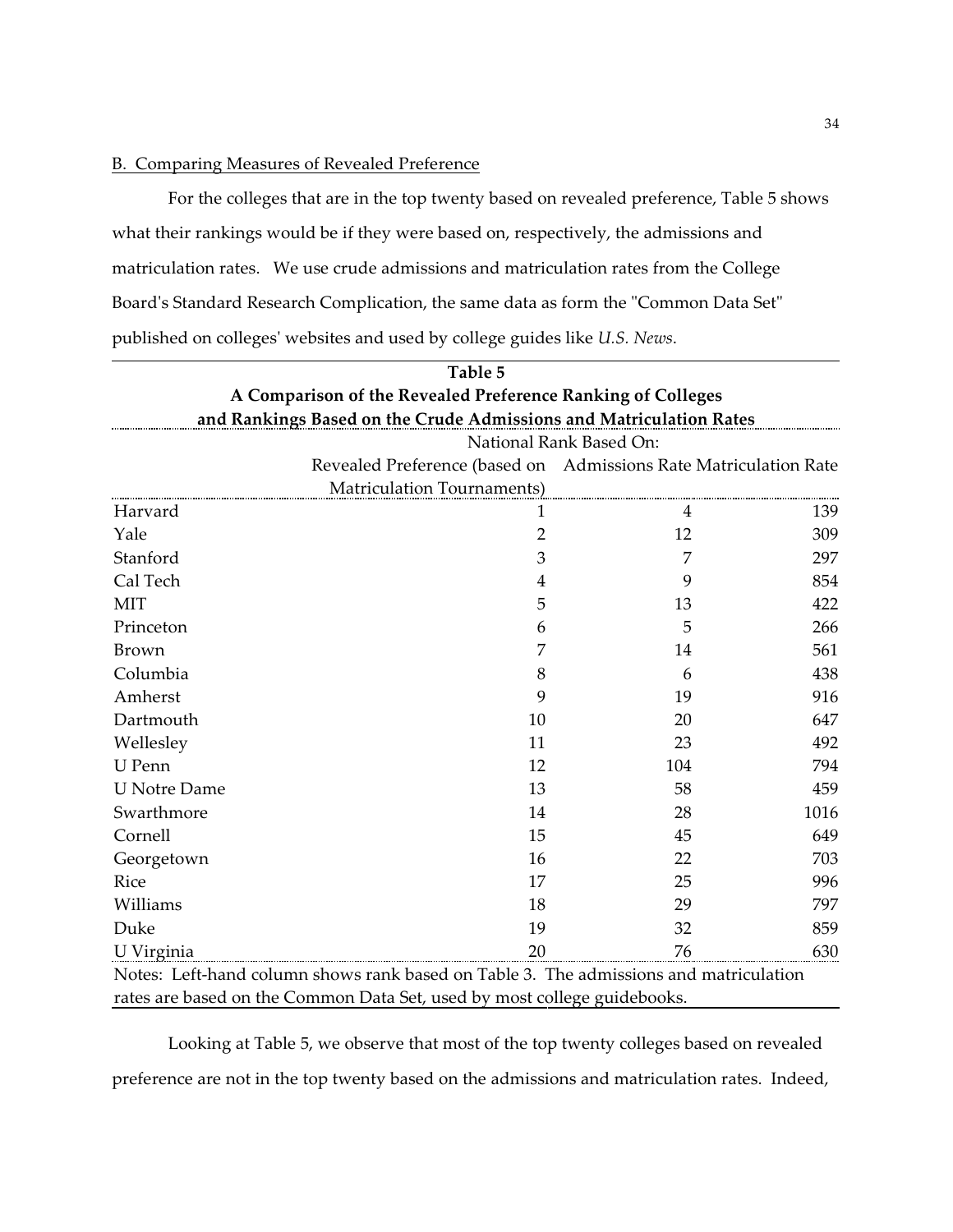the admissions rate puts 10 of them outside the top twenty and the matriculation rate puts all of them outside the top 100. Clearly, there are many colleges with low admissions rates or high matriculation rates that are not perceived to be highly desirable. Apart from convenience, we are unable to frame an argument for why the crude rates have any advantage over the procedures for revealing preference that we outline in this paper.

#### C. Regional Rankings

Table 6 shows the rankings we obtain if we estimate the matriculation model separately for students from each of the nine census divisions of the U.S. The nine divisions are:

Division 1: Connecticut, Massachusetts, Maine, New Hampshire, Rhode Island, Vermont;

Division 2: New Jersey, New York, Pennsylvania;

Division 3: Illinois, Indiana, Michigan, Ohio, Wisconsin;

Division 4: Kansas, Minnesota, Missouri, Nebraska;

Division 5: D.C., Florida, Georgia, Maryland, North Carolina, South Carolina, Virginia;

Division 6: Alabama, Kentucky, Tennessee;

Division 7: Arkansas, Louisiana, Oklahoma, Texas;

Division 8: Arizona, Colorado, Idaho, Montana, New Mexico, Nevada, Utah, Wyoming; Division 9: California, Hawaii, Oregon, Washington.

We make no great claims for these regional rankings because the sample for each region is small. Rather, we show Table 6 so that the reader can see how the regional rankings combine to form a truly national ranking at the top. Because the regional samples are small, some schools do not get ranked in some regions, and thus we have left spaces where Elo points suggest that a school ranked in other regions is missing. For instance, in division 6 (Alabama, Tennessee, Kentucky), neither Cal Tech nor Stanford is ranked. Because the regional samples are small, we merely group schools outside of the top 30 (see note below the table).

Looking at Table 6, the most noteworthy thing is the great consistency of the ranking of the top ten institutions. Each region reproduces the national ranking, with a couple of exceptions. In region 7 and 9, Stanford is ranked above MIT, whereas MIT is usually ranked higher. Also, Amherst and Dartmouth often trade places in the rankings. Among the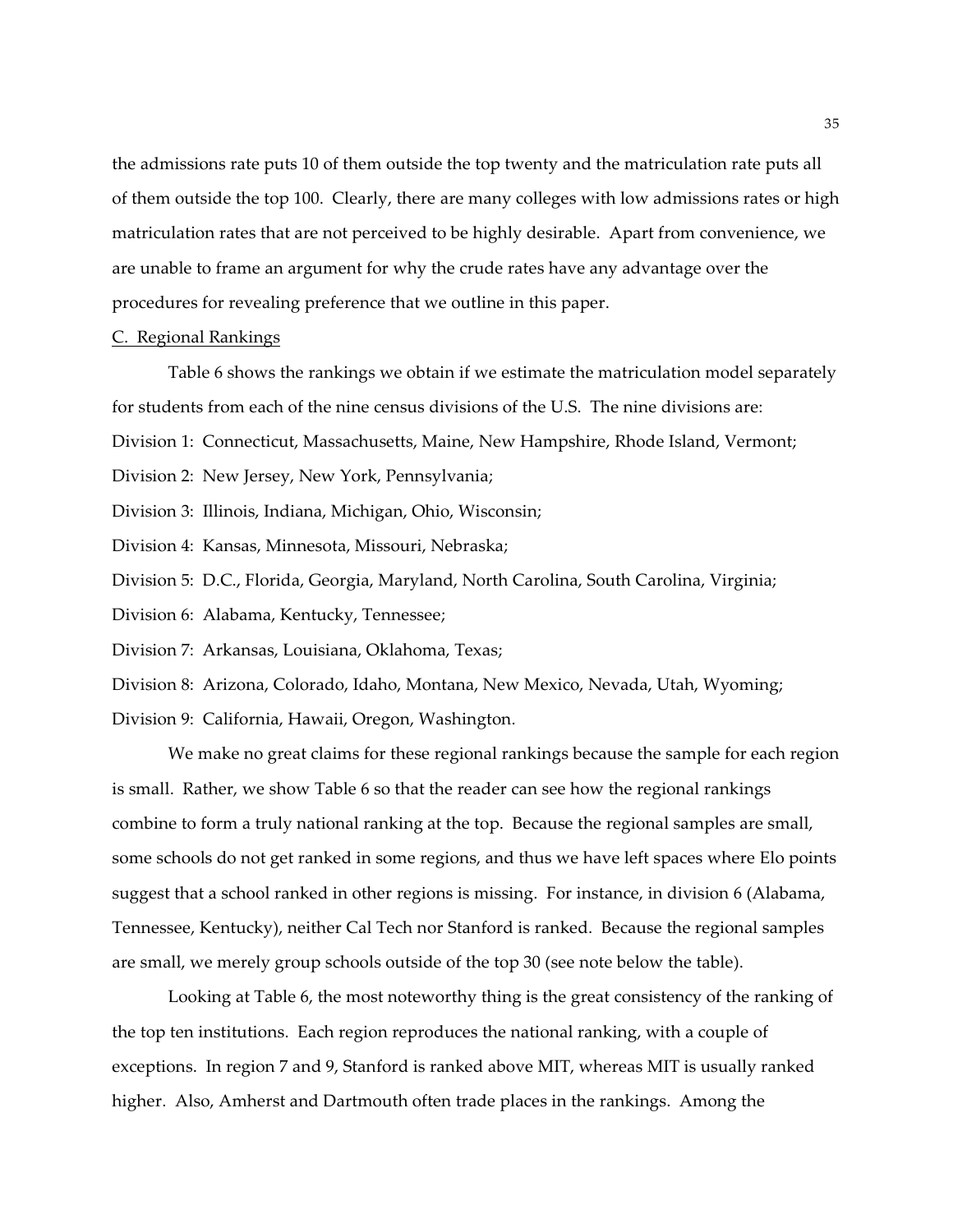| Table 6: An Example of Regional Preference Rankings of Colleges |               |                 |                |                |              |               |                                |               |  |  |  |  |
|-----------------------------------------------------------------|---------------|-----------------|----------------|----------------|--------------|---------------|--------------------------------|---------------|--|--|--|--|
| Ranking among Students From:                                    |               |                 |                |                |              |               |                                |               |  |  |  |  |
| Region 1:                                                       | Region 2:     | Region 3:       | Region 4:      | Region 5:      | Region 6:    | Region 7:     | Region 8:                      | Region 9:     |  |  |  |  |
| CT, MA, ME,                                                     | NJ, NY, PA    | IL, IN, MI, OH, | KS, MN, MO,    | DC, FL, GA,    | AL, KY, TN   |               | AR, LA, OK, TX AZ, CO, ID, MT, | CA, HI, OR,   |  |  |  |  |
| NH, RI, VT                                                      |               | WI              | $\rm NE$       | MD, NC, SC, VA |              |               | NM, NV, UT, WY WA              |               |  |  |  |  |
| 1 Harvard                                                       | Harvard       | Harvard         | Harvard        | Harvard        | Harvard      | Harvard       | Harvard                        | Harvard       |  |  |  |  |
| 2 Cal Tech                                                      | Cal Tech      | Cal Tech        | Cal Tech       | Cal Tech       |              | Cal Tech      | Cal Tech                       | Cal Tech      |  |  |  |  |
| 3 Yale                                                          | Yale          | Yale            | Yale           | Yale           | Yale         | Yale          | Yale                           | Yale          |  |  |  |  |
| 4 MIT                                                           | MIT           | MIT             | MIT            | <b>MIT</b>     | MIT          | Stanford      | Stanford                       | Stanford      |  |  |  |  |
| 5 Stanford                                                      | Princeton     | Stanford        | Princeton      | Stanford       |              | <b>MIT</b>    | Princeton                      | <b>MIT</b>    |  |  |  |  |
| 6 Princeton                                                     | Stanford      | Princeton       | Stanford       | Princeton      | Princeton    | Princeton     | Brigham Young                  | Princeton     |  |  |  |  |
| 7 Brown                                                         | Brown         | Brown           | <b>Brown</b>   | Brown          | Brown        | Brown         | <b>Brown</b>                   | Brown         |  |  |  |  |
| 8 Columbia                                                      | Columbia      | Columbia        | Amherst        | Columbia       | Columbia     | Columbia      | Columbia                       | Columbia      |  |  |  |  |
| 9 Dartmouth                                                     | Dartmouth     | Amherst         | Dartmouth      | Dartmouth      | Dartmouth    | Dartmouth     | Dartmouth                      | Dartmouth     |  |  |  |  |
| 10 Amherst                                                      | Amherst       | Dartmouth       | Notre Dame     | Amherst        | Wellesley    | Amherst       | U Penn                         | Amherst       |  |  |  |  |
| 11 Wellesley                                                    | Wellesley     | Wellesley       | U Penn         | Notre Dame     | U Penn       | Wellesley     | Amherst                        | U Penn        |  |  |  |  |
| 12 Notre Dame                                                   | Notre Dame    | U Penn          | Swarthmore     | Wellesley      | Amherst      | U Penn        | Notre Dame                     | Wellesley     |  |  |  |  |
| 13 U Penn                                                       | U Penn        | Notre Dame      | Williams       | U Penn         | Duke         | Notre Dame    | Williams                       | Notre Dame    |  |  |  |  |
| 14 Swarthmore                                                   | Cooper Union  | Swarthmore      | Cornell        | Swarthmore     | Swarthmore   | Cornell       | Swarthmore                     | Cornell       |  |  |  |  |
| 15 Rice                                                         | Swarthmore    | Cornell         | Duke           | Cornell        | Cornell      | Rice          | Cornell                        | Swarthmore    |  |  |  |  |
| 16 Cornell                                                      | Cornell       | Duke            | Georgetown     | Duke           | Georgia Tech | Duke          | Duke                           | Georgetown    |  |  |  |  |
| 17 Georgetown                                                   | Georgetown    | Rice            | U Virginia     | Georgetown     | Williams     | Williams      | Rice                           | Duke          |  |  |  |  |
| 18 Duke                                                         | Rice          | Williams        | Rice           | Rice           | Georgetown   | Georgetown    | U Virginia                     | Rice          |  |  |  |  |
| 19 Williams                                                     | Duke          | Georgetown      | Wesleyan       | Williams       | Rice         | U Virginia    | Georgetown                     | Cooper Union  |  |  |  |  |
| 20 U Virginia                                                   | Williams      | U Virginia      | <b>USC</b>     | Harvey Mudd    | U Virginia   | Wesleyan      | Wesleyan                       | Williams      |  |  |  |  |
| 21 Wesleyan                                                     | U Virginia    | Wesleyan        | Northwestern   | U Virginia     | Wesleyan     | Northwestern  | Pomona                         | U Virginia    |  |  |  |  |
| 22 Harvey Mudd                                                  | Harvey Mudd   | Harvey Mudd     | U Chicago      | Wesleyan       | Claremont    | Berkeley      | Middlebury                     | Harvey Mudd   |  |  |  |  |
| 23 Northwestern                                                 | Wesleyan      | Northwestern    | Pomona         | Northwestern   | Northwestern | Georgia Tech  | Berkeley                       | Wesleyan      |  |  |  |  |
| 24 Pomona                                                       | Northwestern  | Pomona          | Georgia Tech   | Pomona         | Fordham      | <b>USC</b>    | Northwestern                   | Pomona        |  |  |  |  |
| 25 U Chicago                                                    | Pomona        | Middlebury      | Johns Hopkins  | Georgia Tech   | Berkeley     | U Chicago     | <b>USC</b>                     | Berkeley      |  |  |  |  |
| 26 Middlebury                                                   | U Chicago     | Johns Hopkins   | <b>U</b> Texas | Berkeley       | <b>USC</b>   | Johns Hopkins | U Chicago                      | Northwestern  |  |  |  |  |
| 27 Johns Hopkins                                                | Middlebury    | Berkeley        | <b>UNC</b>     | Middlebury     | Pomona       | Pomona        | Georgia Tech                   | Johns Hopkins |  |  |  |  |
| 28 USC                                                          | Berkeley      | <b>USC</b>      | Vanderbilt     | U Chicago      | U Chicago    | Middlebury    | <b>UNC</b>                     | <b>USC</b>    |  |  |  |  |
| 29 Berkeley                                                     | Johns Hopkins | U Chicago       | Carleton       | Johns Hopkins  | <b>UNC</b>   | U Texas       | Johns Hopkins                  | U Chicago     |  |  |  |  |
| 30 Georgia Tech                                                 | Georgia Tech  | U Texas         | Oberlin        | <b>USC</b>     | Vanderbilt   | <b>UNC</b>    | Oberlin                        | Middlebury    |  |  |  |  |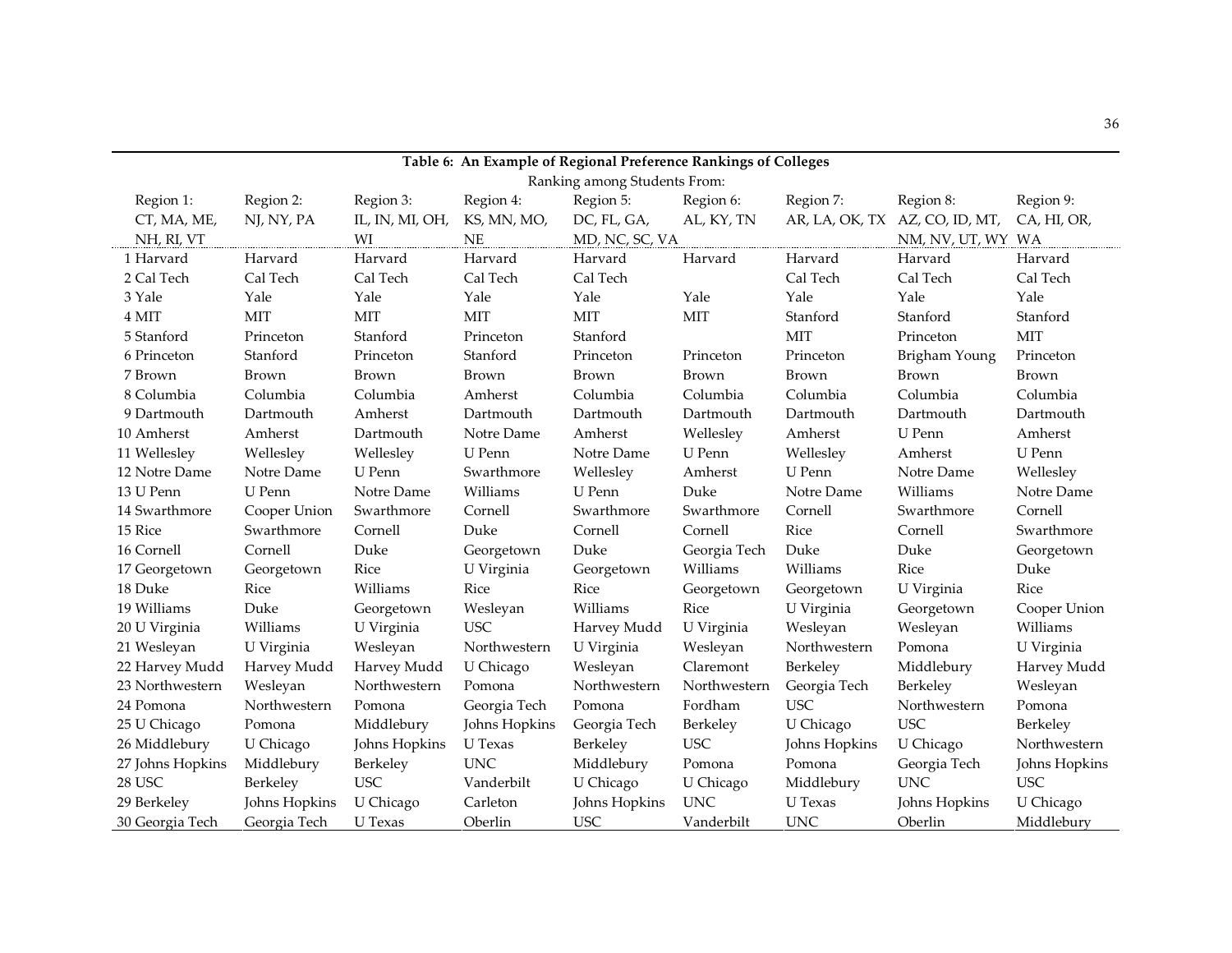#### **Notes for Table 6**

Next 30 colleges, for each region:

Region 1 (CT, MA, ME, NH, RI, VT): UNC, Oberlin, Vanderbilt, U Florida, Barnard, Carleton, Furman, George Mason, Davidson, U Michigan, UCLA, NYU, Tufts, Claremont Mckenna, U Illinois, Vassar, Washington and Lee, Grinnell, Pitzer, Carnegie Mellon, U Maryland, Wake Forest, Kenyon, Bowdoin, William and Mary, Colgate, SMU, Macalester, U Miami.

Region 2 (NJ, NY,PA): USC, U Texas, UNC, Carleton, Barnard, Vanderbilt, Oberlin, Davidson, Washington and Lee, UCLA, NYU, Tufts, U Michigan, U Florida, Furman, Vassar, Grinnell, U Illinois, St. John's, Bowdoin, U Maryland, Kenyon, William and Mary, Carnegie Mellon, Wake Forest, Claremont Mckenna, Smith, Colgate, Pitzer, Macalester.

Region 3 (IL, IN, MI, OH, WI): UNC, Claremont Mckenna, Fordham, Carleton, USC, Vanderbilt, Oberlin, Davidson, Barnard, UCLA, U Illinois, SMU, Washington and Lee, Bradley, U Florida, U Michigan, Tufts, Vassar, NYU, Grinnell, U Missouri, Wake Forest, Bowdoin, Carnegie Mellon, Illinois Wesleyan, U Oregon, Haverford, Macalester, Smith, William and Mary.

Region 4 (KS, MN, MO, NE): Washington and Lee, Vassar, Davidson, Tufts, Furman, Bowdoin, Colgate, Grinnell, U Michigan, New York, Rhodes, U Illinois, SMU, Haverford, Macalester, Kenyon, Wake Forest, U Missouri, Connecticut College, U Maryland, Carnegie Mellon, Bradley, Sarah Lawrence, Lehigh, Washington U., Bates, Bucknell, College of William and Mary, U Miami, Colby.

Region 5 (DC, FL, GA, MD, NC, SC, VA): UNC, U Texas, U Florida, Fordham, Barnard, Vanderbilt, Carleton, UCLA, Davidson, Oberlin, U Michigan, Tufts, Vassar, U Maryland, Furman, U Illinois, Washington and Lee, NYU, Grinnell, U. of the South, Bowdoin, Kenyon, Carnegie Mellon, William and Mary, Wake Forest, Macalester, Smith, U Miami, Colgate, Haverford.

Region 6 (AL, KY, TN): Furman, Johns Hopkins, Middlebury, UCLA, U Texas, Barnard, Davidson, U the South, Wake Forest, SMU, Carleton, Oberlin, U Michigan, U Illinois, Texas A&M, NYU, Rhodes, Vassar, Occidental, Smith, Clemson, Kenyon, Carnegie Mellon, Bowdoin, William and Mary, Bates, U Miami, Washington and Lee, Washington U., Haverford.

Region 7 (AR, LA, OK, TX): Furman, Oberlin, Carleton, UCLA, Rhodes, Vanderbilt, Barnard, Davidson, Fordham, U Michigan, Washington and Lee, Tufts, NYU, Wake Forest, U Illinois, Bowdoin, Vassar, Carnegie Mellon, Colgate, Smith, U Maryland, SMU, Macalester, Haverford, Washington U., Connecticut College, Emory, Mount Holyoke, Bucknell, Bryn Mawr.

Region 8 (AZ, CO, ID, MT, NM, NV, UT, WY): Barnard, Claremont Mckenna, Carleton, Vanderbilt, UCLA, NYU, Wake Forest, Tufts, Macalester, Washington and Lee, U Michigan, Bowdoin, U Oregon, Vassar, Colgate, U Miami, Mount Holyoke, Carnegie Mellon, Grinnell, Haverford, William and Mary, Emory, U Missouri, Whitman, U Colorado, Washington U., Santa Clara, U. Arizona, UCSB, Occidental.

Region 9 (CA, HI, OR, WA): U Texas, SMU, UNC, UCLA, Carleton, Barnard, Oberlin, Davidson, Vanderbilt, NYU, Washington and Lee, Tufts, U Illinois, U Michigan, U Oregon, Pitzer, Vassar, Bowdoin, Carnegie Mellon, Grinnell, Smith, Wake Forest, Macalester, Fordham, St. John's, Claremont Mckenna, William and Mary, Haverford, Emory, Whitman.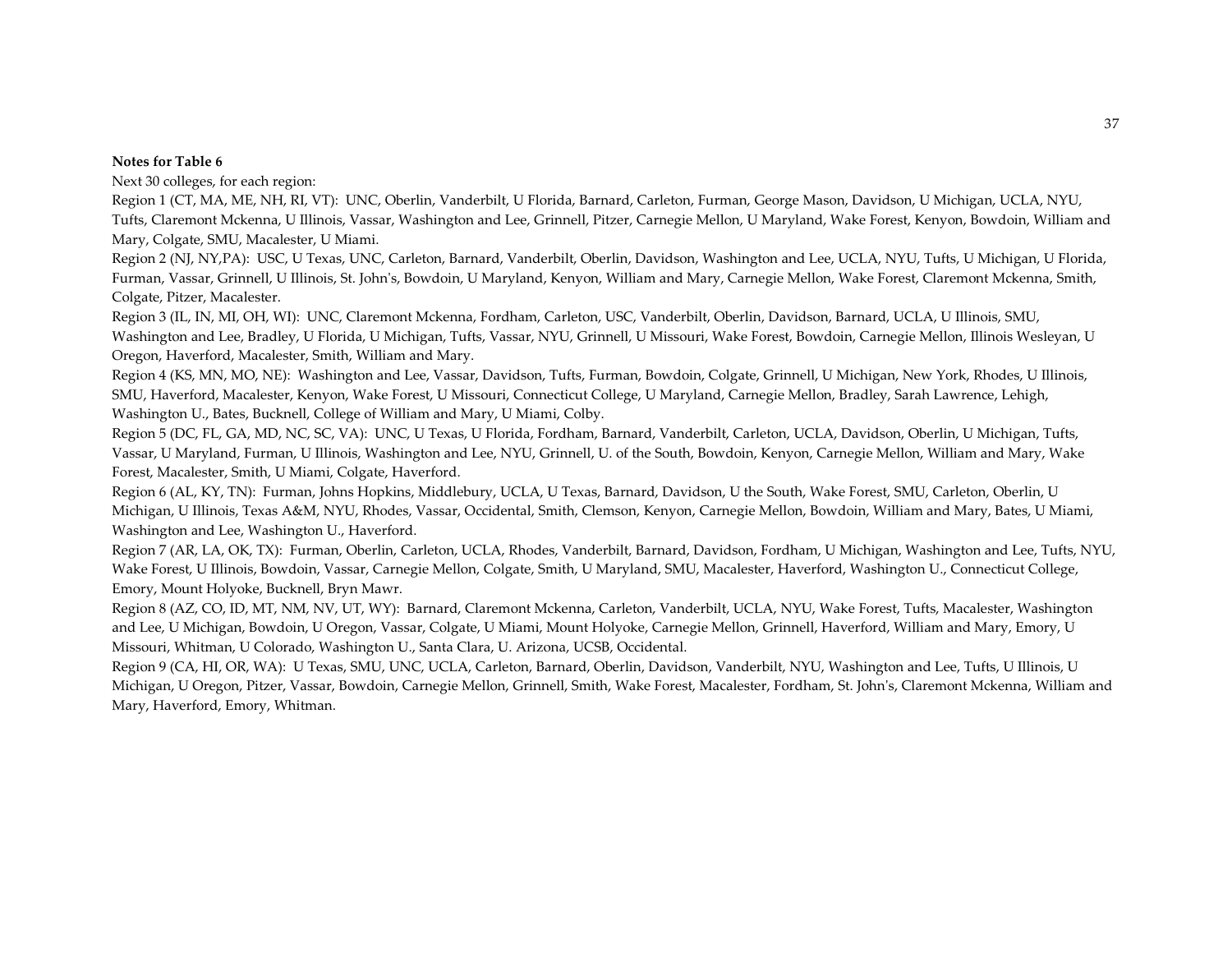institutions ranked 11 to 30, there is considerable consistency overall, and nearly all of the changes in rank order appear to be noise, probably due to the small regional samples. The overall impression is one of consistency: the national ranking is truly national, at least at the top.

Regionalism is more evident in the colleges ranked 31 to 60, which are shown in the notes below Table 6. While much of the variation in the ranking is noise at this point, owing to the small regional samples, it is notable that Southern colleges do better in the South (U. of the South, Clemson, and Rhodes are the most obvious), Midwestern colleges do better in the Midwest (Bradley is the most obvious), and Western colleges do better in the West (Whitman, Santa Clara, Occidental, and Pitzer are the most obvious). In addition, flagship state universities are likely to show up in their region, even if not in distant regions (U Oregon, U Colorado, and U Arizona are the most obvious). However, for the colleges ranked 31 to 60, the overwhelming impression is that the regional rankings are not very regional. The regional favorites never represent more than ten percent of the 30, and most of the colleges that appear show up in every region.

Perhaps the single most interesting college in Table 6 is Brigham Young, which appears in the top 10, between Princeton and Brown, in region 8 (which contains Utah). We have checked and determined that, if we were to compute a Utah-specific ranking, Brigham Young would rank even higher. The dramatic appearance of Brigham Young in the top 10 almost certainly occurs because the college is particularly desirable in the eyes of Mormon students. $^{18}$ We cannot verify this conjecture because we did not ask students about their religion, but this leads us back to our general point about latent desirability and self-selection into applicant pools. The reason that Brigham Young wins so many tournaments with Utah students is that it is truly more desirable to them. Similarly, the reason that a bit of regionalism appears is that University of the South, say, is truly more desirable to Southerners. This is not a problem we

 $18$  The reason that Brigham Young does not appear in the national ranking is that, in our sample, it competes in fewer than six regions.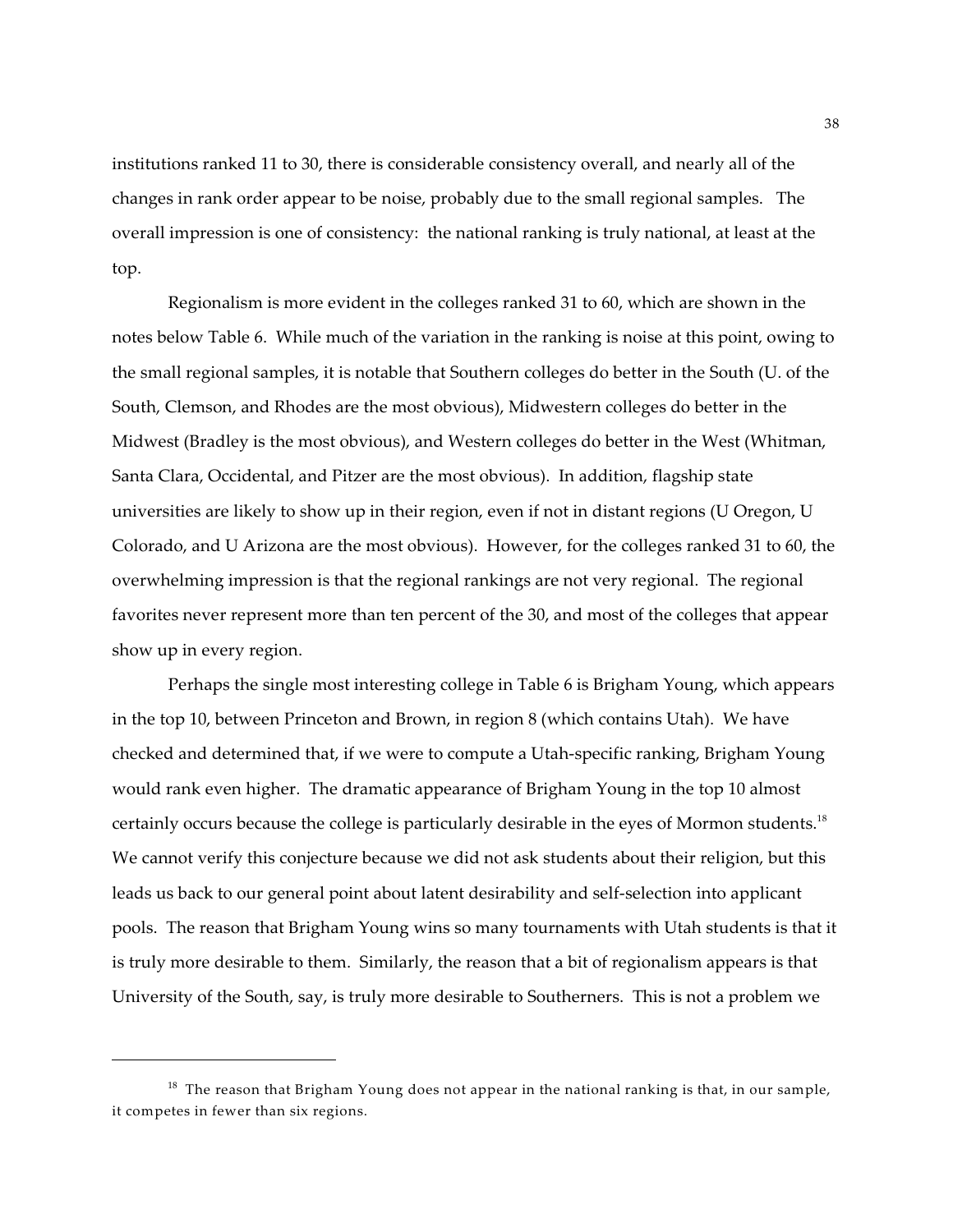need to "fix" in the national ranking. It is simply an indicator that, with sufficient data, it would be reasonable to compute sub-rankings for identifiable groups of students with welldefined tastes. We know now that these rankings will tend to join up at the top. A benefit of computing sub-rankings is that some colleges' performance in the national rankings depends on the fact that they are especially popular with a well-defined set of students who self-select into applying (think of Cal Tech). Self-selection does not appear to be an important concern with our national ranking, except perhaps for the engineering schools. However, we speculate that it would be appropriate to construct sub-rankings once we got much outside of this group.

### **VI. Conclusions**

In this paper, we show how students' college choice behavior can be used to generate revealed preference rankings of American colleges and universities. Using a data set on the college application and matriculation choices of highly meritorious American students, we construct examples of a national revealed preference ranking and regional revealed preference rankings. Our procedure generates a revealed preference ranking which would be very difficult for a college to manipulate with strategic admissions behavior.

Given the strong demand for measures of revealed preference among parents and students, it is clear that colleges will be forced to provide some such information and college guides like *U.S. News* will be forced to give substantial weight to such information. In the absence of a revealed preference ranking method such as ours, colleges and college guides use two flawed, manipulable proxies: the crude admissions rate and crude matriculation rate. These proxies are not only misleading; they induce colleges to engage in distorted conduct that decreases the colleges' *real* selectivity while increasing the colleges' *apparent* desirability, as measured by the proxies. So long as colleges are judged based on the crude admissions and matriculation rates, it is unlikely that all colleges will eliminate strategic admissions or roll back early decision programs, which are key means for manipulating the proxies. Many college administrators correctly perceive that they are in a bad equilibrium. Yet, so long as colleges' find it advantageous to use early decision and other costly admissions strategies, the bad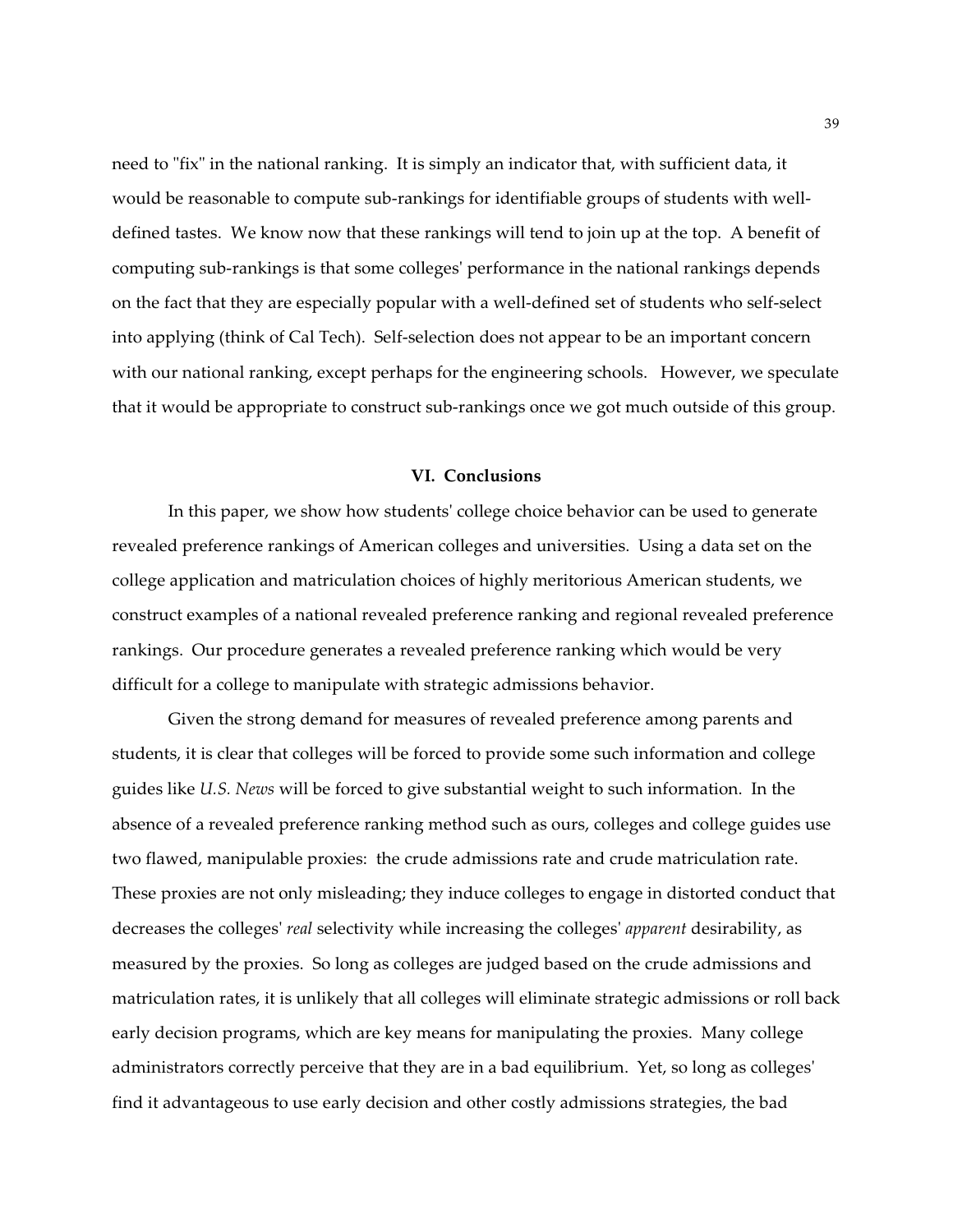equilibrium is likely to persist.

Gathering our data was a moderately costly undertaking for researchers, but the cost would be a trivial share of the revenues associated with college guides. Moreover, at least some of the data are already compiled by organizations like The College Board and the ACT, so that gathering a highly representative sample should be very feasible. If a revealed preference ranking constructed using our procedure were used in place of manipulable indicators like the crude admissions rate and crude matriculation rate, much of the pressure on colleges to manipulate admissions would be relieved. In addition, students and parents would be informed by significantly more accurate measures of revealed preference. We close by reminding readers that measures of revealed preference are just that: measures of desirability based on students and families making college choices. They do not necessarily correspond to educational quality.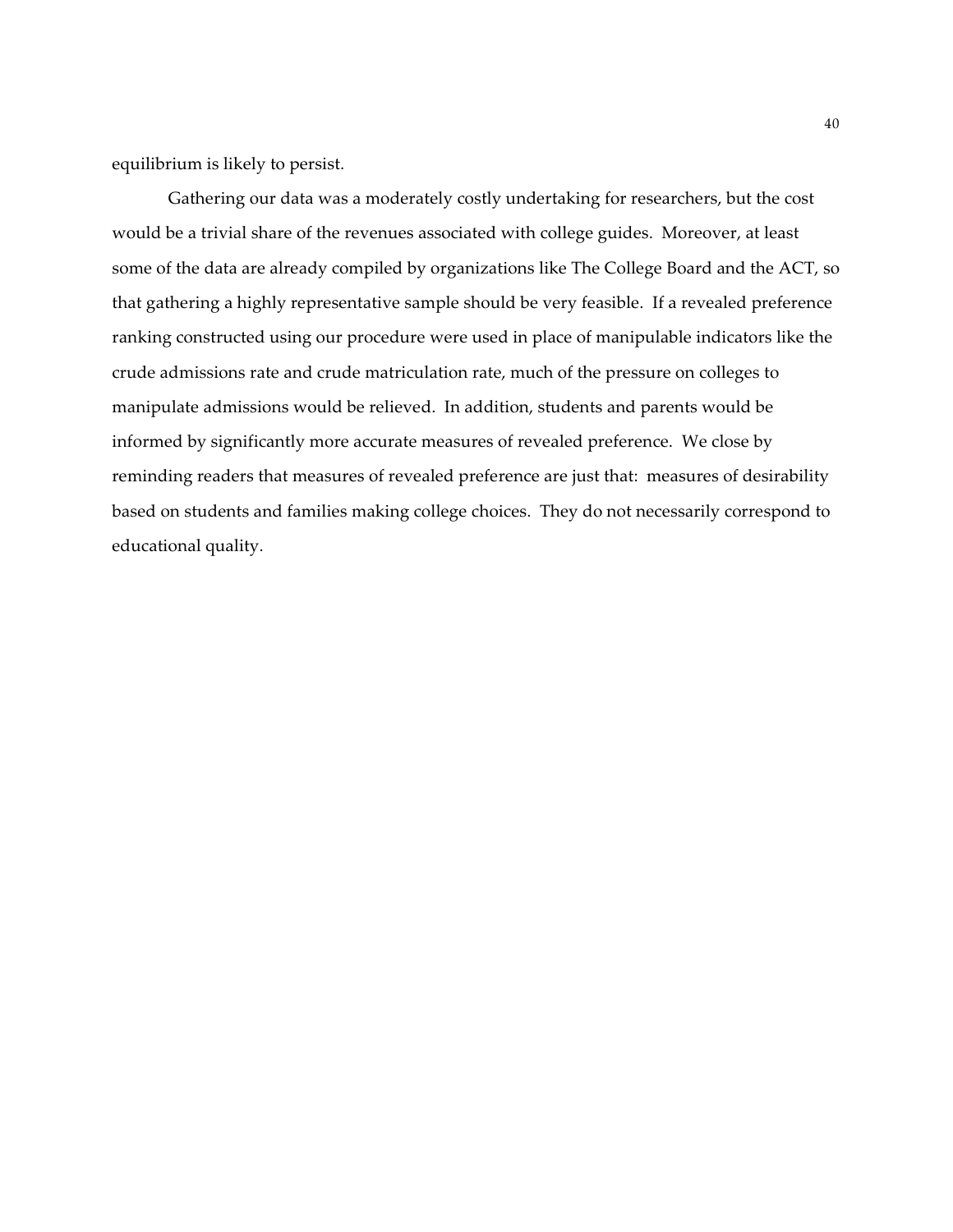### **References**

- Avery, Christopher, Andrew Fairbanks, and Richard Zeckhauser. *The Early Admissions Game: Joining the Elite*. Cambridge, MA: Harvard University Press, 2003.
- Avery, Christopher, and Caroline M. Hoxby. *The College Admissions Project: Counselor Report*. Cambridge, MA: The College Admissions Project, 2000.
- Avery, Christopher, and Caroline M. Hoxby. "Do and Should Financial Aid Packages Affect Students' College Choices?" in Caroline M. Hoxby, ed. *College Choice: The Economics of Where to Go, When to Go, and How to Pay for It*. Chicago: University of Chicago Press, 2004.

David, Herbert. *The Method of Paired Comparisons*. Oxford: Oxford University Press, 1988.

- Ehrenberg, Ronald G., and James W. Monks. "The Impact of US News and World Report College Rankings on Admissions Outcomes and Pricing Decisions at Selective Private Institutions." National Bureau of Economic Research Working Paper Number 7227, 1999.
- Elo, Arpad E. *The Rating of Chessplayers, Past and Present*. London: Batsford, 1978.
- Glickman, Mark E. "Paired Comparison Models with Time Varying Parameters," Doctoral thesis, Harvard University Dept of Statistics, 1993.
- Glickman, Mark E. "Parameter Estimation in Large Dynamic Paired Comparison Experiments." *Applied Statistics*, 48 (1999), pp. 377-394.
- Glickman, Mark E. "Dynamic Paired Comparison Models with Stochastic Variances," *Journal of Applied Statistics*, 28 (2001), pp. 673-689.

Good, Irving J. "On the Marking of Chess Players," *Mathematical Gazette*, 39 (1955), pp. 292-296.

- Long, Bridget T. "Does the Format of a Financial Aid Program Matter? The Effect of State In-Kind Tuition Subsidies," National Bureau of Economic Research Working Paper Number 9720, 2003.
- Luce , R. Duncan. *Individual Choice Behavior*. Wiley: New York, 1959.

Thurstone, L.L. "A Law of Comparative Judgment," *Psychological Review*, 34 (1927), pp. 273-286.